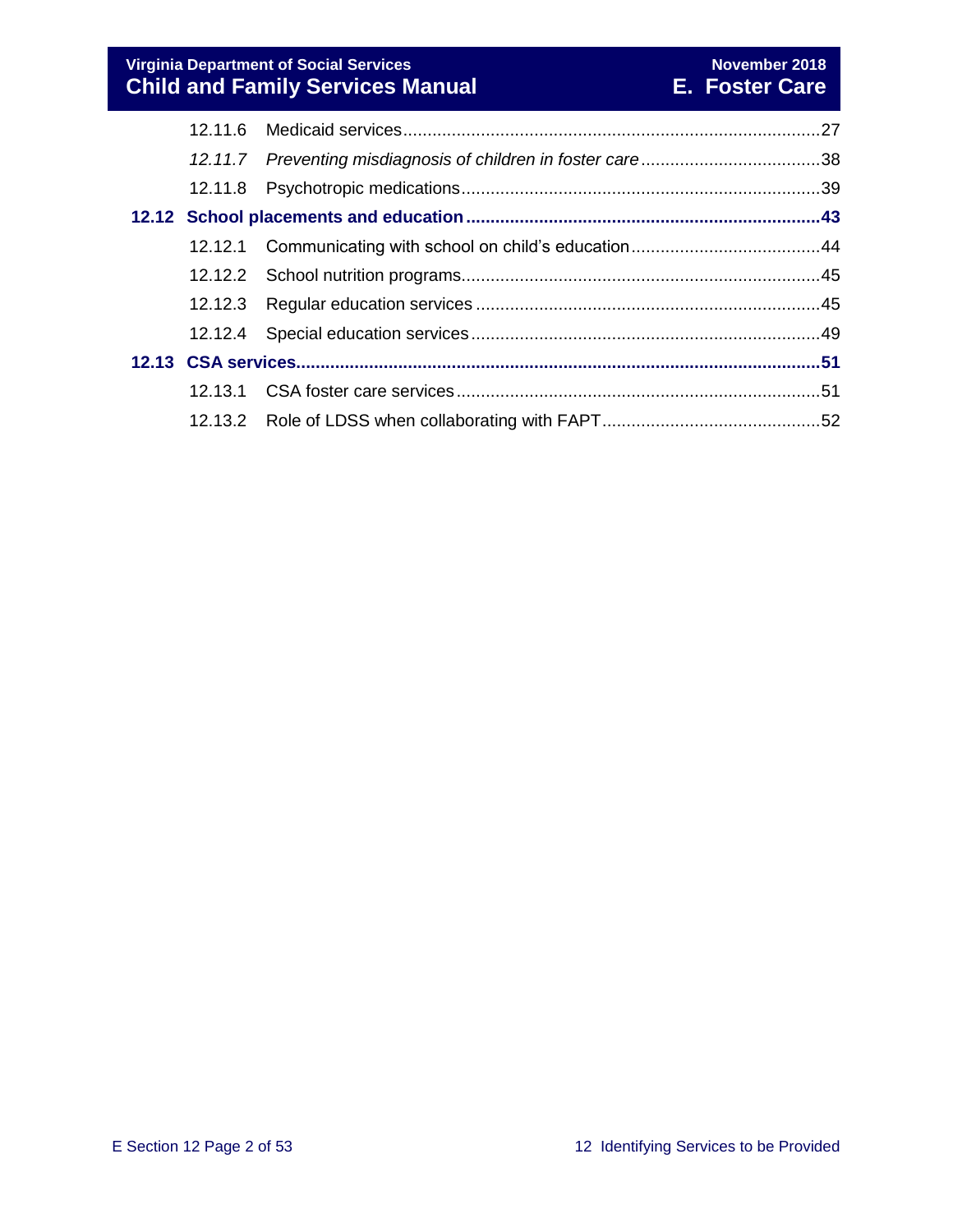# 12

## IDENTIFYING SERVICES TO BE PROVIDED

## <span id="page-2-0"></span>**12.1 Introduction**

To achieve better outcomes for the children and families involved with the child welfare system, the planning and delivery of services should focus on:

- Preventing further abuse and neglect.
- Preventing unnecessary separation of children from their homes.
- Minimizing how long children stay in foster care.
- Finding and sustaining stable, permanent families for all children.
- Meeting the social and emotional well-being needs of children, including addressing:
	- o Needs from experiencing maltreatment, trauma, and/or exposure to violence.
	- $\circ$  Health needs (developmental, physical, medical, and dental needs).
	- $\circ$  Behavioral health needs (mental health & substance abuse needs).
	- o Educational needs.
- Respecting the cultural heritage and connections to family, community, and social support networks of children.

Families should be at the center of services that prevent and remedy situations that lead to child abuse and neglect. An array of services for children and their families should be available, from the first awareness that a family is at risk, to early intervention, to foster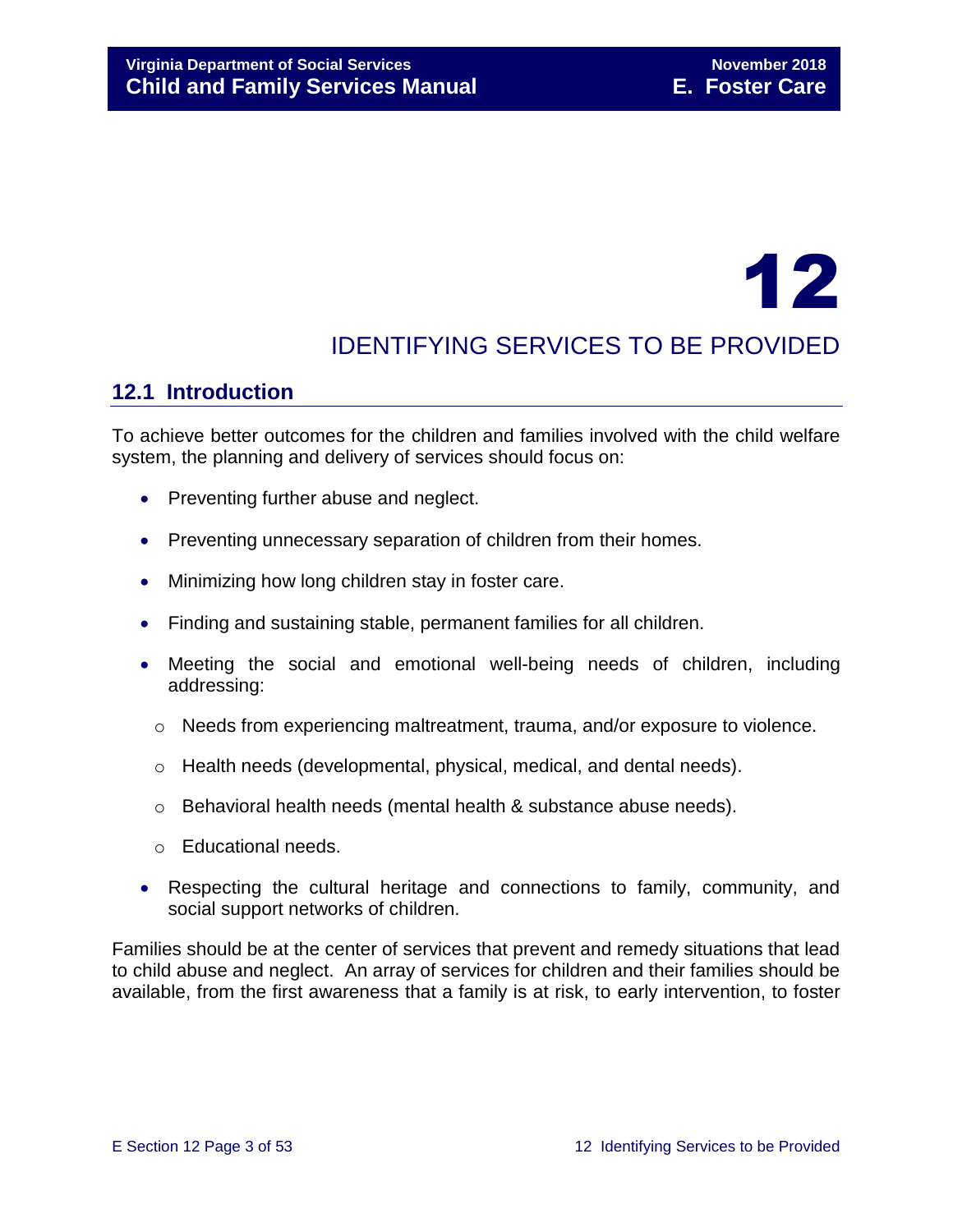care for those children whose safety and well-being is threatened, through permanency and the services necessary to sustain permanency.<sup>1</sup>

## <span id="page-3-0"></span>**12.2 Framework**

Local departments of social services (LDSS) shall meet federal and state legal requirements and should use sound practice principles to achieve desired outcomes and to guide decision making in providing foster care services for children and their families.

#### <span id="page-3-1"></span>**12.2.1 Practice principles**

Three fundamental principles inherent in Virginia's Children's Services System Practice Model guide service delivery include:

#### **First, we believe that all children and communities deserve to be safe.**

• Safety is primary. Every child has the right to live in a safe home, attend a safe school and live in a safe community. Ensuring safety requires a collaborative effort among family, agency staff, and the community.

#### **Second, we believe in family, child, and youth-driven practice.**

- It is our responsibility to understand children, youth, and families within the context of their own family rules, traditions, history, and culture.
- Children, youth, parents, and family members are partners in decision making on service and educational planning and in placement decisions, whenever appropriate.

#### **Third, we believe that all children and youth need and deserve a permanent family.**

- Children have a right to connections with their biological family and other caring adults with whom they have developed emotional ties.
- Services should be high quality, timely, efficient, and effective.
- We partner with others to support child and family success in a system that is family-focused, child-centered, and community-based.
- Services to families shall be delivered as part of a total system with cooperation, coordination, and collaboration occurring among families, service providers, and community stakeholders.

<sup>1</sup> Adapted from the "Child Welfare League of America Statement on Optimal Child Welfare Service [Delivery"](http://www.cwla.org/advocacy/financingoptimaldeliv.htm).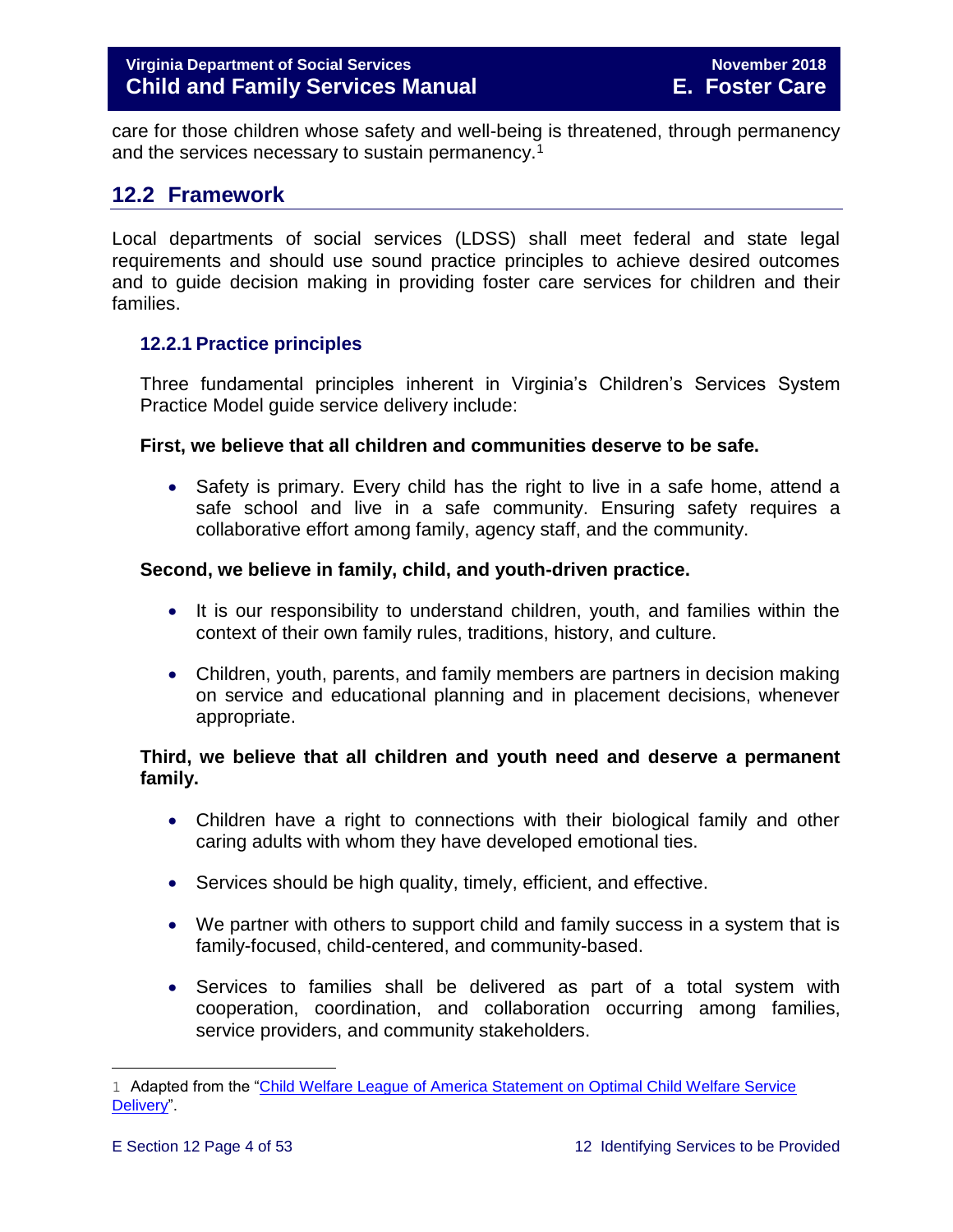All stakeholders share responsibility for child safety, permanency, and wellbeing.

#### <span id="page-4-0"></span>**12.2.2 Legal citations**

The legal framework and specific requirements for providing services to families are delineated in state law. See the law for complete language by clicking on the citations.

- **Foster care services** 
	- $\circ$  § [63.2-905](http://law.lis.virginia.gov/vacode/63.2-905/)
- **Children's Services Act (CSA)**
	- $\circ$  §§ [2.2-5200](http://law.lis.virginia.gov/vacode/2.2-5200/) through [2.2-5214](http://law.lis.virginia.gov/vacode/2.2-5214/)
- **Education requirements when placing child**
	- o **Ensure educational stability for the child**
		- $\circ$  [Social Security Act, Title IV, § 475 \(1\) \(G\) \[42 USC 675\]](http://www.ssa.gov/OP_Home/ssact/title04/0475.htm)
		- o [The Child and Family Services Improvement and Innovation Act](http://www.gpo.gov/fdsys/pkg/PLAW-112publ34/html/PLAW-112publ34.htm)**;**  Public Law 112-34
		- $\circ$  § [63.2-900.3](http://law.lis.virginia.gov/vacode/63.2-900.3/)
		- $\circ$  § [22.1-3.4](http://law.lis.virginia.gov/vacode/22.1-3.4/)
	- o **Notify new school of placement; records; enrollment**
		- $\circ$  § [63.2-900](http://law.lis.virginia.gov/vacode/63.2-900/) D
		- $\circ$  § [22.1-3.4](http://law.lis.virginia.gov/vacode/22.1-3.4/)
		- o § [22.1-289 E](http://law.lis.virginia.gov/vacode/22.1-289/)

#### <span id="page-4-1"></span>**12.2.3 Outcomes**

Providing effective, quality and timely services for children in foster care is essential to achieving outcomes required in the federal Child and Family Services Review. The outcomes and specific measures are listed below:

#### **Outcome 1: Families have enhanced capacity to provide for their children's needs.**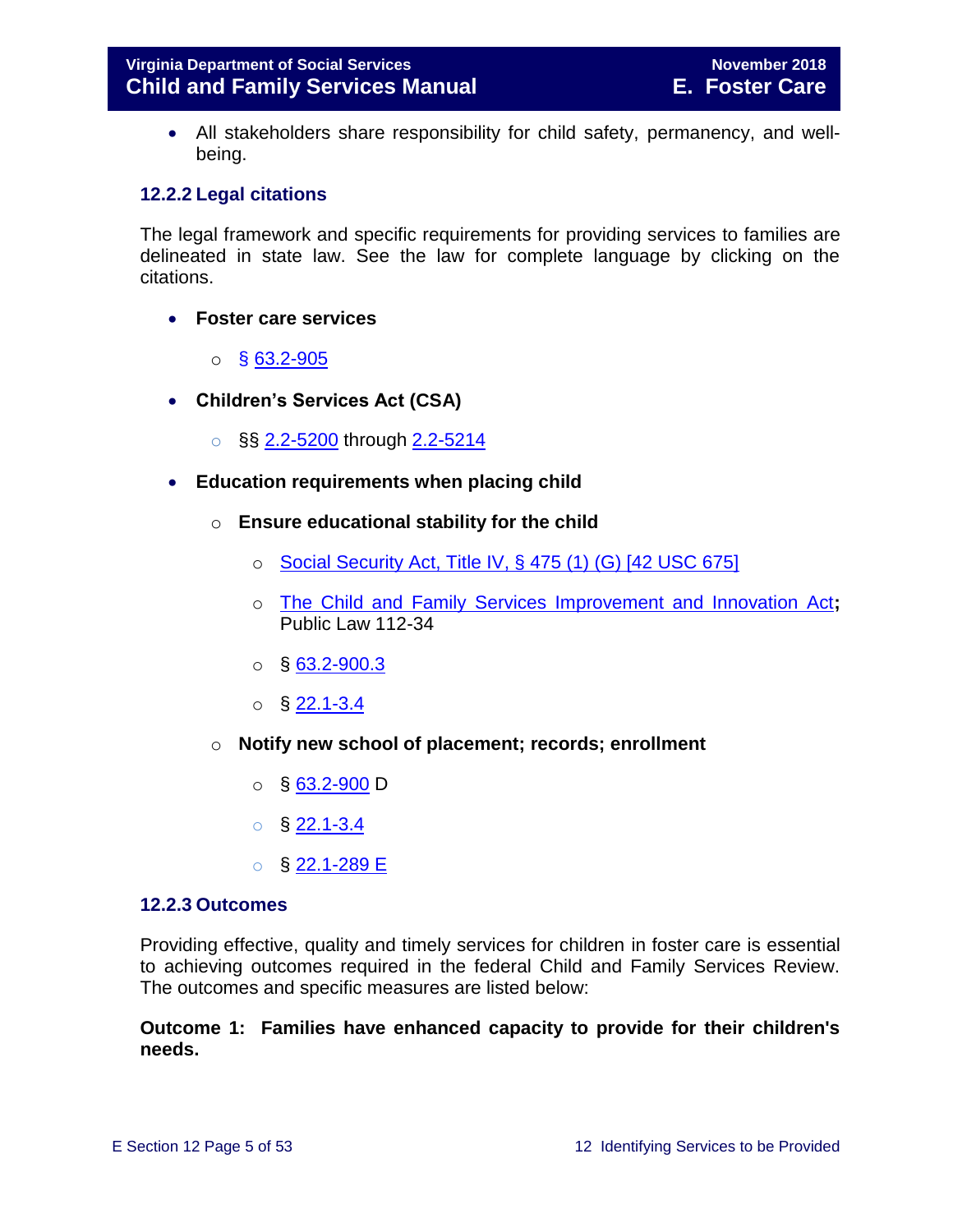Needs and services of child, parents, and foster parents are assessed and met.

#### **Outcome 2: Children have permanency and stability in their living situations.**

- More children leave foster care and achieve permanency.
- Children achieve permanency with shorter lengths of stay in foster care.
- Increased timeliness to permanency.
- Fewer placement moves and disruptions.
- Fewer children in out-of-home care.
- More children placed in family-based care.
- More children placed in relative foster homes.
- Fewer children placed in residential care.
- Fewer children re-enter out-of-home care.

#### **Outcome 3: The continuity of family relationships and connections is preserved for children.**

- More children in foster care placed in close proximity to families and communities.
- More children in foster care placed with their siblings.

#### **Outcome 4: Children receive adequate services to meet their physical and mental health needs.**

- Children's health needs are assessed upon entering foster care.
- Children's physical health needs are met consistently.
- Children's dental health needs are met consistently.
- Children's trauma needs are met consistently.
- Children's behavioral health needs are met consistently.

#### **Outcome 5: Children receive appropriate services to meet their educational needs.**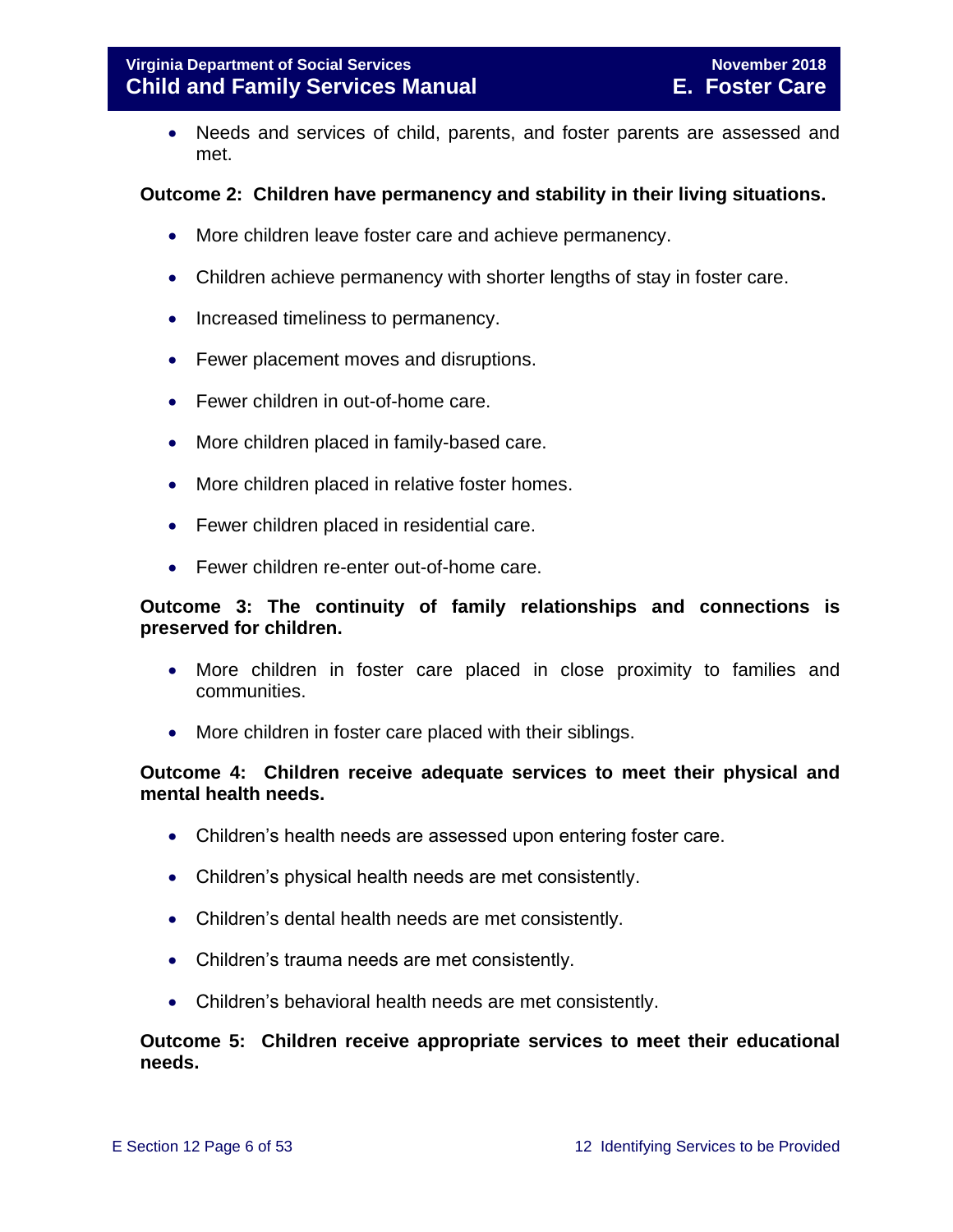<span id="page-6-0"></span>Children's educational needs are assessed and met.

## **12.3 Identifying services based on strengths and needs**

Once a comprehensive assessment of the child and family has been completed, the service worker, the Family Partnership Team, and/or the Family Assessment and Planning Team (FAPT) should brainstorm creative ways to build upon the strengths, resources, and natural supports of the child and family to meet their unique needs.

Additional resources that can help identify services based on the child's needs include:

- Virginia Commission on Youth's [Collection of Evidence-based Practices for](http://vcoy.virginia.gov/collection.asp)  [Children and Adolescents with Mental Health Treatment Needs](http://vcoy.virginia.gov/collection.asp) and its [Reference Chart of Disorders and Evidence-based Practices.](http://vcoy.virginia.gov/documents/collection/Reference_Chart.pdf)
- SAMHSA's [National Registry of Evidence-based Programs and Practices](https://www.samhsa.gov/capt/tools-learning-resources/finding-evidence-based-programs)  [\(NREPP\)](https://www.samhsa.gov/capt/tools-learning-resources/finding-evidence-based-programs) provides a searchable online registry of mental health and substance interventions available for implementation.
- California Evidence-Based Clearinghouse for Child Welfare (CEBC) Topic Areas provide child welfare professionals with easy access to information about selected child welfare related programs This interactive search enables the service worker to search based on specific criteria and then browse through a wide range of programs that match that criteria.
- Blueprints for Healthy Youth Development [Program Selector](http://www.blueprintsprograms.com/programSelector.php) on model and promising programs, includes problem behavior, education, emotional well-being, physical health, and positive relationships.
- [Evidence-Based Treatments for Children and Adolescents: An Updated Review](http://www.childfirst.ucla.edu/Chorpita%20et%20al%20(2011)-Evidence-Based%20Treatment%20for%20Children.pdf)  [of Indicators of Efficacy and Effectiveness](http://www.childfirst.ucla.edu/Chorpita%20et%20al%20(2011)-Evidence-Based%20Treatment%20for%20Children.pdf) by Bruce Chorpita, et al. 2011. This updated review of evidence-based treatments follows the original review performed by the Hawaii Task Force. Over 750 treatment protocols from 435 studies were coded and rated on a 5-level strength of evidence system. Results showed large numbers of evidence based treatments applicable to anxiety, attention, autism, depression, disruptive behavior, eating problems, substance use, and traumatic stress. Provides a list of options and information available to guide decisions about treatment selection.

## <span id="page-6-1"></span>**12.4 Wraparound approach**

LDSS should use a wraparound approach to help achieve the child's permanency goal and well-being and to address the child and family's needs. The process involves an intensive, individualized process for planning, implementing, and managing care to achieve positive outcomes with the child and family.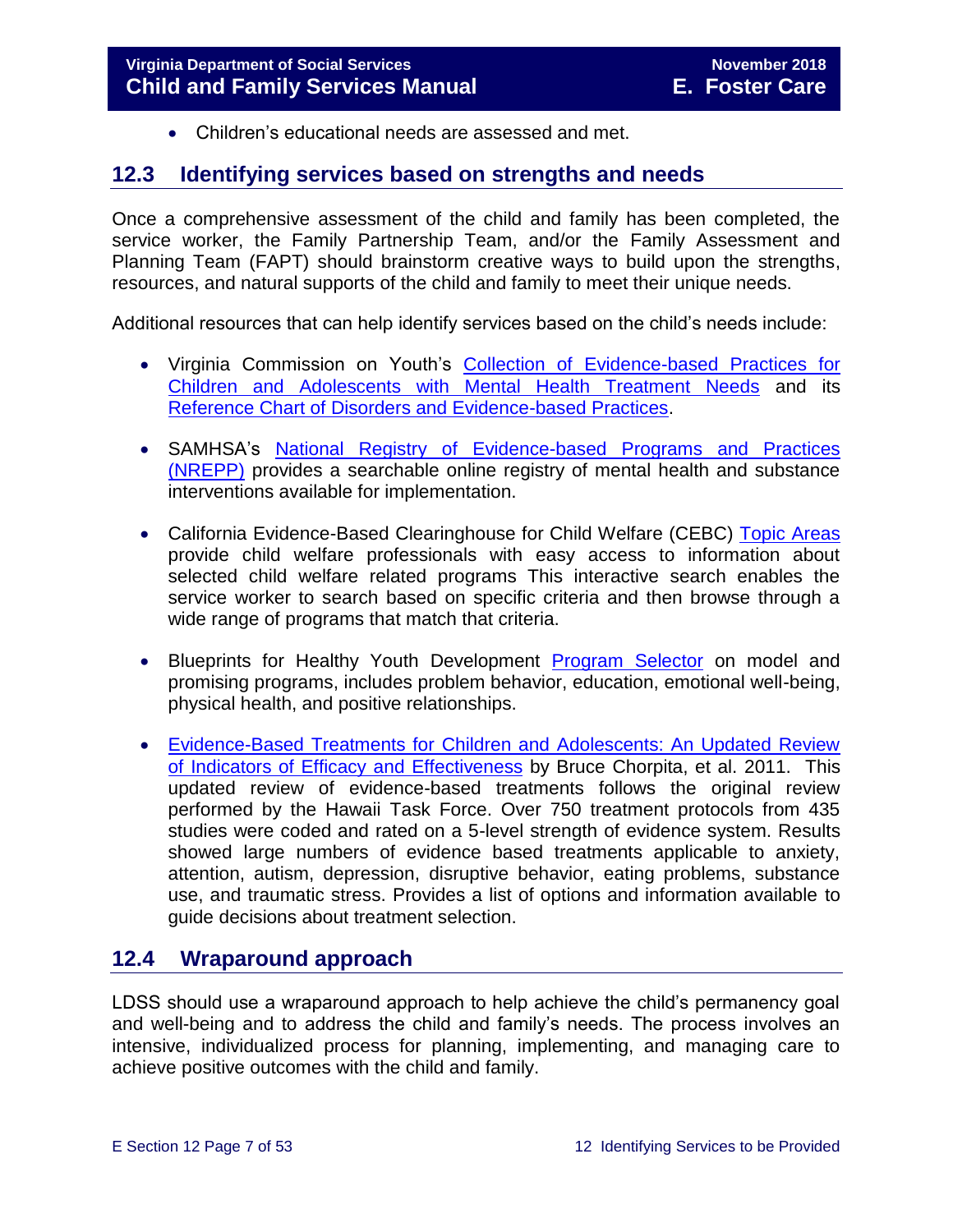A team of people, relevant to the child's life, collaboratively develops and implements a creative wraparound plan. This holistic plan is designed based on an assessment of the needs of the child, caregivers, and siblings. A wraparound set of services and supports is individually designed with the child and family to meet their identified needs. The services creatively build upon and enhance the unique strengths, resources, and natural supports of the child and family.

The planning process, as well as the services and supports provided, are individualized, family-driven, culturally-competent, youth-guided, and community-based. The process and plan are strengths-based, including activities that purposefully help the child and family recognize, use, and build their talents, assets, and positive capacities.

The process strives to develop the coping skills, problem-solving skills, and self-efficacy of the child and family members. It increases the "natural support" available to the family by strengthening their interpersonal relationships and using other available resources in the family's network of social and community relationships. It emphasizes integrating the child into the community and building the family's social support network.<sup>2</sup>

For more information and practical tools on the wraparound process:

- The [CSA website](http://www.csa.virginia.gov/html/systems_of_care/Wraparound_strategies.cfm) has training slides developed by expert consultants in wraparound strategies that were used in Virginia. It also provides links to national resources.
- The [National Wraparound Initiative](http://www.nwi.pdx.edu/) (NWI) convened national experts to define the wraparound practice model, develop standards, compile resources, strategies and tools, and disseminate guidance and information on high quality wraparound implementation to achieve positive outcomes for youth and families.
- The NWI ["Resource Guide to Wraparound"](http://www.nwi.pdx.edu/NWI-book/) provides information on the basics, principles, theory and research, wraparound practice, and supports for implementation.

## <span id="page-7-0"></span>**12.5 Serving children in their homes and communities**

Children who have significant emotional, behavioral, and mental health needs can successfully live in family homes and communities with the support of effective behavioral health services. Over the past twenty years, two major federal initiatives addressed the needs of children and youth with significant mental health conditions: Substance Abuse and Mental Health Services Administration's (SAMHSA) Children's Mental Health Initiative (CMHI) and the Centers for Medicare & Medicaid Services (CMS) Psychiatric Residential Treatment Facility (PRTF) Demonstration Program. Results from these programs across the country have consistently found that the implementation of home and community-based services for this population have made significant improvement in the quality of life for these children, youth, and their families.

*<sup>2</sup>* Adapted from Wraparound Basics on the [National Wraparound Initiative website.](http://www.nwi.pdx.edu/)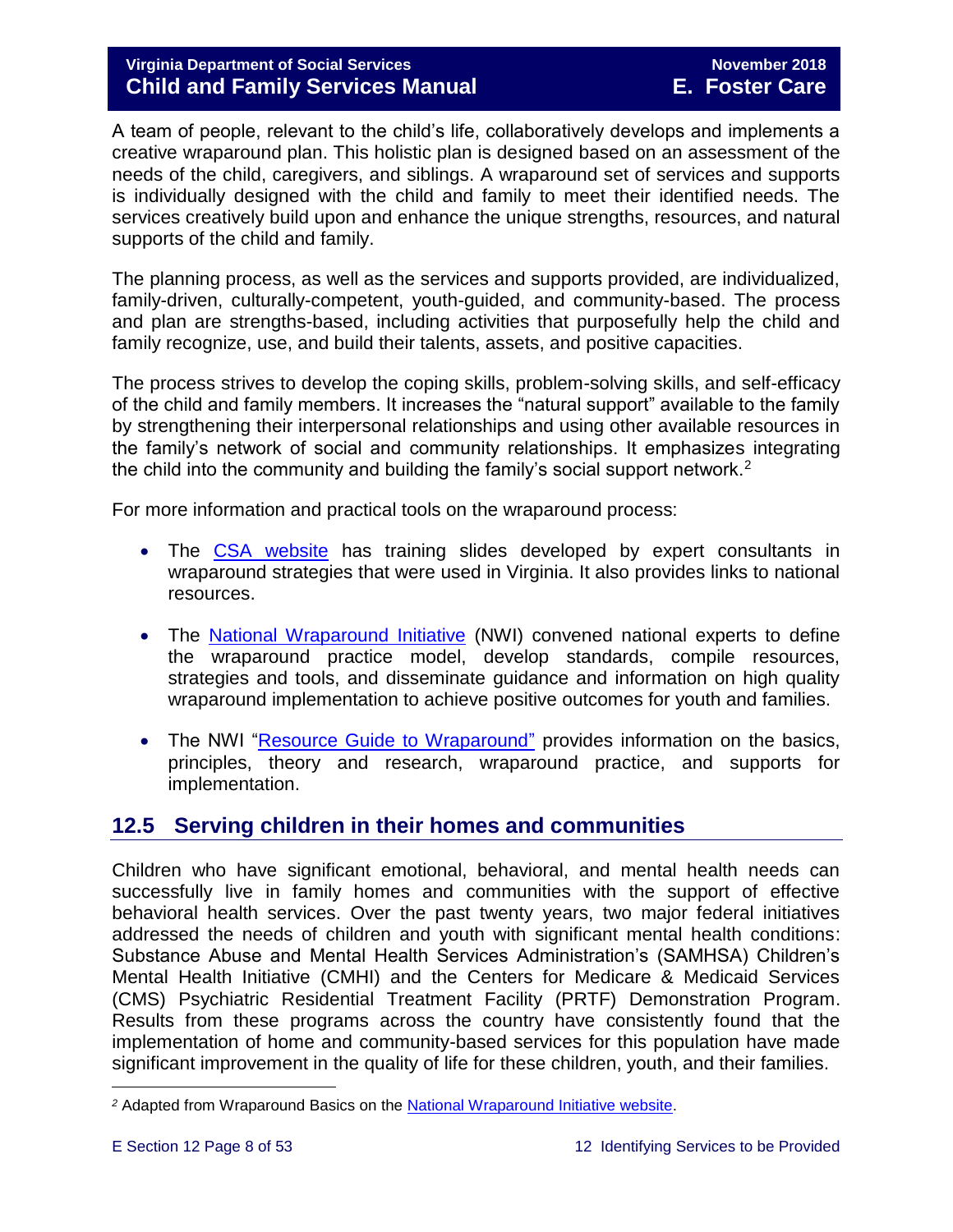Results from these federal initiatives have demonstrated that the provision of home and community-based services resulted in:

- More stable living situations.
- Increased behavioral and emotional strengths.
- Improved clinical and functional outcomes.
- Reduced suicide attempts.
- Improved school attendance and performance.
- Improved attendance at work for caregivers.
- Decreased contacts with law enforcement.
- Reduced costs of care.

Programs in these federal initiatives that helped achieve these results include:

- Intensive Care Coordination Wraparound Approach.
- Peer Services: Parent and Youth Support Services.
- Intensive In-Home services.
- Respite services.
- Mobile crisis response and stabilization services.
- Flex funds.  $3$

For more information on these results and services, see information bulletin on [Coverage of Behavioral Health Services for Children, Youth and Young Adults with](http://www.medicaid.gov/federal-policy-guidance/downloads/CIB-05-07-2013.pdf)  [Significant Mental Health Conditions.](http://www.medicaid.gov/federal-policy-guidance/downloads/CIB-05-07-2013.pdf)

Examples of evidence-based programs that have also demonstrated results of serving children in the community include:

- [Multisystemic](http://mstservices.com/index.php/what-is-mst) Therapy (MST).
- [Functional Family Therapy](http://fftllc.com/) (FFT).

*<sup>3</sup> Information in this section excerpted and adapted primarily from Joint CMCS and SAMHSA Informational Bulletin on [Coverage of Behavioral Health Services for Children, Youth and Young Adults](http://www.medicaid.gov/federal-policy-guidance/downloads/CIB-05-07-2013.pdf)  [with Significant Mental Health Conditions](http://www.medicaid.gov/federal-policy-guidance/downloads/CIB-05-07-2013.pdf) dated May 7, 2013.*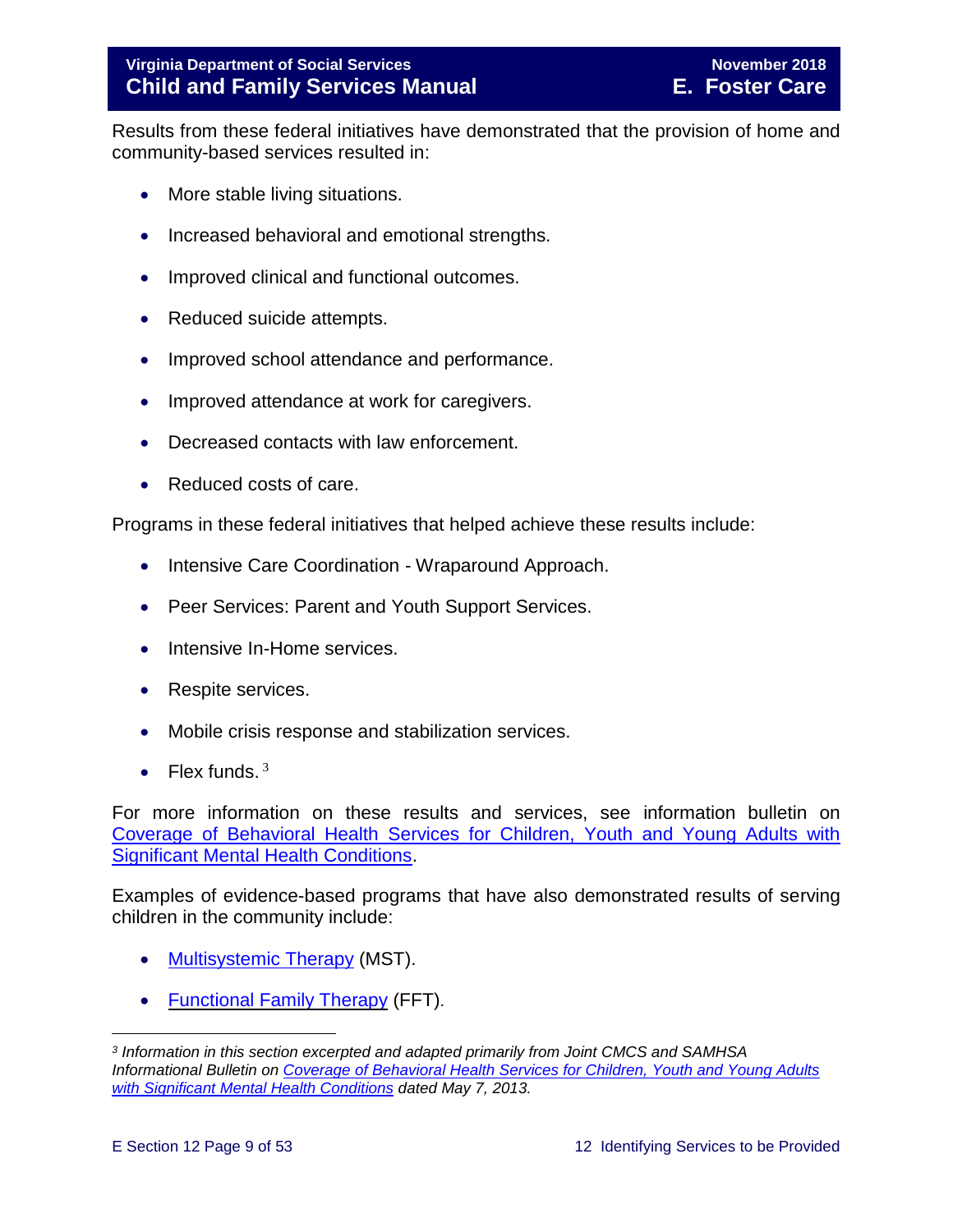- Multidimensional Treatment Foster Care.
- Attachment and Biobehavioral Catch-up (ABC)
- Trauma Focused Cognitive Behavioral Therapy (TF-CBT).

#### <span id="page-9-0"></span>**12.5.1 Children who are victims of sex trafficking**

Sex Trafficking is a multi-billion dollar industry<sup>4</sup> worldwide and it is rapidly growing in the United States and in Virginia. Research suggests that children currently or formerly in foster care are at higher risk of being sex trafficked. Common risk factors<sup>5</sup> include but are not limited to:

- Limited or severed family connections;
- A history of trauma, physical or sexual abuse; and,
- Prior involvement with law enforcement.

The Preventing Sex Trafficking and Strengthening Families Act of 2014 [\(P.L.113-](https://www.congress.gov/113/plaws/publ183/PLAW-113publ183.pdf) [183\)](https://www.congress.gov/113/plaws/publ183/PLAW-113publ183.pdf) requires states to make efforts in identifying, documenting and determining the appropriate services for children and youth who are victims or at risk of being sex trafficked. This applies to children who:

- Are under the age of 18 and in the placement, care or supervision of a title IV-E agency.
- Are under the age of 18, have an open case with a LDSS agency but were not removed from their home.
- Are under the age of 18 and have run away from foster care.
- Are between the ages of 18 and 21 and are receiving independent living services.

The information obtained in this process may assist in identifying characteristics, signs and vulnerabilities to respond to youth who have been sex trafficked and inform communities how to help combat future incidents. The LDSS shall report within 24 hours to law enforcement after receiving information on a child or youth who has been identified as being a sex trafficking victim.

When determining the services for children who were victims of sex trafficking, the service worker shall consider several factors when developing a treatment plan and

<sup>4</sup> International Labour Organization (Geneva 2014). Profits and poverty: the economics of forced labour. 5 Department of Health and Human Services Administration for Children, Youth and Families (2014). Guidance to states and services on addressing human trafficking of children and youth in the United States.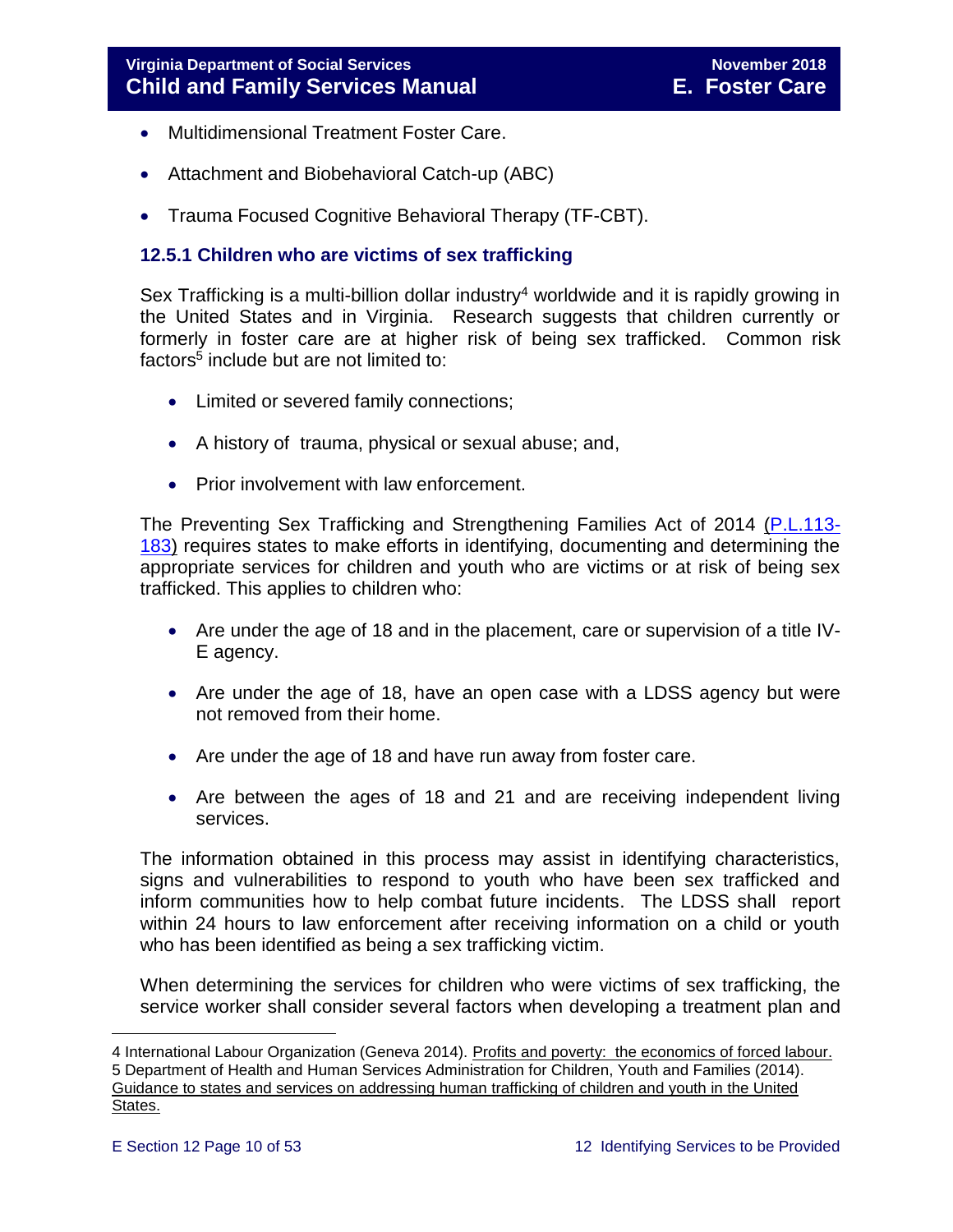document efforts made to provide appropriate services in the youth's foster care plan. These factors include:

- Access to safe and suitable housing.
- A safety plan to keep perpetrators away from the victim and his/her treatment setting.
- A safety plan for youth who have been trafficked should they be approached by the perpetrator when away from the treatment setting.
- Access to trauma-informed evidence based mental health services by experienced professionals in complex trauma.
- Access to physical health services, STD testing, and specialized care such as OB/GYN or drug rehabilitation.
- Access to legal services.
- Access to rehabilitative service including counseling, education and job training.

Additional resources include:

- [Human Trafficking Screening Tool.](http://centerforchildwelfare.fmhi.usf.edu/kb/policymemos/HT_ScreeningTool_FPTraining.pdf)
- [Building Child Welfare Response to Sex Trafficking \(includes screening tools\)](http://www.luc.edu/media/lucedu/chrc/pdfs/BCWRHandbook2011.pdf)
- [VDSS public website.](http://www.dss.virginia.gov/family/fc/index.cgi)
- [The Polaris Project.](http://www.polarisproject.org/about-us/overview)
- [The National Human Trafficking Resource Center.](http://www.traffickingresourcecenter.org/?gclid=CIi1wZa578cCFdQYHwoda9cBkA)
- <span id="page-10-0"></span> *[Identifying Minors and Young People Exploited Through Sex Trafficking: A](https://library.childwelfare.gov/cwig/ws/library/docs/capacity/Blob/106060.pdf?w=NATIVE(%27SIMPLE_SRCH+ph+is+%27%27Identifying+Minors+and+Young+People+Exploited+Through+Sex+Trafficking:+A+Resource+for+Child+Welfare+Agencies%27%27%27)&upp=0&order=native(%27year/Descend%27)&rpp=25&r=1&m=1)  Resource [for Child Welfare Agencies](https://library.childwelfare.gov/cwig/ws/library/docs/capacity/Blob/106060.pdf?w=NATIVE(%27SIMPLE_SRCH+ph+is+%27%27Identifying+Minors+and+Young+People+Exploited+Through+Sex+Trafficking:+A+Resource+for+Child+Welfare+Agencies%27%27%27)&upp=0&order=native(%27year/Descend%27)&rpp=25&r=1&m=1)*

#### **12.6 Infant and toddler early intervention services**

The [Infant & Toddler Connection of Virginia](http://www.infantva.org/fam-SupportServices.htm) provides early intervention supports and services to infants and toddlers from birth through age two who are not developing as expected or who have a medical condition that can delay normal development. To determine eligibility, the child's development is evaluated by at least two professionals from different professions or areas of development. When eligible, the family and professionals develop an Individualized Family Service Plan (IFSP).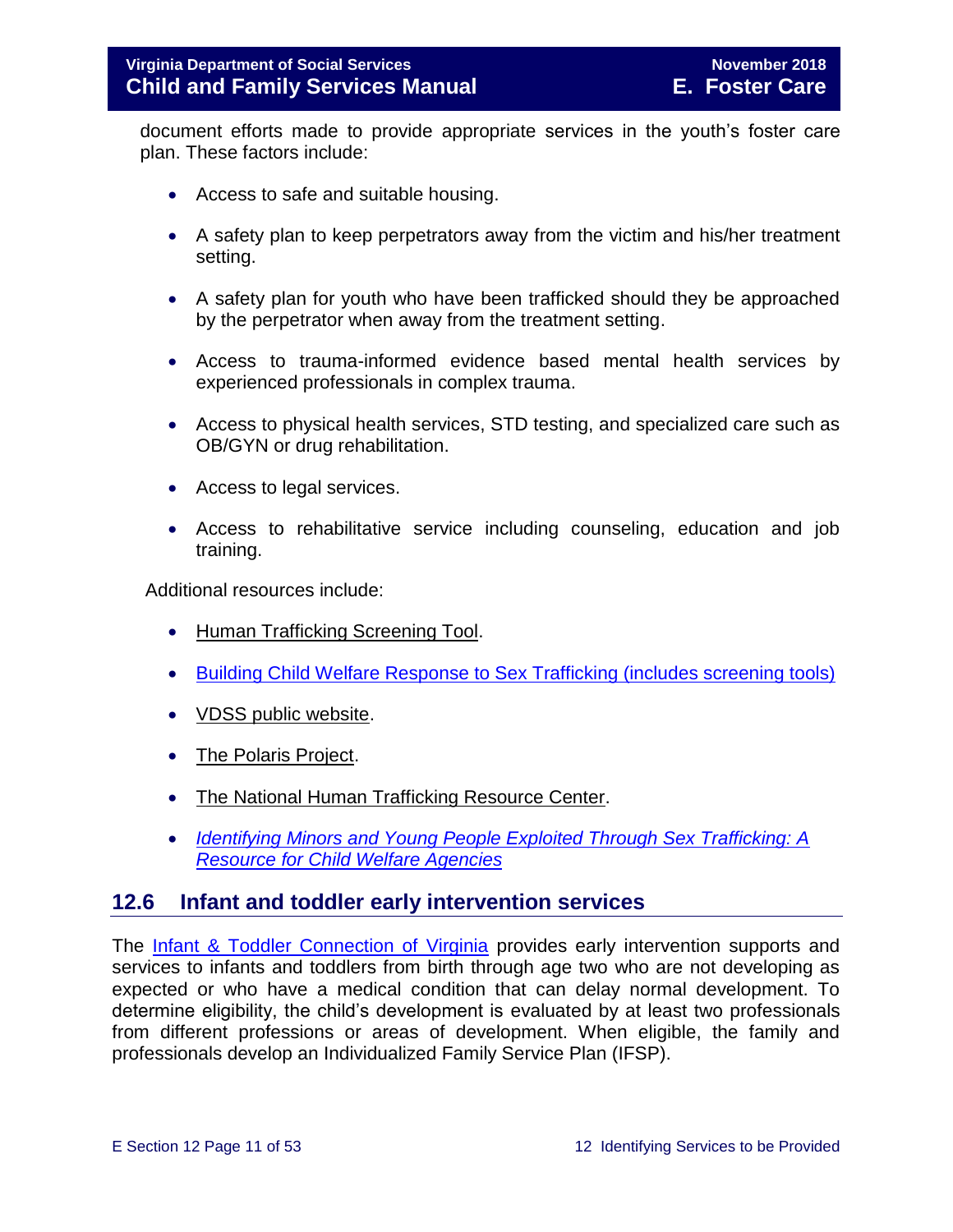## <span id="page-11-0"></span>**12.7 Head Start and Early Head Start**

Children whose families are served by the child welfare system often are developmentally vulnerable due to trauma stemming from early abuse and neglect as well as from risk factors that commonly co-occur, such as prenatal drug exposure, prematurity, low birth weight, poverty, homelessness, parent's depression and other mental health problems. The comprehensive services offered by Head Start and Early Head Start programs support children by providing a safe and enriched learning environment while facilitating early identification of developmental delays and access to early intervention, health care and mental health services. In addition, Head Start and Early Head Start programs provide a significant source of family support, parent education and adult developmental services for parents and other family members.

Foster children who meet program age requirements are automatically eligible for Head Start and Early Head Start even if the family or foster family income exceeds income guidelines.

Children whose custodial parents have an open case with the child welfare system but retain physical custody of their children are not automatically eligible for Head Start or Early Head Start, but a program may prioritize these children for enrollment due to the level of risk and the needs of the family.

Additional information on locating and enrolling in a local Head Start program may be found on the [Virginia Head Start Association, Inc.](http://www.headstartva.org/index.php) website.

## <span id="page-11-1"></span>**12.8 Child care services**

#### <span id="page-11-2"></span>**12.8.1 Choosing allowable child care provider**

The LDSS holding custody of a child shall consult with the foster/adoptive parent when selecting a child care provider. Considerations when making decisions about which provider to use include such things as the special needs of the child, travel distance from the foster/adoptive home, availability of the provider, provider costs in relation to other providers in the area, approval status of the provider, and the foster/adoptive parent request for specific services. Children's special needs include characteristics such as developmental disabilities, intellectual disabilities, emotional disturbance, sensory or motor impairment, or significant chronic illness which require special health surveillance or specialized programs, interventions, technologies, or facilities.

The providers identified below are considered as legally operating in Virginia and are allowable for child care services and payment from title IV-E funds. Authorization of the provider's status shall be verified online prior to use of the provider and a hard copy of the authorization shall be maintained in the case record of the child. See the VDSS [public website](http://www.dss.virginia.gov/family/cc/index.cgi) for contact information for verifying the status of specific daycare providers listed below.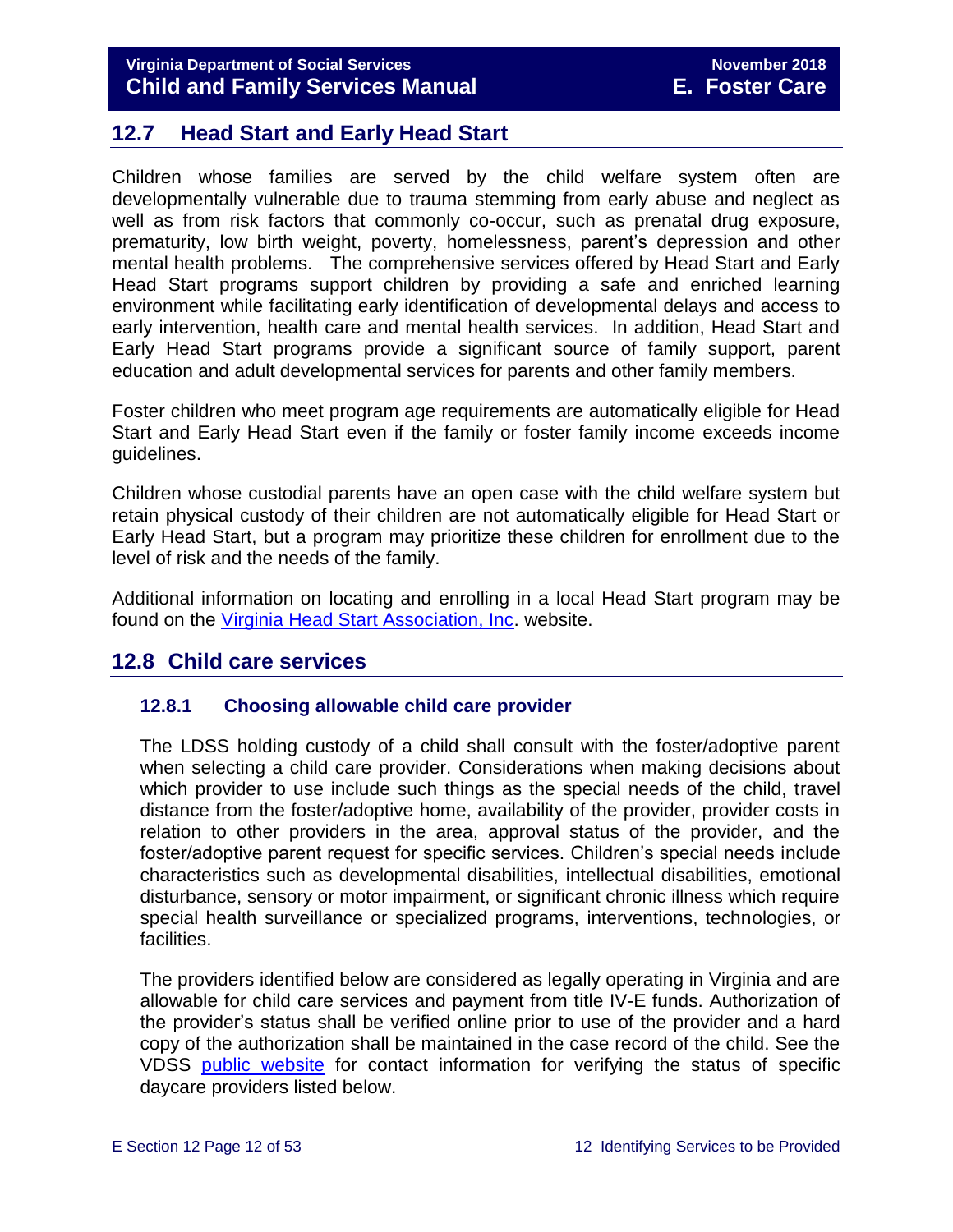- Voluntary registered family day homes.
- Licensed family day homes.
- Licensed child day centers.
- Certified pre-schools.
- Religiously exempt child day centers.
- Department of Education-approved child care facilities.
- Local ordinance-approved providers (available in Fairfax County, Alexandria, Arlington).
- Family day system homes

#### <span id="page-12-0"></span>**12.8.2 Rates for child care**

Localities shall make a diligent effort to secure fully approved child care for foster children at costs no greater than the established maximum reimbursable rates. These rates are established in accordance with federal regulatory requirements.

Rates are determined by type of provider, number of hours the child is in care, and the age of the child, as described below. For more information, see the Division of Child Care and Early Childcare Development, [Child Care Guidance.](http://spark.dss.virginia.gov/divisions/cc/manuals.cgi)

- **Provider type**. Two levels of maximum reimbursable rates shall be used based on the type of provider. The LDSS shall have a written agreement with the provider for child care services. The types of providers for each rate level are listed in Appendix E of the Child Care Guidance manual.
- **Number of hours in care**. The unit price for services shall be based on whether the child is in child care for a full day (five (5) or more hours a day) or a part day (fewer than five (5) hours for a day).
- **Age groupings**. Rates shall be based on the age of children, as defined by the VDSS Division of Licensing Programs for child day centers:
	- o Infants. Children from birth up to 16 months.
	- o Toddlers. Children from 16 months up to 24 months.
	- $\circ$  Preschool. Children from 24 months up to the age of eligibility to attend public school (five years by September 30). Children turning five after September 30 are considered pre-school until they start school the following year.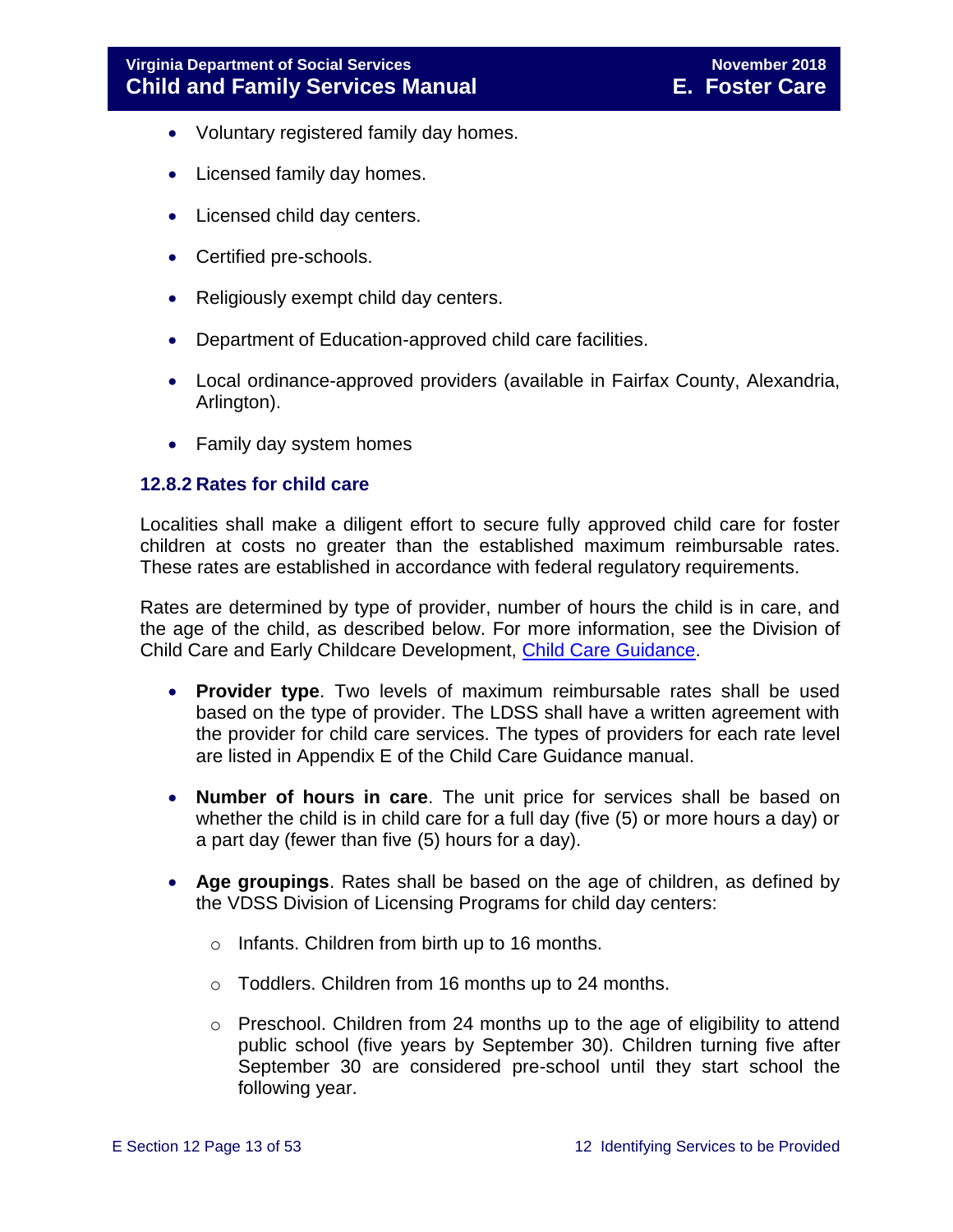o School age. Children eligible to attend public school, age five or older by September 30 of that same year. Children turning five after September 30 are considered pre-school until they start school the following year. The School Age rate is effective starting the first Monday in September for all children who turn age 5 before September 30th.

The maximum reimbursable rates for child care are listed for each locality by full day and part day for each age group in the CCD Manual.

- Level 1 rates are listed in Appendix L.
- Level 2 rates are listed in Appendix M.

If the LDSS has made a diligent effort to secure child care at or lower than the maximum reimbursable rate and cannot locate a provider willing to accept that rate, the LDSS may choose to pay more if it is determined to be a reasonable cost. Reasonableness is determined based on the considerations used in selecting the provider. Providers whose costs cannot be justified as "reasonable" in comparison to costs charged by similar providers should generally not be used.

The service worker shall document in the case record the efforts made to secure the maximum reimbursable rate and factors used to determine reasonable cost.

### <span id="page-13-0"></span>**12.8.3 Funding sources**

#### **Allowable title IV-E expenditures:**

Child care is an allowable title IV-E expenditure when the child care:

- Provides daily supervision during the foster parents working hours when the child is not in school.
- Facilitates the foster parent's attendance at activities which are beyond the scope of "ordinary parental duties."
- Is provided in a licensed day care facility or home.

As examples, child care is an allowable expenditure under title IV-E for the foster parent to attend:

- **.** Judicial or administrative reviews.
- Mandated team meetings by the court or the LDSS.
- Approved foster parent training.
- College classes when the foster child is not in school.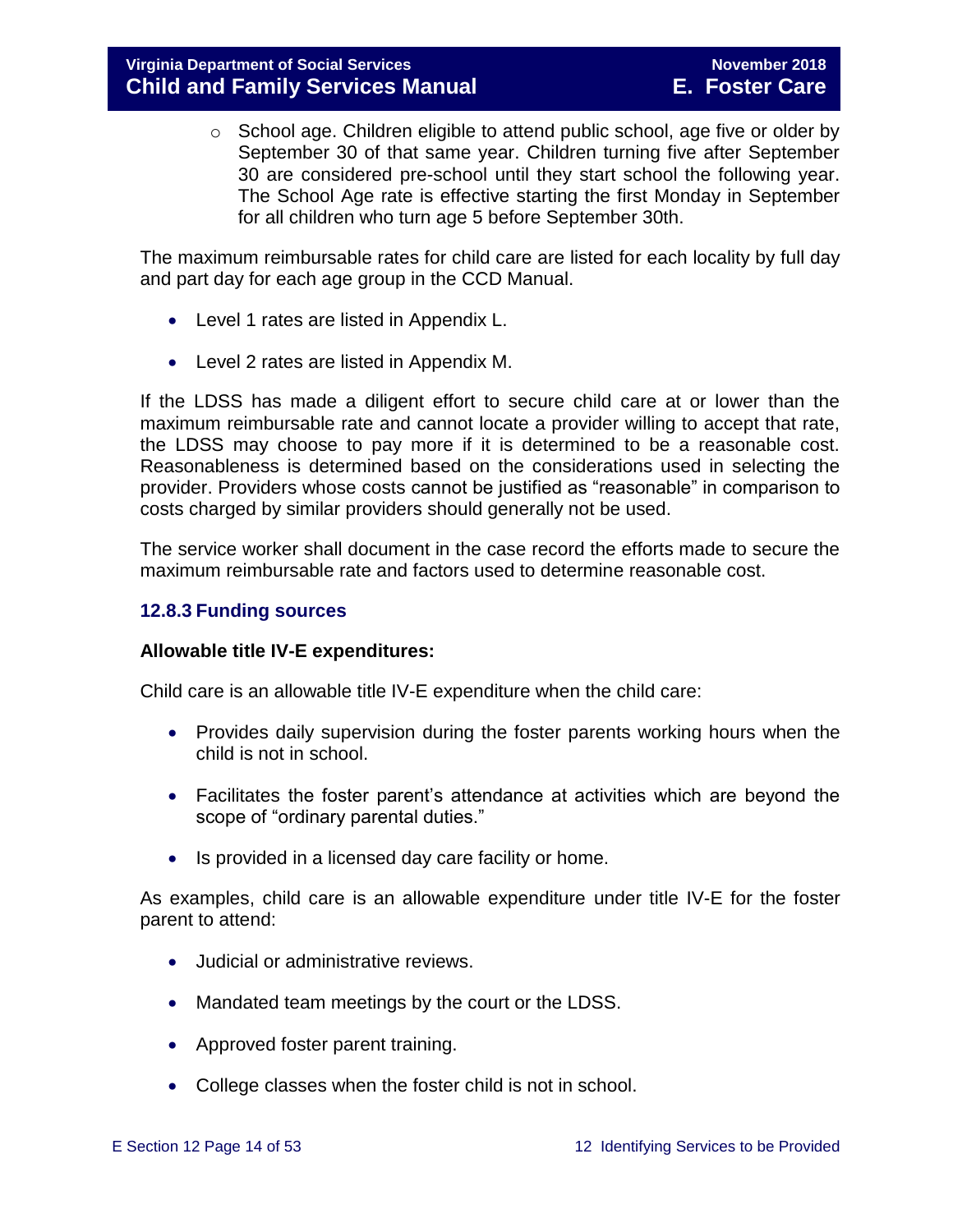#### **Not allowable title IV-E expenditures:**

Child care provided to a child in foster care cannot be paid with title IV-E to facilitate a foster parent's participation in activities that are:

- Within the realm of "ordinary parental duties."
- Deemed a social service.

As examples, the following activities are not allowable expenditures under title IV-E:

- Illness of the foster parent.
- Respite care.
- School conferences.

**State pool (CSA) funds** are used to fund child care for non-title IV-E children. The use of state pool funds for child care is governed by federal and state requirements for the provision of child care services to foster care children. State pool funds may not be used to circumvent federal and state requirements for the provision of services, i.e. to pay for a non-licensed provider, or to pay for circumstances disallowed by title IV-E such as activities that are within the realm of "ordinary parental duties".

### <span id="page-14-0"></span>**12.9 Respite care services**

Respite care is a therapeutic support service designed to offer short-term relief to families caring for children by providing substitute care for children. The purpose of respite care for families, including foster families, is to reduce foster home disruption and provide a stable foster care placement for the child. It can be provided on an emergency or planned basis. The following requirements shall be met:

- The respite care provider shall be approved by the LDSS (See ["Local](http://www.dss.virginia.gov/files/division/dfs/fc/intro_page/guidance_manuals/other/gudiance_2_13.pdf)  Department [Foster and Adoptive Home Approval Guidance Manual"](http://www.dss.virginia.gov/files/division/dfs/fc/intro_page/guidance_manuals/other/gudiance_2_13.pdf)).
- Respite care can be provided for up to 30 days per year. If more than 30 days per year is needed for a child with special needs, the reasons for the need for additional respite care should be documented in the record. Respite care should not extend beyond 60 days per year.
- Respite care is not the provision of an emergency placement when a placement has disrupted, or short-term placement of a child in a residential facility for the purposes of treatment.
- The LDSS shall assure that a basic orientation to the agency's mission and goals, policies, and procedures related to medical treatment, emergencies,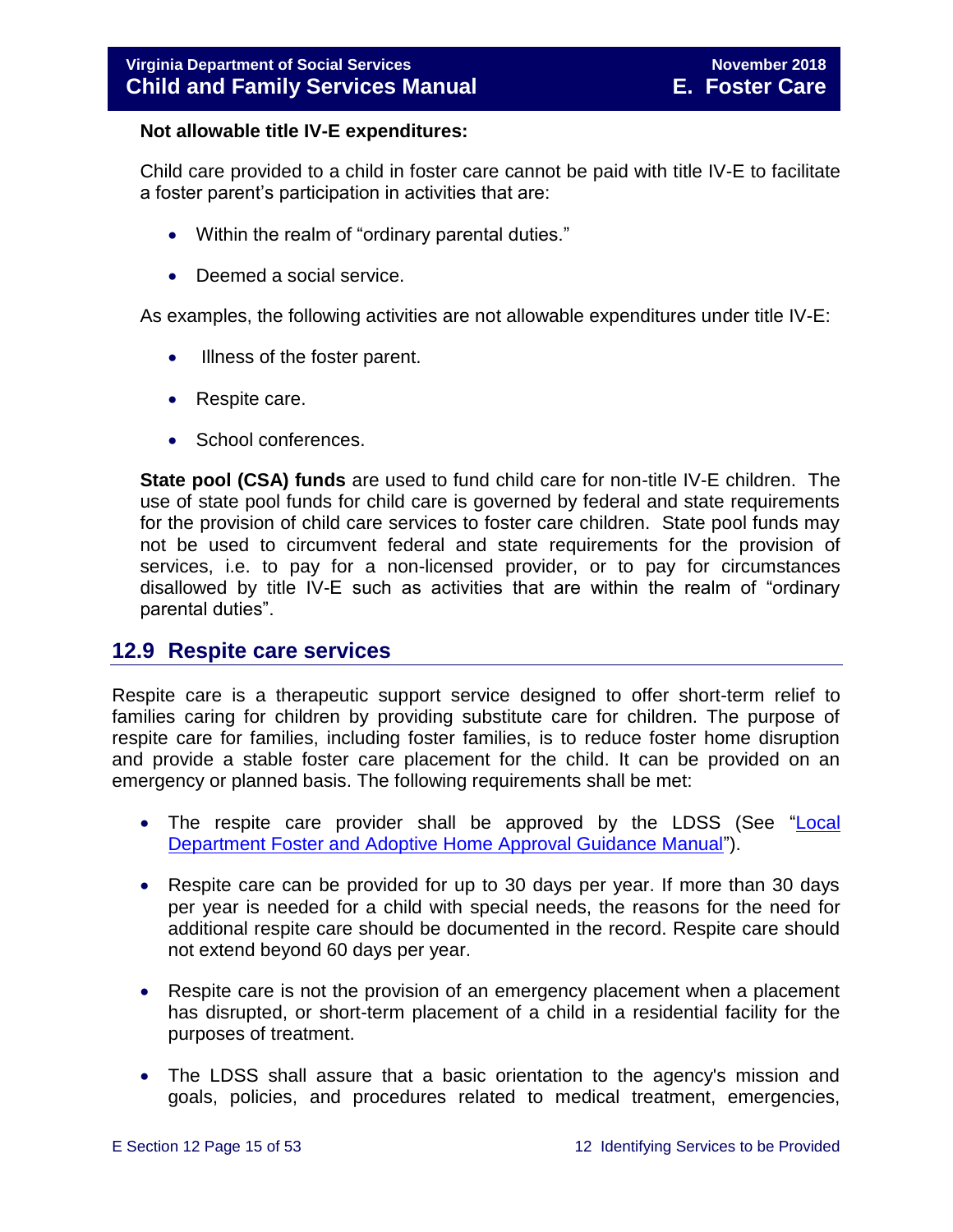liability, transportation, confidentiality, and information about the child is provided to the respite care provider prior to the commencement of services.

 While the child is receiving respite care, the foster parents shall continue to receive foster care maintenance payments.

## <span id="page-15-0"></span>**12.10 Transportation services**

#### <span id="page-15-1"></span>**12.10.1 Travel of children in foster care**

Decisions regarding children in foster care traveling out of state and/or out of the country should be made according to policies regarding normalcy for children in foster care. [See section 6.8.](file://///Vaultcelerra.co.dss.state.va.us/Workgroup/Family_Services/DFS%20Child%20and%20Family%20Services%20Manual/E.%20Foster%20Care/Foster%20Care%20June%202017/section_6_placement_to_achieve_permanency.draft.docx) The caregivers should consider the child's foster care plan including the child's school schedule, visitation schedule, treatment needs, etc. (The decision should be made with input from the child's team, including the birth family.)

#### **12.10.1.1 Requirement for approved child restraint devices**

- Children through age seven (until their 8<sup>th</sup> birthday), transported in a vehicle by LDSS staff, foster care providers, or any adult transporting a child, shall be properly secured in a child-restraint device of a type approved by the United States Department of Transportation. There is no height or weight requirement; age is the only requirement.
- Rear-facing child restraint devices shall be placed in the back seat. If the vehicle does not have a back seat, the child-restraint device may be placed in the front seat if the passenger side does not have an air bag or if it has been deactivated  $(\S$  [46.2-1095\)](http://law.lis.virginia.gov/vacode/title46.2/chapter10/section46.2-1095/).

Safety seat installation videos are available in English and Spanish at the [Virginia Department of Health website.](http://www.vahealth.org/injury/safetyseat/laws.htm)

Exceptions for certain children who may be exempted from the requirements for an approved restraint device in the following situation:

- $\circ$  If a physician states that use of a child-restraint device would be impractical because of the child's weight, physical unfitness, or other medical reasons. The driver shall carry or keep in the vehicle a statement signed by the physician giving the child's name and the grounds for exemption (§ [46.2-1096\)](http://law.lis.virginia.gov/vacode/46.2-1096/).
- o A seat belt which is standard equipment in automobiles may be used for children at least four (4) years old but less than eight (8) year old when the driver carries or keeps in the vehicle a signed written statement of a physician that the child's weight, physical fitness, or other medical reasons makes the use of a child-restraint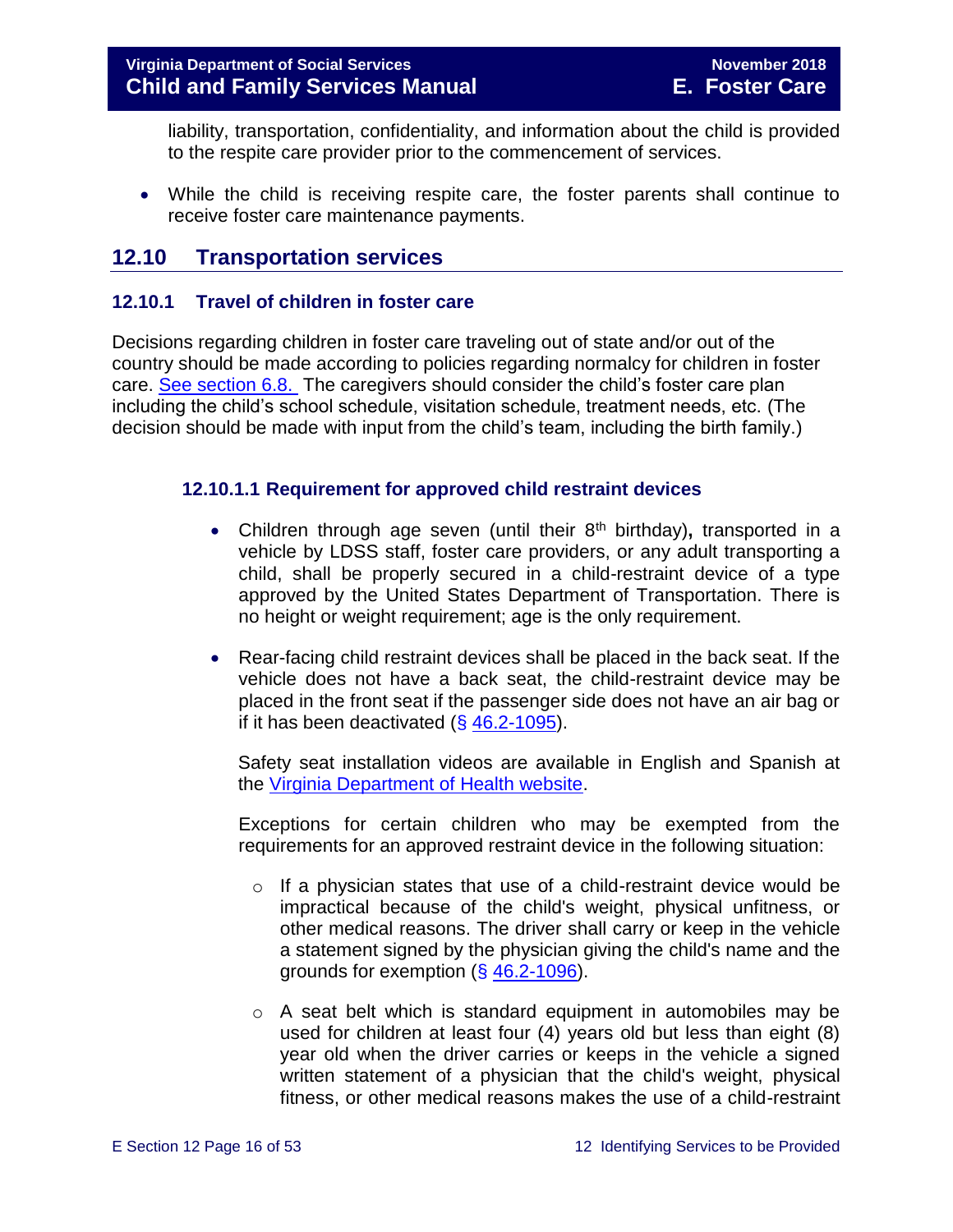system impractical. The statement shall give the child's name and the grounds for exemption  $(\S 46.2-1100)$  $(\S 46.2-1100)$ .

Violation is sufficient for ticketing; no other violations need be committed prior to ticketing. There is a civil penalty of \$50.00 for failure to have a child in a child restraint device. Subsequent violations on different dates will be fined up to \$500.00.

There is an additional \$20.00 penalty for failure to carry a physician's written statement for a child exempted from the law due to medical reasons (§ [46.2-1098\)](http://law.lis.virginia.gov/vacode/46.2-1098/).

- Children age eight (8) and through age 17 (until their 18<sup>th</sup> birthday), transported in a vehicle by LDSS staff, foster care providers, or any other adults transporting the children shall be correctly secured by an appropriate safety belt (§ [46.2-1095\).](http://law.lis.virginia.gov/vacode/46.2-1095/)
- Violation is sufficient for ticketing; no other violations need be committed prior to ticketing. There is a civil penalty of \$25.00 for failure to have a child correctly buckled.
- Children through age 15 (until 16<sup>th</sup> birthday) shall not be transported in the rear cargo area of a pickup truck, except for certain parades and farming activities  $( $\S$  46.2-1156.1).$  $( $\S$  46.2-1156.1).$

#### **12.10.1.2 How to pay for restraint devices**

Free child safety seats are available for eligible families who cannot afford them. To qualify, applicants shall meet all of the following:

- Parent, legal guardian, or foster parent of the child.
- Medicaid or FAMIS eligible or meet program [income eligibility guidelines.](http://www.vahealth.org/Injury/safetyseat/documents/2008/pdf/Income%20Guidelines%20Current.pdf)
- Resident of Virginia.
- Last trimester of pregnancy, or provided for children seven (7) years old or younger who fit within the program safety seat manufacturer's guidelines.
- Available to attend a safety seat installation and use class.
- Sign a waiver of liability release form.

Foster parents can learn how to apply for the program or obtain technical assistance on child protection at their [local distribution site.](http://www.vahealth.org/Injury/safetyseat/) For more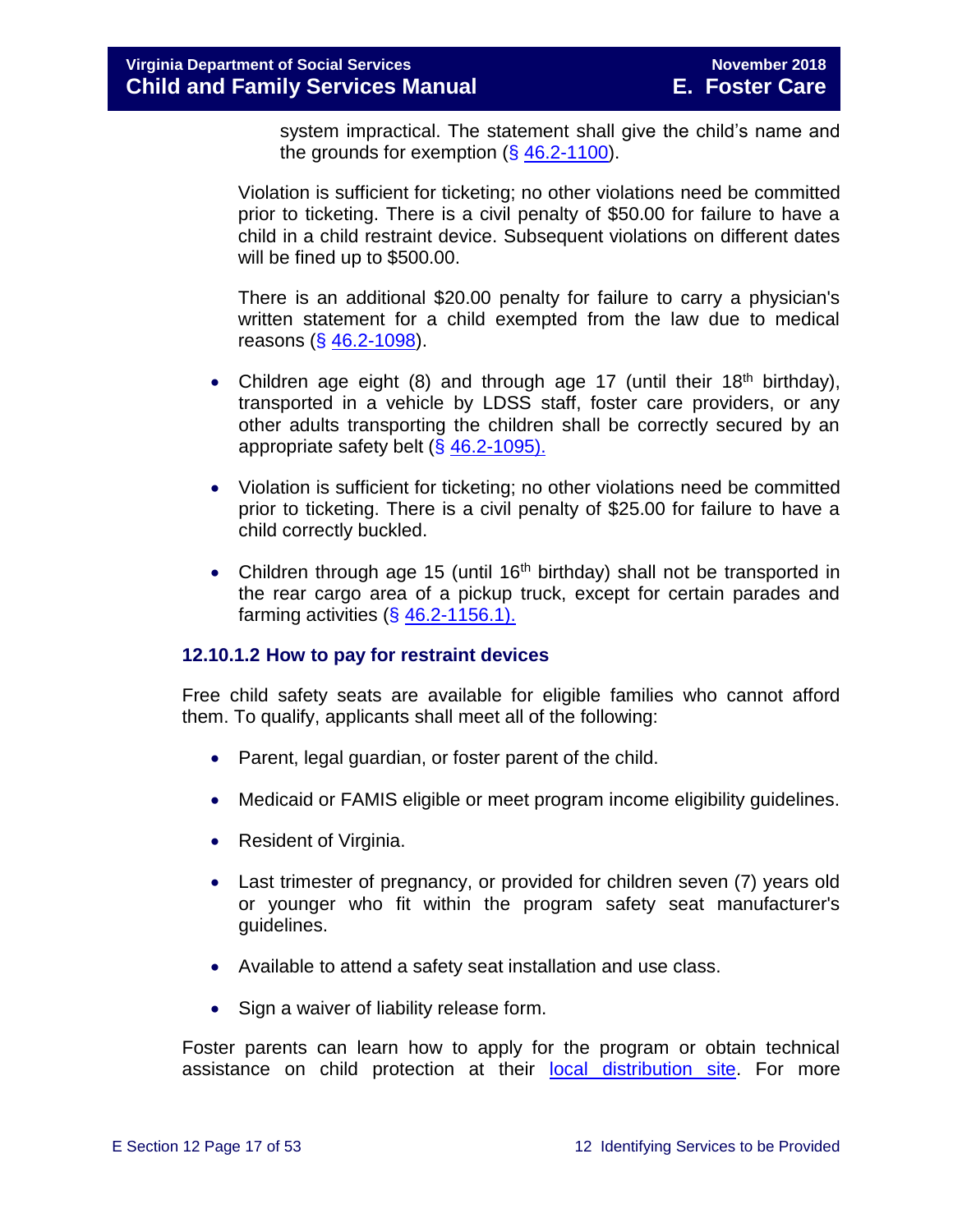information, contact the [Office of Family Health Services](http://www.vdh.virginia.gov/ofhs/) in the Virginia Department of Health either online or at 1-800-732-8333.

Child-restraint devices for LDSS use may be purchased from administrative funds. Payment for devices to be used by foster parents may be purchased from administrative funds.

#### <span id="page-17-0"></span>**12.10.2 Purchasing transportation services**

Transportation may be provided from State Pool Funds, Medicaid (title XIX), or title IV-E funds as follows:

#### **12.10.2.1 Using Medicaid to purchase transportation**

Transportation to obtain medical services for the child may be provided through the child's Managed Care Organization (MCO). Transportation to the nearest provider capable of rendering care for covered services is covered by Medicaid when no other transportation is available. Logisticare is one Medicaid transportation service provider which coordinates drivers to transport members from their medical appointments anywhere in Virginia. This and other transportation services are accessed through the child's MCO. Additional information about covered transportation services and limitations can be found in the **[Transportation Manual](http://transportation.dmas.virginia.gov/Home.aspx)** of the Department of Medical Assistance Services.

#### **12.10.2.2 Using title IV-E funds for transportation**

Title IV-E funds shall be used to pay for transportation costs for title IV-E eligible children when transportation is needed for two distinct purposes described below. These payments are made in addition to the basic maintenance payments.

• Transporting the child to visits with either parents or siblings.

Title IV-E funds cannot be used for parents to travel to visit children. Reasonable costs of travel for a child to visit siblings, parents, and prior custodians to whom the child is expected to return may be made if needed. Costs may include mileage (calculated at the state mileage reimbursement rate), bus tickets, or other transportation costs. Providers shall submit receipts for travel costs to the LDSS in order to receive reimbursement.

 Transporting the child to remain in the school in which the child was enrolled prior to entry into foster care or prior to placement change.

Reimbursement of transportation costs may be made to foster parents, friends, relatives, neighbors, and employees of child placing agencies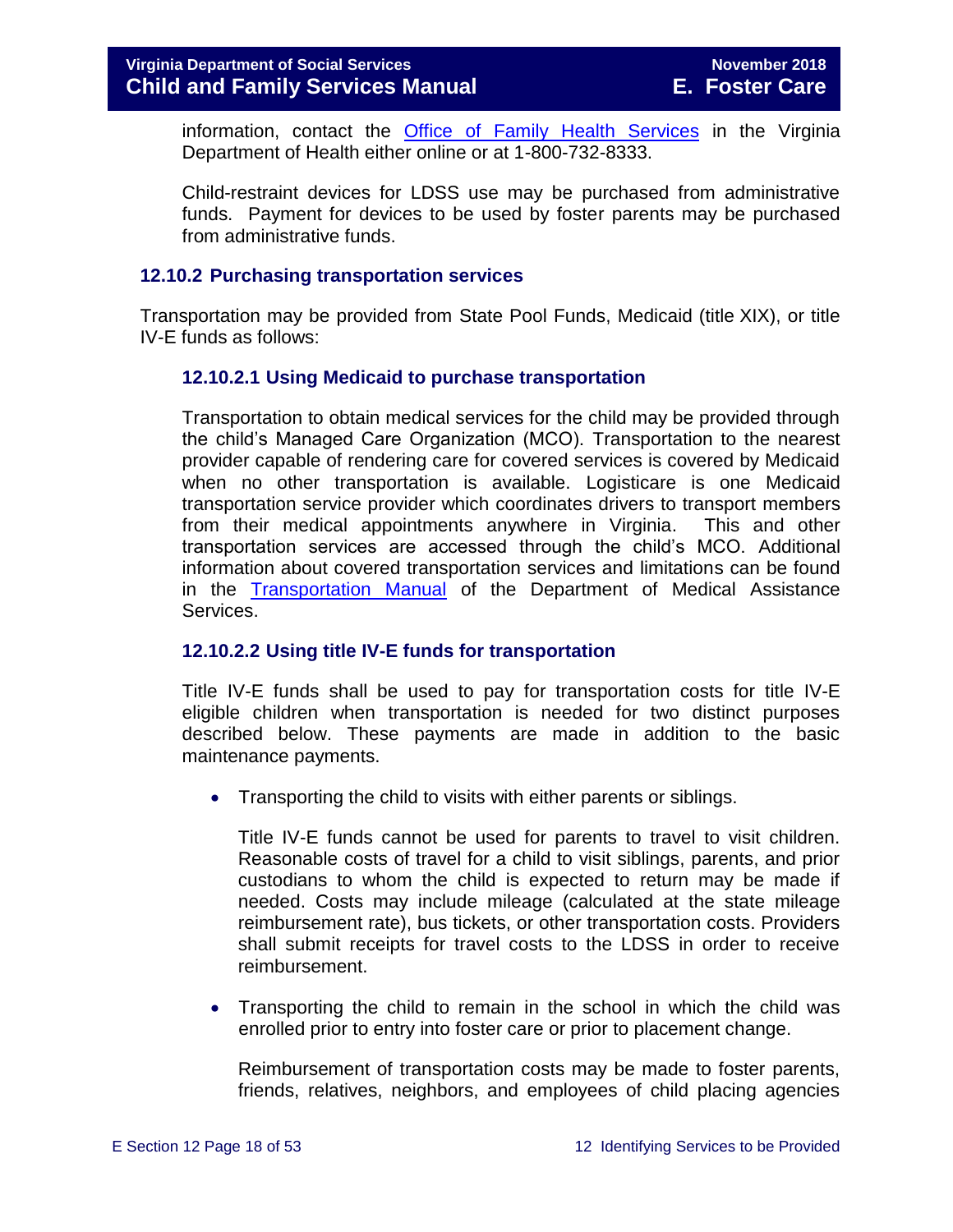and residential programs. Public transportation, such as bus fare or other similar transportation, is paid at the established rate. Providers shall submit receipts for travel costs to LDSS in order to receive reimbursement. The LDSS may reimburse the local school district's school bus transportation fund. There shall be a documented agreement or contract between the LDSS and the local education agency (LEA) or the company that manages the school bus system and a copy placed in the child's file. All travel costs require receipts and/or other documentation as determined by the LDSS. The LDSS shall maintain these receipts/documents per foster care record retention. Reasonable and necessary transportation costs shall be defined as those costs that are equivalent to the state/ federal mileage reimbursement rate. For those situations where the LDSS must negotiate a higher rate, the LDSS should have documentation to support why this is needed to meet the child's needs for school transportation. (For example: flat rates such as \$70 per day without a breakdown of the costs is unacceptable.) Federal language does not define reasonable or set maximum rates, however, monthly amounts that exceed the child's maintenance rate would require justification. Approval of transporters other than foster parents is at the discretion of the LDSS utilizing the local approval standards for this practice. It is the service worker's responsibility to review and approve the transportation costs then provide the supporting documentation (negotiated rate and justification) to the eligibility worker to determine eligibility for title IV-E funds.

For more information on funding transportation costs, see **Section 12.12.** 

Information on funding to support transportation expenses as part of maintenance costs is available in the [Finance Guidelines Manual](http://spark.dss.virginia.gov/divisions/dof/files/local_support/laser/intro_page/guidance_procedures/budget_lines/811_IV-E_-AFDC_Foster_Care.pdf), Section 4.25, LASER Budget Line and Cost Code Descriptions, 811.

#### **12.10.2.3 Using State Pool Funds to purchase transportation**

Transportation expenses for a non-title IV-E eligible child to remain in the school in which he or she was enrolled at the time of an initial or change in foster care placement are allowable maintenance costs and shall be purchased from State Pool Funds according to the criteria described in [Section 12.12.](#page-42-1) These payments are made in addition to the basic maintenance payments paid on behalf of the child. The LDSS and school shall have jointly determined that remaining in the same school is in the child's best interests.

State pool funds are not used for the transportation of foster care child or youth who require "specialized" transportation for purposes of special education, i.e. for children or youth who attend private day schools, or children or youth who have transportation accommodations noted within the IEP (require lift bus,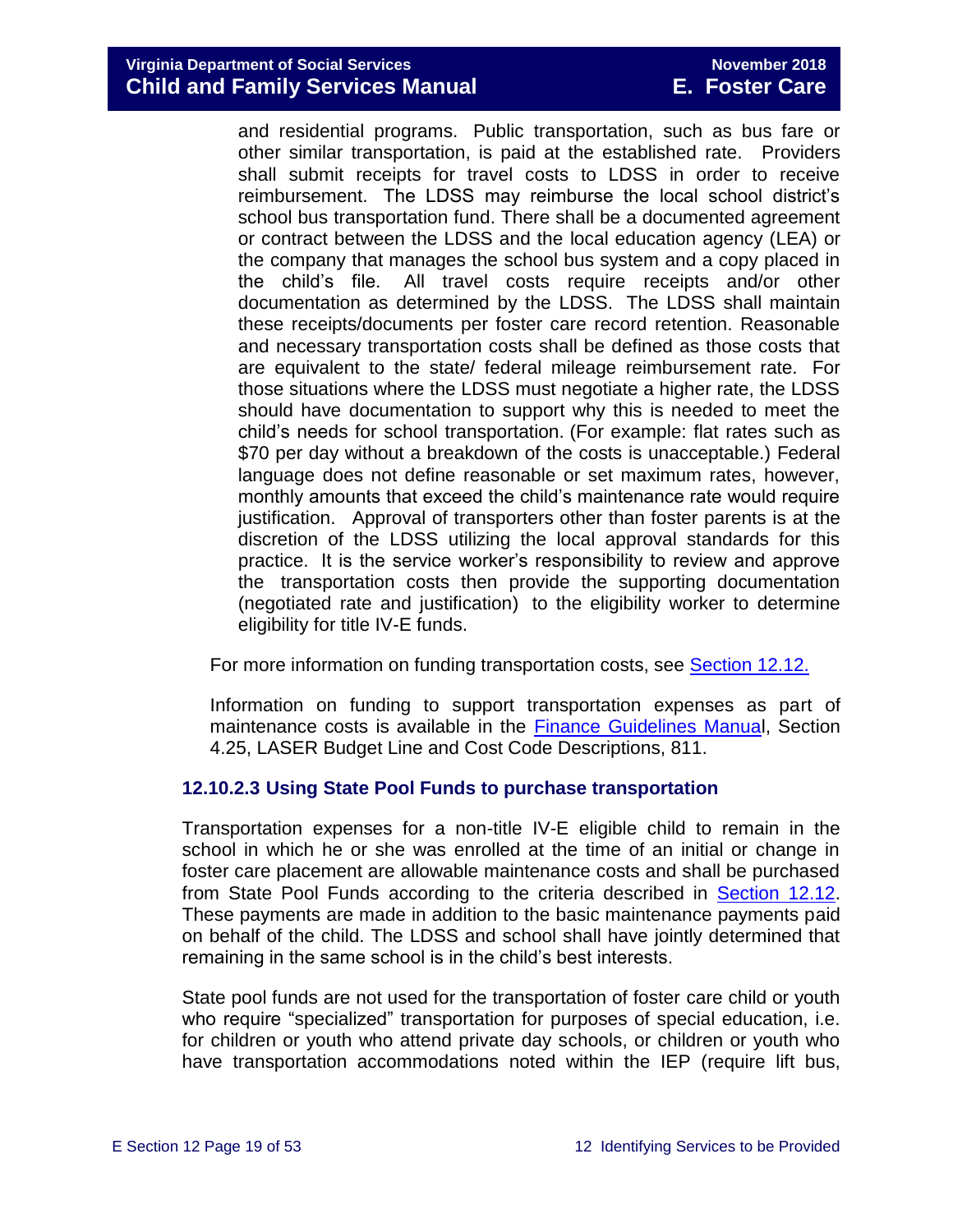special supervision, special restraints, etc). The local school division is responsible for "specialized" transportation.

Transportation purchased with state pool funds must meet all federal and state requirements for the provision of transportation for children and youth in foster care. The appropriate use of state pool funds for transportation of non title IV-E foster care children and youth is determined according to the same requirements established for use of title IV-E funds for the title IV-E eligible child or youth.

Payment may be made to specific providers as follows:

- Foster parents and employees of child placing agencies and residential facilities using their own cars to transport an eligible child to visitation, to school, or to a visit with parents or siblings are paid at the state mileage rate for actual miles driven. Individual providers shall have a valid driver's license and automobile insurance and shall submit proof of miles driven to the LDSS for reimbursement.
- Public transportation paid at the established rate.
- Friends, relatives, and neighbors of the child or foster parent are paid at the state mileage rate. They shall have a valid driver's license and automobile insurance and shall submit proof of miles driven to the LDSS for reimbursement.

## <span id="page-19-0"></span>**12.11 Health and behavioral health care services**

Improving outcomes for children in foster care requires addressing the social and emotional well-being needs of children, including addressing their:

- Maltreatment, trauma, and/or exposure to violence needs.
- Health needs (developmental, physical, medical, and dental needs).
- **Behavioral health needs (mental health & substance abuse needs).**<sup>6</sup>

#### <span id="page-19-1"></span>**12.11.1 Consent for medical treatment for children in custody**

Where possible, parent(s) of a child who is committed or entrusted to an LDSS should always be involved in the medical planning for the child. When parent(s) are not available, or their consent cannot be obtained immediately, a court order is required for major medical/surgery treatment. If the court order is not readily available, the LDSS director or his designee may consent  $(\S_{\S}$  [16.1-241](http://law.lis.virginia.gov/vacode/16.1-241/) and [54.1-](http://law.lis.virginia.gov/vacode/54.1-2969/)

<sup>6</sup> *[Information Memorandum: Promoting Social and Emotional Well-Being for Children and](http://www.acf.hhs.gov/sites/default/files/cb/im1204.pdf)  [Youth Receiving Child Welfare Services](http://www.acf.hhs.gov/sites/default/files/cb/im1204.pdf) (ACYF-CB-IM-12-04; April 17, 2012).*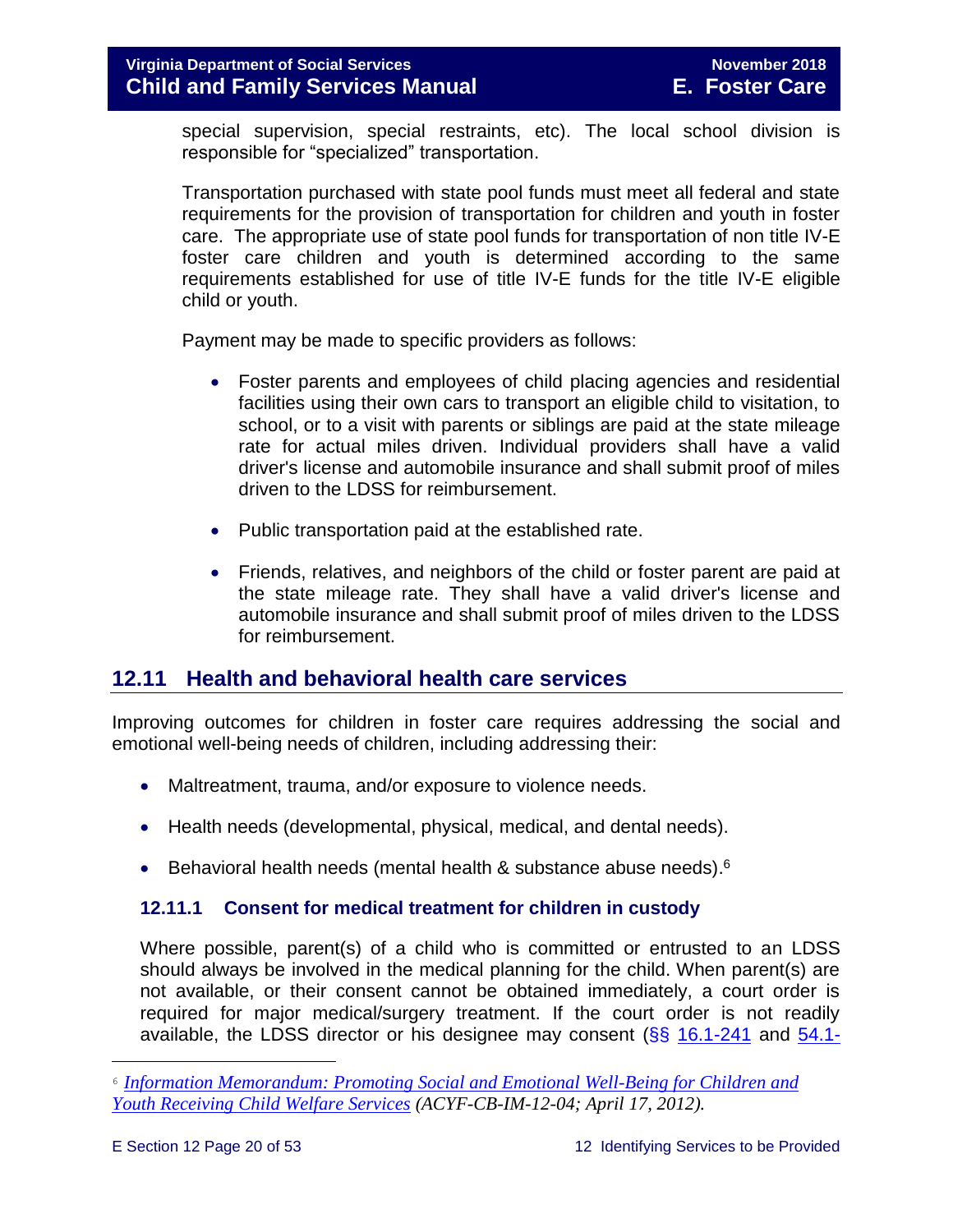[2969 A.2\)](http://law.lis.virginia.gov/vacode/54.1-2969/). A judge may give blanket authority to the LDSS to give consent. Such blanket authority should be in writing and signed by the judge. Any authorized person who consents to medical/surgical treatment of the child shall make a reasonable effort to notify parent(s)/guardians as soon as possible. Foster parents, adoptive parents prior to the final order, and residential facilities can obtain routine or minor medical care for the child.

#### **12.11.1.1 Consent for medical treatment for children placed in foster care through non-custodial agreements when parent(s) retain custody**

Parent(s) or guardians of children in non-custodial foster care placements shall provide consent for medical treatment, except in those instances where consent has been delegated to the LDSS in the non-custodial foster care agreement.

#### **12.11.1.2 When a minor may consent to medical and health services**

A minor's consent is needed to:

- Determine the presence or treatment of venereal disease or any infections or contagious disease reportable to the state health department.
- Receive service for birth control, pregnancy, family planning, and outpatient care.
- Receive services for treatment or rehabilitation for substance abuse, mental illness, or emotional disturbance (§ [54.1-2969 E\).](http://law.lis.virginia.gov/vacode/54.1-2969/)

#### **12.11.1.3 Authority of permanent foster parents to give consent for medical care**

The foster parent of a child in a court-approved Permanent Foster Care placement has the right to consent to surgery unless the court order for placement has modified this right (§ [63.2-908\)](http://law.lis.virginia.gov/vacode/63.2-908/).

#### **12.11.1.4 Consent for treatment for young adults in foster care**

Upon reaching the age of 18, the former foster child is an adult and is responsible for consenting to his/her own medical treatment. The young adult should designate someone to make health care treatment decisions on his/her behalf, if the young adult becomes unable to participate in the decisions and does not have or want a relative who would otherwise be authorized by State law to make these decisions. The young adult, after reaching age 18, may designate a health care power of attorney by completing the form, entitled [Virginia Advance Medical Directive,](http://www.vdh.virginia.gov/OLC/documents/2008/pdfs/2005%20advanced%20directive%20form.pdf) on the Virginia Department of Health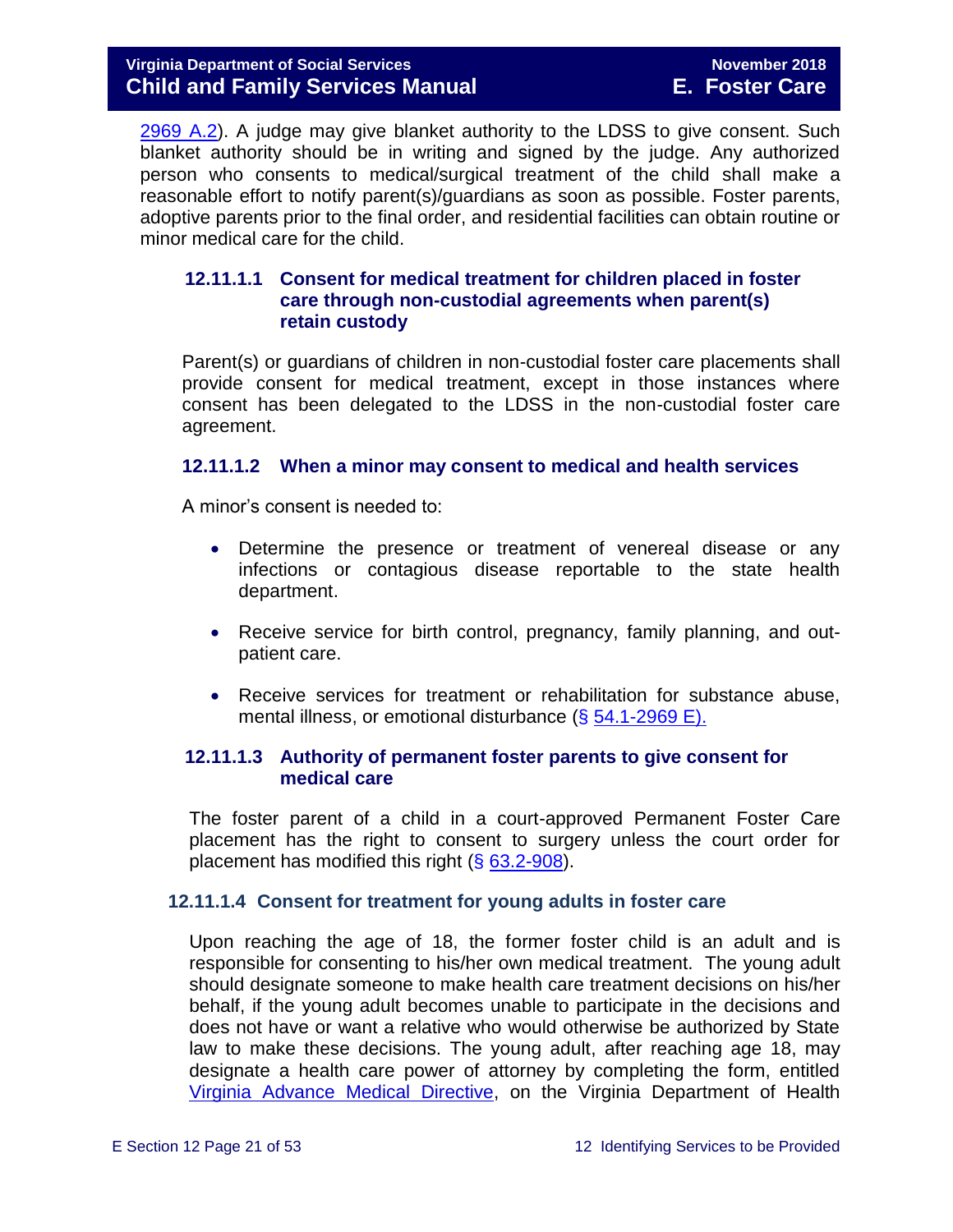(VDH) website, which complies with Virginia law [\(Patient Protection and](http://www.gpo.gov/fdsys/pkg/PLAW-111publ148/pdf/PLAW-111publ148.pdf)  [Affordable Care Act P.L. 111-148;](http://www.gpo.gov/fdsys/pkg/PLAW-111publ148/pdf/PLAW-111publ148.pdf) § [54.1-2995\)](http://law.lis.virginia.gov/vacode/54.1-2995/). The LDSS should encourage and assist the youth in seeking guidance from an attorney to address any questions he/she has. The young adult should provide a copy of this document to his/her physician, and close relatives and/or friends.

#### <span id="page-21-0"></span>**12.11.2 Medical care and treatment to be provided to child in foster care**

The service worker shall ensure the child receives:

- A medical evaluation **within 72 hours** of initial placement in foster care, when the child has conditions that indicate such an evaluation is necessary [\(22](http://leg1.state.va.us/cgi-bin/legp504.exe?000+reg+22VAC40-201-50)  [VAC 40-201-50](http://leg1.state.va.us/cgi-bin/legp504.exe?000+reg+22VAC40-201-50) C). When the child has urgent health, mental health, or substance abuse needs upon entering foster care, the service worker shall immediately refer the child to a licensed health or mental health professional for an appropriate evaluation to be completed within 72 hours.
- A medical examination **no later than 30 days** after initial placement in foster care [\(22 VAC 40-201-50](http://leg1.state.va.us/cgi-bin/legp504.exe?000+reg+22VAC40-201-50) C). The provider should be a Medicaid provider for the Medicaid eligible child or a provider covered by the child's health insurance.
- Periodic screenings (well-child visits) at regular intervals based on Virginia's EPSDT periodicity schedule. The child shall receive well-child visits while in foster care, including:
	- $\circ$  At birth, at age 3-5 days, and by 1 month of age.
	- o At age 2 months, 4 months, 6 months, and 9 months.
	- $\circ$  At age 12 months, 15 months, 18 months, 24 months, and 30 months.
	- o Annually at age 3 years up to 18 years.

The Virginia Department of Medical Assistance Services (DMAS) uses the American Academy of Pediatrics and Bright Futures guidelines to develop the schedule. See:

- o Well Child Visit Schedule, see [EPSDT Periodicity Chart.](http://www.dmas.virginia.gov/Content_atchs/mch/mch-epsdt_poi2.pdf)
- o [American Academy of Pediatrics \(AAP\) Recommendations for](http://pediatrics.aappublications.org/cgi/data/120/6/1376/DC1/1)  [Preventive Pediatric Health Care.](http://pediatrics.aappublications.org/cgi/data/120/6/1376/DC1/1)
- o [American Committee on Immunization Practices \(ACIP\) Child &](http://www.cdc.gov/vaccines/schedules/index.html)  [Adolescent Immunization Schedules.](http://www.cdc.gov/vaccines/schedules/index.html)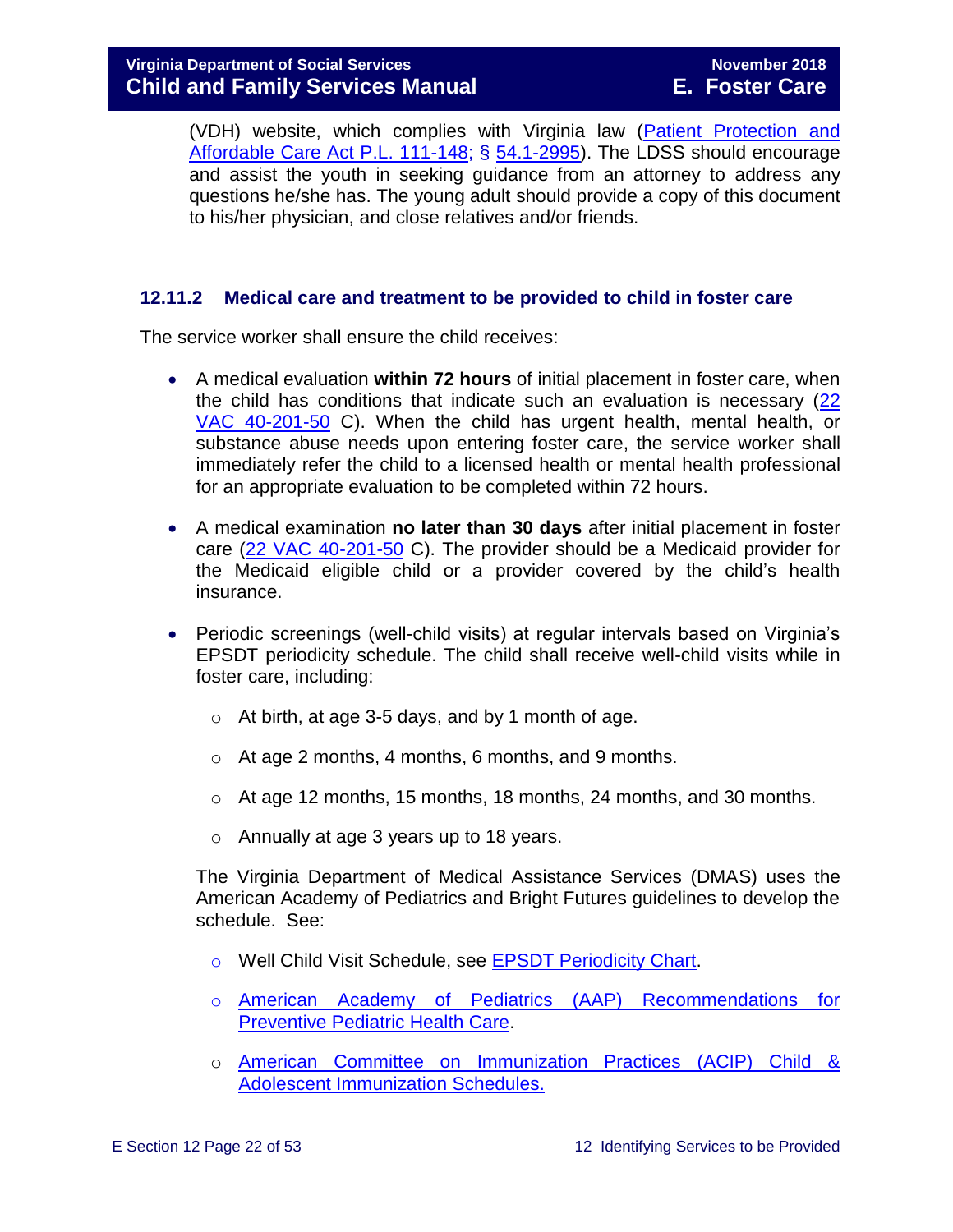- Inter-periodic screenings when any caregiver or professional who interacts with the child requests an unscheduled check-up or problem focused assessment at anytime because of illness or change in the child's condition while in foster care.
	- $\circ$  When it appears the child may have trauma, mental health, or substance abuse issues, as identified through the medical examination or comprehensive assessment conducted within the first thirty (30) days of entering foster care, the child shall receive a comprehensive mental health evaluation with a licensed mental health professional **within 60 days** of entering foster care.

Medical care shall be provided for the child who is ill or injured and ongoing medical treatment for the child with physical, mental, or emotional needs.

- Dental examinations while the child is in foster care **beginning at whichever is later, six (6) months of age or when the child gets teeth and every six (6) months** thereafter. This schedule is based on guidelines by the American Academy of Pediatric Dentistry, the American Dental Association, and the American Academy of Periodontology. For Medicaid enrolled children, this schedule is in accordance with DMAS' Smiles for Children Program.
	- o See Dental Visit Schedule, see [Dental Health Guidelines.](http://www.dmas.virginia.gov/Content_atchs/dnt/dnt-schdl.pdf)

Prior to the child being placed on a new psychotropic medication, the child should receive the following inter-periodic screens/assessments:

- A pediatric medical examination to ensure symptoms are not indicative of a medical problem, except in the case of an emergency. In an emergency, a physical examination should be conducted as soon as possible.
- A comprehensive child and adolescent behavioral health evaluation by a licensed mental health professional to identify psychosocial interventions.

Note: When the child's condition has already been evaluated and the doctor is changing treatment or psychotropic medication after a treatment or psychotropic medication did not work, these examinations are not necessary (see Section [12.11.7\)](#page-37-0).

Medical examinations are provided in accordance with the Early Periodic Screening, Diagnosis, and Treatment (EPSDT) Program, whether or not the child has Medicaid coverage. EPSDT is a comprehensive and preventive child health program for individuals under age 21 through the Medicaid program (see [Section 5.9.3\)](file://///Vaultcelerra.co.dss.state.va.us/Workgroup/Family_Services/DFS%20Child%20and%20Family%20Services%20Manual/E.%20Foster%20Care/Foster%20Care%20June%202017/section_5_conducting_child_and_family_assessment.docx).

The service worker should involve the birth parents in attending the child's medical appointments when appropriate. Participating in these visits helps educate the birth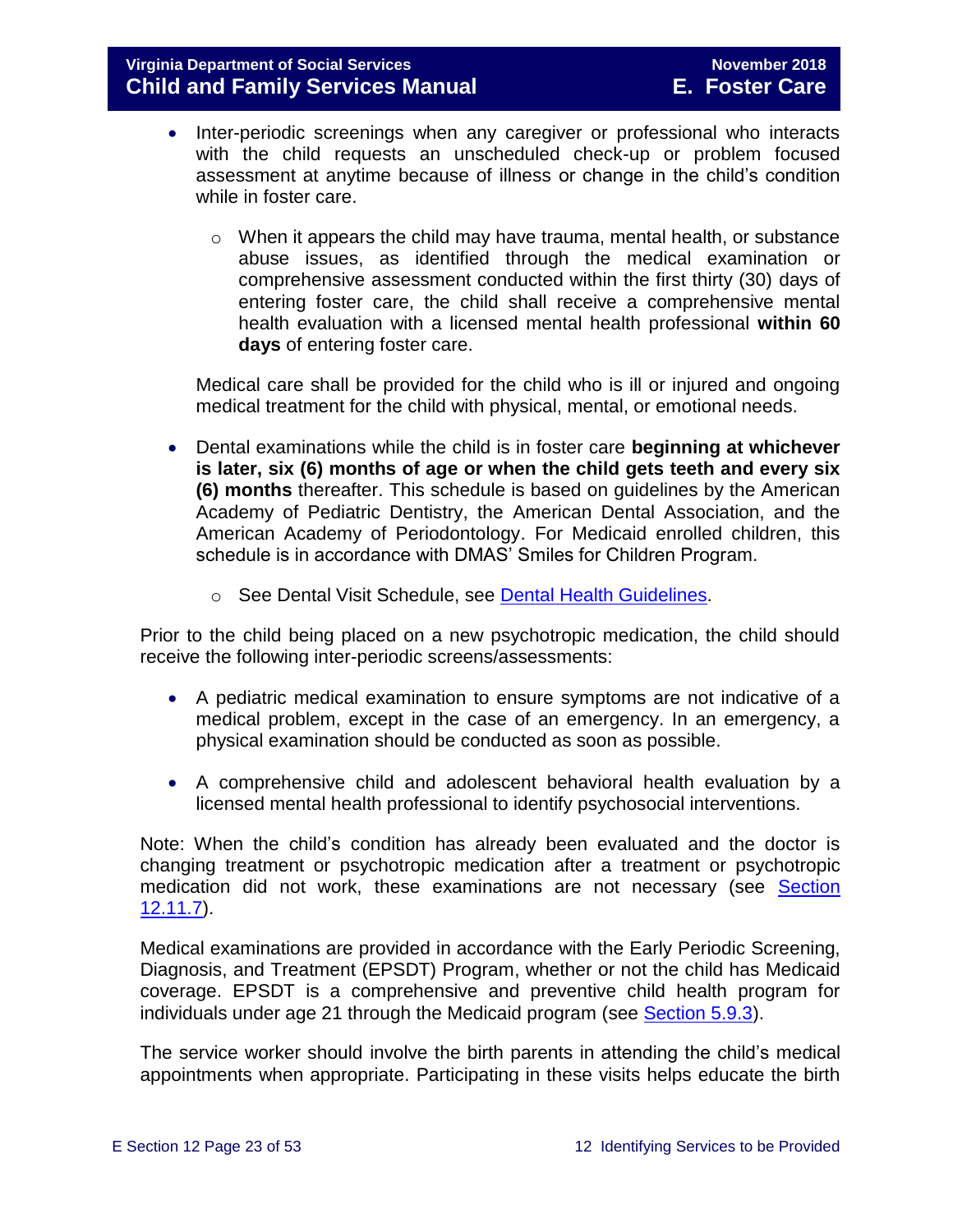parents on the child's needs and health care and helps provide continuity of care when the child returns home.

The service worker shall document on the Health Information Screens in OASIS and the foster care paper case record that the medical and dental examinations were obtained for the child as required. Documentation shall include the date, type of examination, name and address of health care provider, results, and any follow-up instructions. Bright Futures resources on children's health information

The service worker should inform the child's birth parent or guardian, family members, foster care provider, and/or caregiver of Bright Futures resources that provide comprehensive information and guidelines on children's health.

- Bright Futures is the American Academy of Pediatrics' standard reference book on children's health information for pediatricians. It is a set of principles, strategies and tools that are theory-based, evidence-driven and systems oriented that can be used to improve the health and well-being of children. It provides a comprehensive set of expert guidelines, as well as a practical developmental approach to providing health supervision for children from birth to age 21 in the context of family and community. The guidelines are designed to present a single standard of care and a common language based on a model of health promotion and disease prevention.
	- o [American Academy of Pediatrics website on Bright Futures.](https://brightfutures.aap.org/Pages/default.aspx)
	- o For information about Virginia's Bright Futures, see the [Virginia](http://www.vahealth.org/Brightfutures/index.htm)  [Department of Health website.](http://www.vahealth.org/Brightfutures/index.htm)
	- $\circ$  The [Healthy Futures website](https://www.vdh.virginia.gov/brightfutures/default.html) is an online version of Bright Futures designed for parents and caregivers of all children, from newborns to older teens. It shares children's health information from Bright Futures through short videos and text. Parents and caregivers can use this website to learn about what to expect at routine doctor's visits, child development milestones, and specific topics like nutrition and mental health. They can also learn how to be active participants in promoting a child's health and well-being.

#### <span id="page-23-0"></span>**12.11.3 Trauma focused treatments**

Complex trauma affects a child's sense of safety, ability to regulate emotions, and capacity to relate well to others. Since complex trauma often occurs in the context of the child's relationship with a caregiver, it interferes with the child's ability to form a secure attachment. Consequently, an important goal of service delivery is to help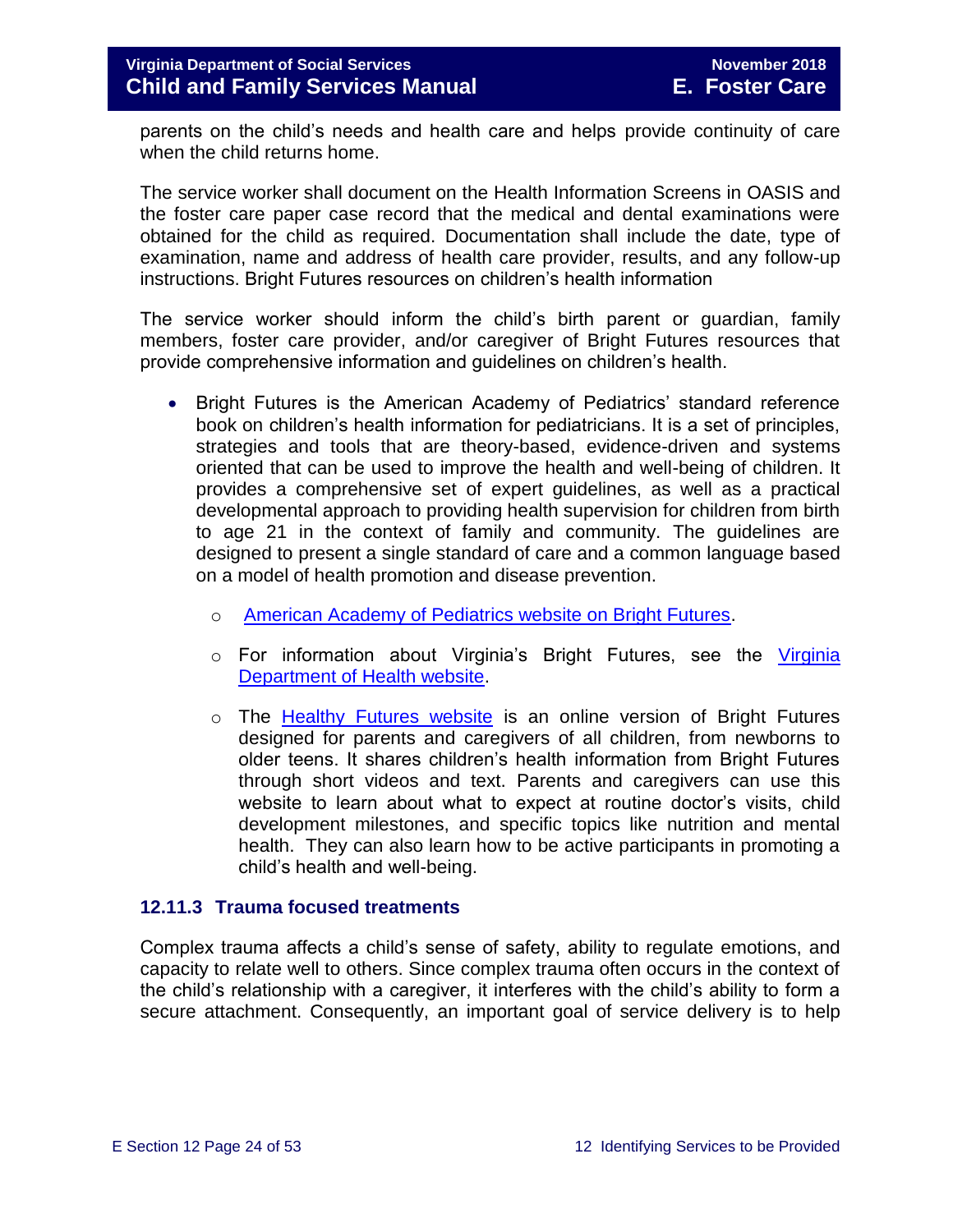children and youth develop positive social emotional functioning, restore appropriate developmental functioning, and reestablish healthy relationships.<sup>7</sup>

Trauma-informed care redirects attention from treating symptoms of trauma (e.g., behavioral problems, mental health conditions) to treating the underlying causes and context of trauma. Trauma-specific interventions include medical, physiological, psychological, and psychosocial therapies provided by a trained professional that assist in the recovery process from traumatic events. Treatments are designed to maximize a child's sense of physical and psychological safety, develop coping strategies, and increase a child's resilience.<sup>8</sup>

Examples of evidence-based therapies for trauma include:

- Trauma-Focused Cognitive Behavioral Therapy (TF-CBT).
- Cognitive Behavioral Intervention for Trauma in Schools (CBITS).
- Parent-Child Interactive Therapy (PCIT).
- Child-Parent Psychotherapy (CPP).
- Dialectical behavioral therapy (DBT).
- Trauma and Grief Component Therapy for Adolescents (TGC T-A).

Examples of other types of therapy used with trauma include:

- Behavioral therapy.
- Play therapy.
- Group therapy.
- Parent coaching.

For resources to address trauma, see:

 The [National Child Traumatic Stress Network](http://www.nctsn.org/) and the [National Child](http://www.nctsn.org/resources/topics/treatments-that-work/promising-practices)  [Traumatic Stress Network Empirically Supported Treatments and Promising](http://www.nctsn.org/resources/topics/treatments-that-work/promising-practices)  [Practices.](http://www.nctsn.org/resources/topics/treatments-that-work/promising-practices)

<sup>7</sup> *Excepted from the [Tri-Agency Letter on Trauma Informed Treatment](http://www.medicaid.gov/Federal-Policy-Guidance/Downloads/SMD-13-07-11.pdf) dated July 11, 2012 from the United States Department of Health and Human Services' Administration for Children and Families (ACF), Centers for Medicare & Medicaid Services (CMS), and Substance Abuse and Mental Health Services Administration (SAMHSA).*

<sup>8</sup> Information in this section excepted and adapted from *Implementing Trauma-Informed Practices in [Child Welfare.](http://childwelfaresparc.org/wp-content/uploads/2013/11/Implementing-Trauma-Informed-Practices.pdf) Klain, Eva J. White, Amanda R. State Policy Advocacy and Reform Center (SPARC). First Focus. American Bar Association Center on Children and the Law. 2013.*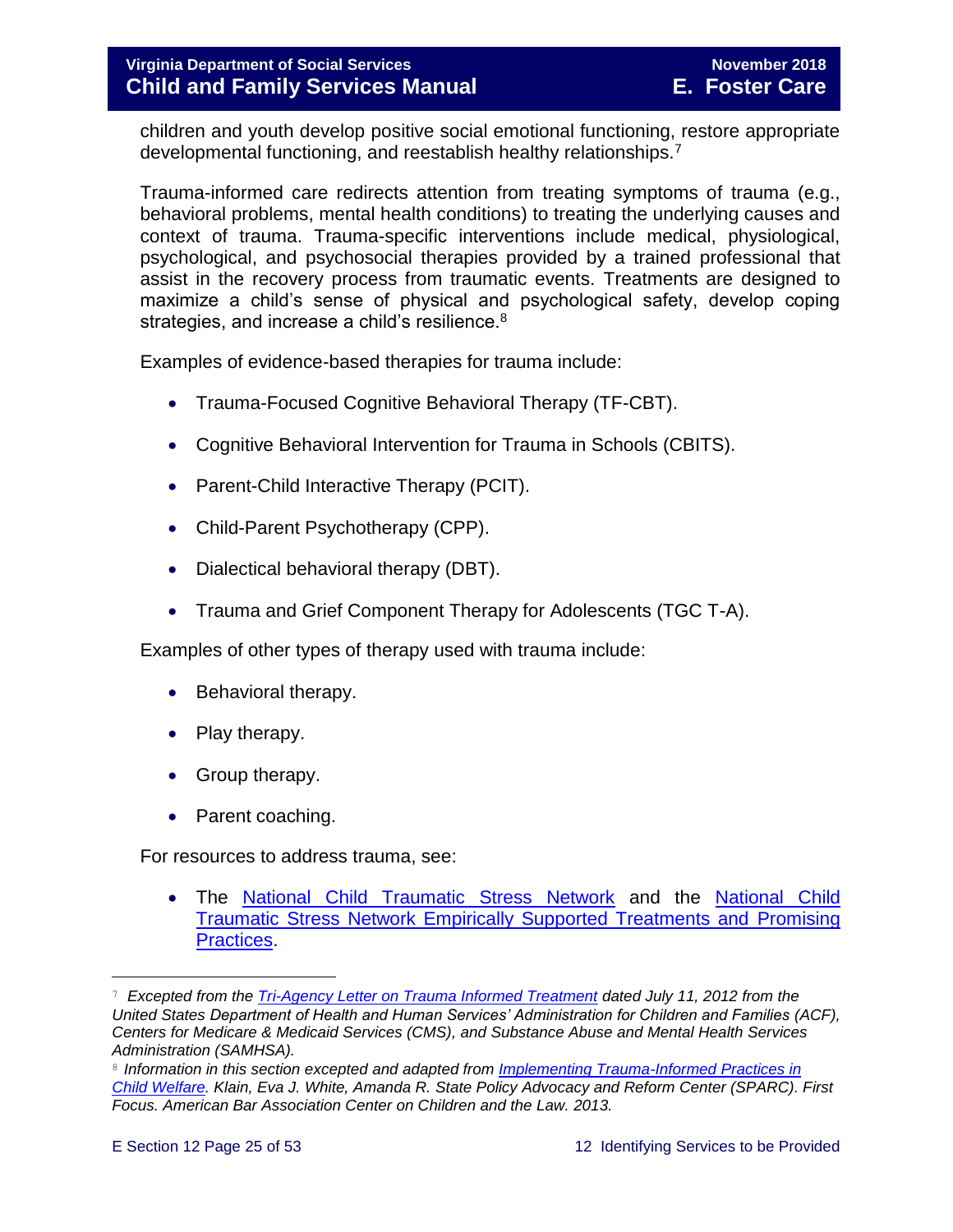- SAMSHA's [National Registry of Evidence-based Programs and Practices](https://www.samhsa.gov/nrepp)  [\(NREPP\)](https://www.samhsa.gov/nrepp) searchable online registry of mental health and substance interventions available for implementation.
- National Institute of Justice: [Children Exposed to Violence.](https://www.crimesolutions.gov/TopicDetails.aspx?ID=60)

Providing trauma-specific interventions is one component of serving children who have experienced traumatic stress. The LDSS and child-serving systems need to collaborate in instituting trauma-informed practices. All stakeholders (e.g., the child, parents, caregivers, service workers, supervisors, administrators, service providers, judges, attorneys) should be involved in recognizing and responding to the impact of traumatic stress on children and their caregivers. They should all be involved in helping to facilitate resiliency and recovery.

#### <span id="page-25-0"></span>**12.11.4 Children with Special Health Care Needs Program**

The [Children with Special Health Care Needs \(CSHCN\) Program](http://www.vahealth.org/specialchildren/) by the Virginia Department of Health promotes optimal health and development of Virginia's children with special health care needs by working in partnership with families, service providers, and communities.

- [Care Connection for Children](http://www.vdh.virginia.gov/ofhs/childandfamily/childhealth/cshcn/care.htm) is a statewide network of Centers of Excellence for children with special health care needs. The [centers](http://www.vdh.virginia.gov/ofhs/childandfamily/childhealth/cshcn/documents/2012/pdf/City-County%20Map%20oct-10%20CCC%20Centers%20with%20phone%20numbers.pdf) provide access to specialty medical services; assistance coordinating care and services; assistance in obtaining health insurance for the child; information and referral to community resources; family-to-family support; and training and consultation with community providers.
- [Child Development Services Program](http://www.vdh.virginia.gov/ofhs/childandfamily/childhealth/cshcn/developmentServices.htm) is a specialized program for children and adolescents who are suspected of having developmental and behavioral disorders. A professional team, with a pediatrician, nurse, social worker, educational consultant, and psychologist, provides services. Core services of the [child development clinics](http://www.vdh.virginia.gov/ofhs/childandfamily/childhealth/cshcn/cdsClinics.htm) include diagnostic assessment and care planning, follow-up care coordination and referral.

#### <span id="page-25-1"></span>**12.11.5 Paying for medical care**

For the Medicaid eligible child, Medicaid may be used to pay for medical needs including transportation to the Medicaid provider when other transportation is not available.

Other funding can only be used to pay for medical needs not covered under Medicaid, or medical services provided by vendors or in facilities not covered by Medicaid under fee-for-service or the responsible managed care organization (MCO). (Note: Medicaid will pay for providers that are in the MCO provider network that are not in the DMAS Medicaid provider network.) The foster care provider or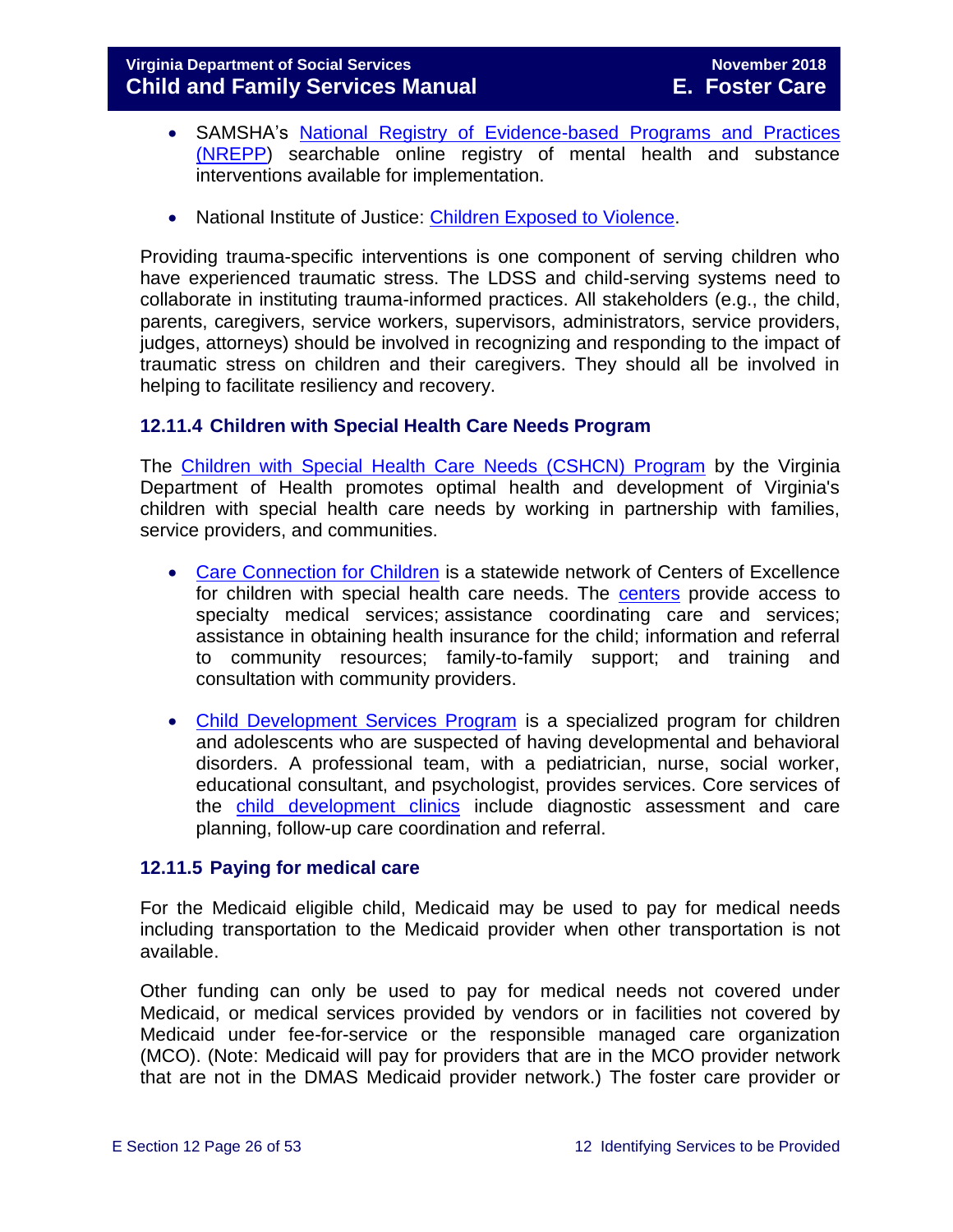service worker should ask the medical provider to verify eligibility prior to services being provided to ensure coverage of services.

Resources for costs of medical care not covered by Medicaid include:

- Child's own income or resources including parents' health insurance and SSI/SSA.
- General relief.
- State pool funds (CSA).

#### <span id="page-26-0"></span>**12.11.6 Medicaid services**

The [Medicaid Program](http://dmasva.dmas.virginia.gov/Content_pgs/rcp-home.aspx) is managed by the Virginia Department of Medical Assistance Services (DMAS). Medicaid services most related to children and youth in foster care are identified in this section; not all Medicaid services are listed. For a complete listing and description of covered and non-covered services, see the [Medical Assistance for Families and Children](http://dmasva.dmas.virginia.gov/Content_atchs/atchs/medbook-eng.pdf) Handbook.

#### **12.11.6.1 Medicaid eligibility**

Children in foster care placement are eligible for Medicaid unless they are not considered Virginia residents, or they have income or other financial resources that make them ineligible for Medicaid.

#### **12.11.6.1.1 Medicaid eligibility under age 26 for children in foster care**

Effective January 1, 2014, the young adult who was formerly in foster care in Virginia (title IV-E and non-title IV-E eligible) may be eligible to receive Medicaid up to age 26. Effective July 1, 2014, former foster care youth from other states may also be eligible for Virginia Medicaid up to age 26. Youth must meet the following four (4) requirements. The youth:

- Was under the care and responsibility of any state's foster care agency.
- Was receiving Medicaid until his discharge from foster care upon turning 18 years or older.
- Is not eligible for Medicaid in another mandatory Medicaid covered group; and
- Is under age 26 years.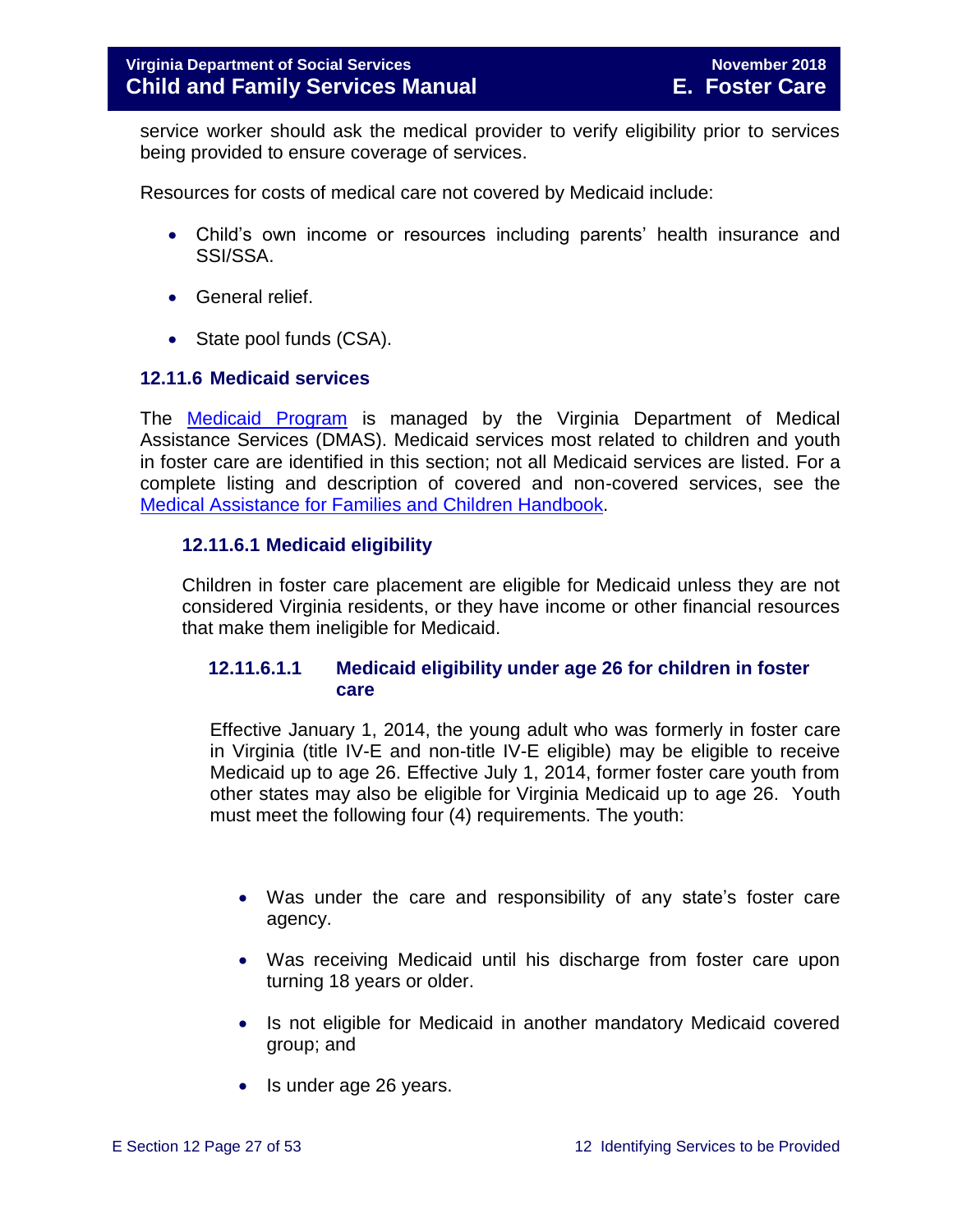The young adult does not need to meet financial eligibility requirements. However, the young adult must meet all other Medicaid requirements. An application is not required, unless the youth is no longer receiving Medicaid through foster care or was a former foster care youth from another state. Former foster care status will be verified with documentation by the young adult, agency records, or contact with the LDSS that held custody.

The service worker should provide notification to the benefits program specialist to perform a partial review of eligibility for a youth who is turning 18, is a Virginia resident, and meets eligibility requirements stated above.

The youth's transition plan should address any services related to his/her health care needs including insurance coverage and coordination with the benefits program specialist during the course of the youth's transition out of foster care (see [Section 13.16\)](file://///Vaultcelerra.co.dss.state.va.us/Workgroup/Family_Services/DFS%20Child%20and%20Family%20Services%20Manual/E.%20Foster%20Care/Foster%20Care%20June%202017/Section_13_achieving_permanency_for_older_youth.docx).

If the eligible youth was:

- In foster care and enrolled in Medicaid during the month foster care ended, the youth is entitled to Medicaid coverage beginning the first day of the month following the month the child was no longer in foster care.
- If the eligible youth was a former foster care youth and Medicaid was previously discontinued when the youth turned 18, the youth may reapply for coverage and be eligible in this covered group when meeting eligibility requirements.

#### **12.11.6.1.2 Residency requirements for Medicaid**

Per federal guidance, the SSI eligible child is considered a resident of the state in which he is living. Being a non-title IV-E child does not negate eligibility to receive Medicaid in Virginia. The SSI eligible child is eligible for Medicaid and is not required to meet the Virginia Medicaid residency requirement. Additional residency clarification is listed below:

- A IV-E foster care child receiving a maintenance payment is a resident of the state in which he is living.
- A IV-E adoption assistance child is a resident of the state in which he is living whether or not a maintenance payment is being made.
- An SSI child is a resident of the state in which he is living.
- A non-IV-E foster care child who is not an SSI recipient is a resident of state which holds his custody.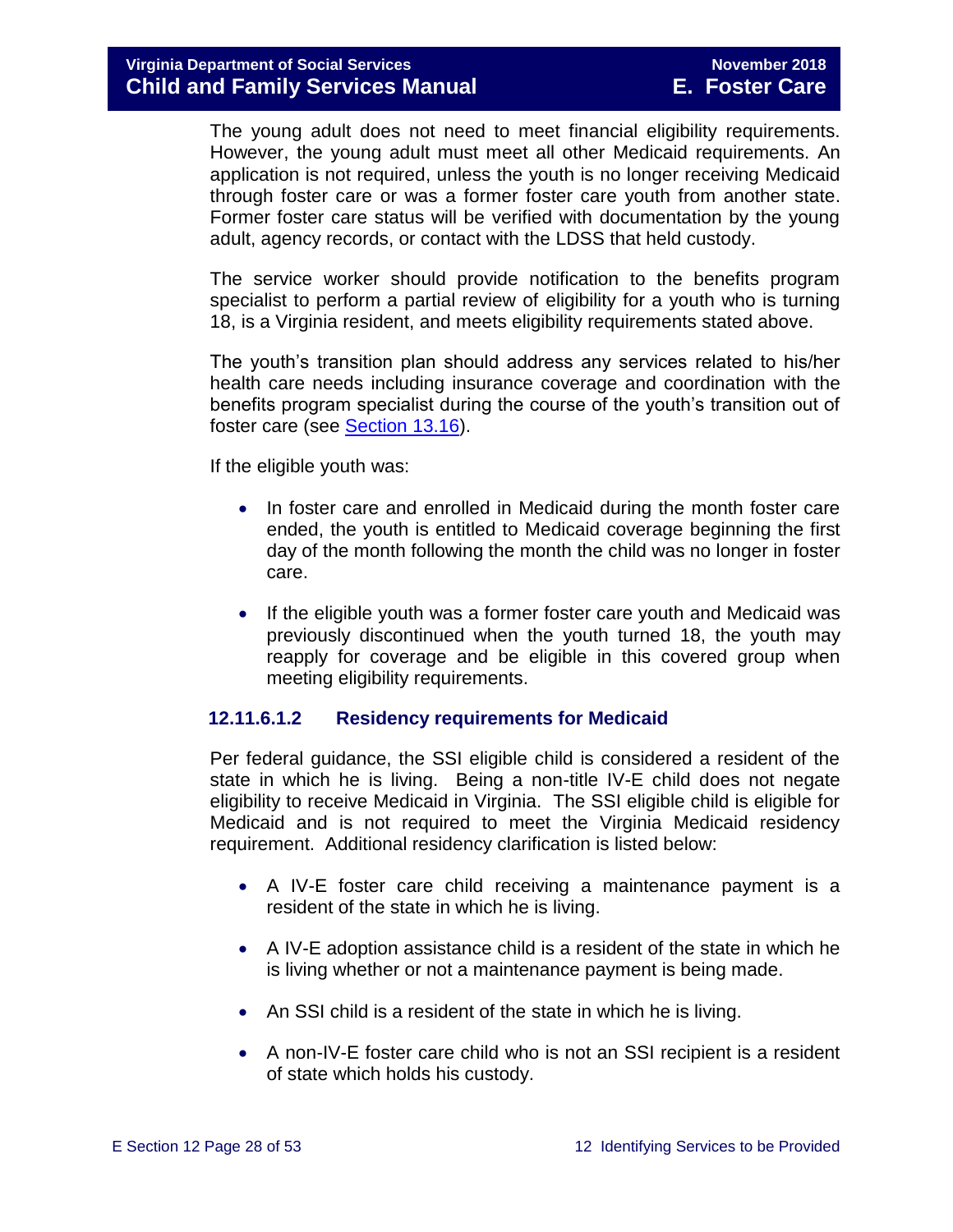#### **12.11.6.1.3 Medicaid out-of-state**

If a title IV-E child is placed out-of-state, information certifying the child's title IV-E status shall be sent to the Interstate Placement Unit in Home Office so that it may be sent to the receiving state. Title IV-E foster children and children receiving title IV-E adoption subsidy are eligible for Medicaid coverage in the state where they reside.

Non-title IV-E children placed out-of-state meet the Virginia residency requirement and may be eligible for Virginia Medicaid; however, providers in other states often do not accept Virginia's Medicaid coverage, and the LDSS will have to pay for uncovered medical expenses out of State Pool Funds.

The non-title IV-E child may or may not receive Medicaid under the receiving state's Medicaid Program. Before a child is placed, the caregiver should consult their local public assistance office to determine whether the child will be eligible to receive medical coverage in the receiving state.

If the child is not eligible to receive Medicaid coverage in the receiving state, the child will continue to be covered under Virginia Medicaid. In this case, medical service providers in the other state will need to register as Virginia Medical providers in order to bill Virginia for services provided to the child. **Prior** to placement, the caregiver should be instructed to find medical service providers who are willing to register as Virginia providers and willing to accept Virginia payment rates. Out of state medical providers should log onto<http://dmas.virginia.gov/> to enroll as Virginia providers.

#### **12.11.6.1.4 Extension of Medicaid for children in adoptive placement**

Medical coverage is extended during the adoptive placement until the final order of adoption for children who continue to meet the foster care covered group for Medicaid purposes.

When placing non-title IV-E eligible children for adoption, it is best to have Adoption Assistance in place prior to placement, if possible. In many states, children will be eligible for medical coverage if adoption assistance is in place.

Medical coverage is extended past the final order if:

- The child is title IV-E eligible with a subsidized adoption assistance agreement in effect, regardless of the existence of an interlocutory order or final judicial decree; or
- The adoptive family meets the financial requirements of Medicaid; or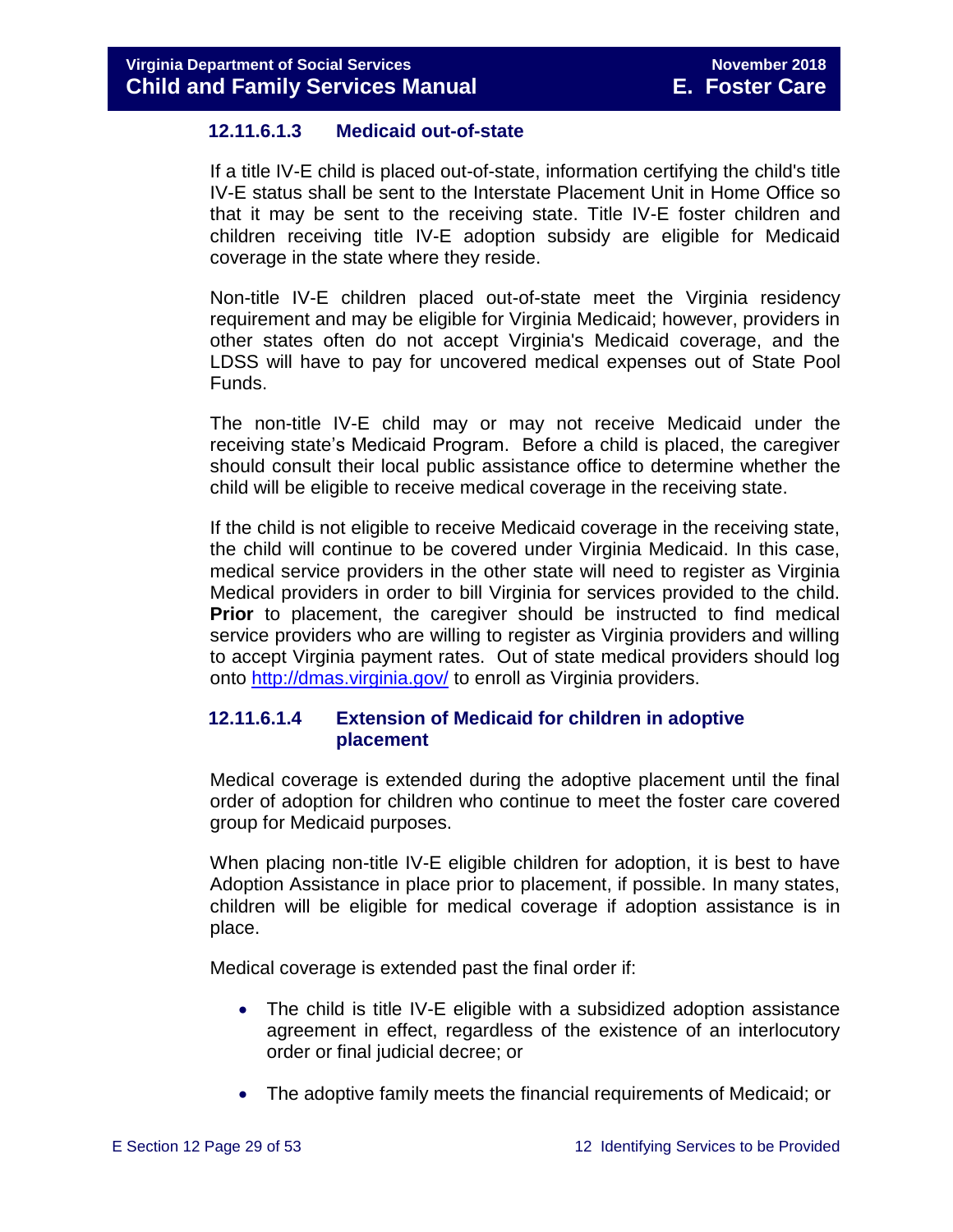The child is non-title IV-E eligible, but has special medical or rehabilitative needs referenced in an adoption assistance agreement and meets the financial requirements for the Child Under Age 21 covered group as determined by Virginia's Medicaid program.

#### **12.11.6.2 Using Medicaid providers**

Medicaid providers shall be used for the Medicaid eligible child whenever they are available and accessible for the appropriate treatment of children and youth under fee-for-service. For the Medicaid eligible child receiving services under a responsible managed care organization (MCO), providers in that MCO provider network shall be used. (Note: Medicaid will pay for providers in the MCO provider network that are not in the DMAS Medicaid provider network.) The foster care provider or service worker should ask the service provider to verify eligibility prior to services being provided to ensure coverage of services.

State pool funds shall not be spent for any service that can be funded through Medicaid for Medicaid-eligible children and youth except when Medicaid funded services are unavailable or inappropriate for meeting the needs of a child. [\(Appropriation Act Item 274E\)](http://lis.virginia.gov/cgi-bin/legp604.exe?111+bud+21-274)

The needs of the child and family shall take precedence over the use of Medicaid-funded services. For example, a child should not be placed in a group home far away from his or her home just to use a Medicaid facility. Similarly, a child should not be placed in a higher level of care than necessary just to access Medicaid funding.

#### **12.11.6.3 Medicaid's Early Intervention Program**

Services under Medicaid's Early Intervention Program include:

- Case management and service coordination.
- Developmental services.
- Family training.
- Counseling.
- Speech-language pathology, including sign language and cued language services.
- Nursing services.
- Occupational therapy.
- Physical therapy.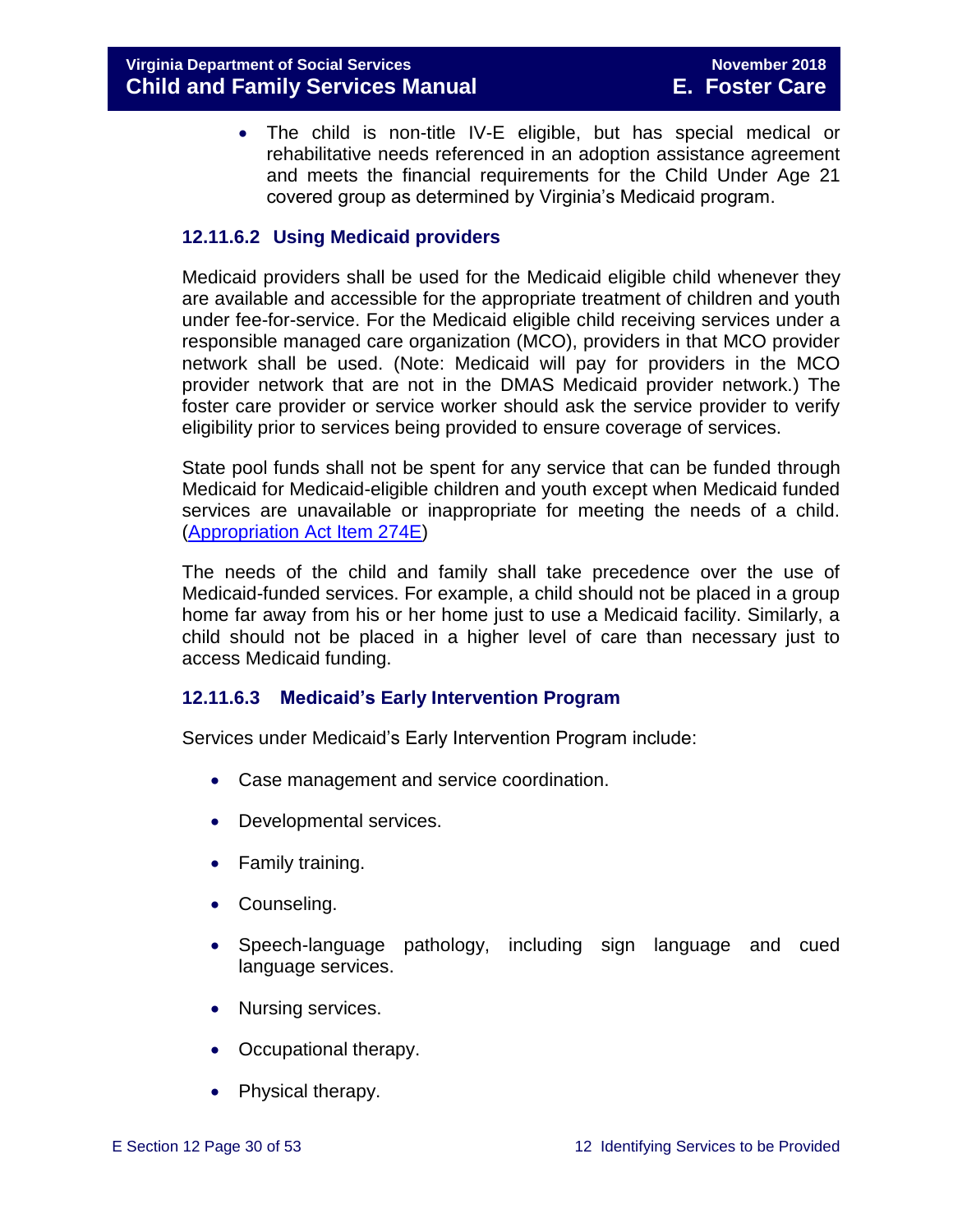- Psychological services.
- Social work services.
- Assistive technology related services (such as instruction or training on use of assistive technology).

#### **12.11.6.4 Early and Periodic Screening, Diagnosis, and Treatment (EPSDT)**

[EPSDT](http://dmasva.dmas.virginia.gov/Content_pgs/mch-home.aspx) is a comprehensive and preventive child health program for children in Medicaid or FAMIS Plus up to the age of 21 that detects and treats health care problems early through:

- Regular medical, dental, vision, and hearing check-ups. See Section [5.9.3.1](file://///Vaultcelerra.co.dss.state.va.us/Workgroup/Family_Services/DFS%20Child%20and%20Family%20Services%20Manual/E.%20Foster%20Care/Foster%20Care%20June%202017/section_5_conducting_child_and_family_assessment.docx) on when EPSDT screenings shall be provided for child.
- Diagnosis of problems.
- Treatment of dental, eye, hearing, and other medical problems discovered during check-ups.
- Specialized services that are medically necessary treatment services that are not a routinely covered service through Virginia Medicaid. All such services must be a service that is allowed by the Centers for Medicare and Medicaid Services (CMS), as defined in 42. U.S.C. sec 1396d (r) (5).
- Examples of EPSDT specialized services include:
	- o Hearing and audiology.
	- o Assistive technology devices.
	- o Behavioral therapy and applied behavior analysis services
	- o Personal care.
	- o Private duty nursing.
	- o Medical infant formula and medically necessary nutritional supplements.
- See the (DMAS) website on the **EPSDT** program for information on specialized services, including:
	- o An overview to EPSDT Specialized Services.
	- o EPSDT Fact Sheets on specific services.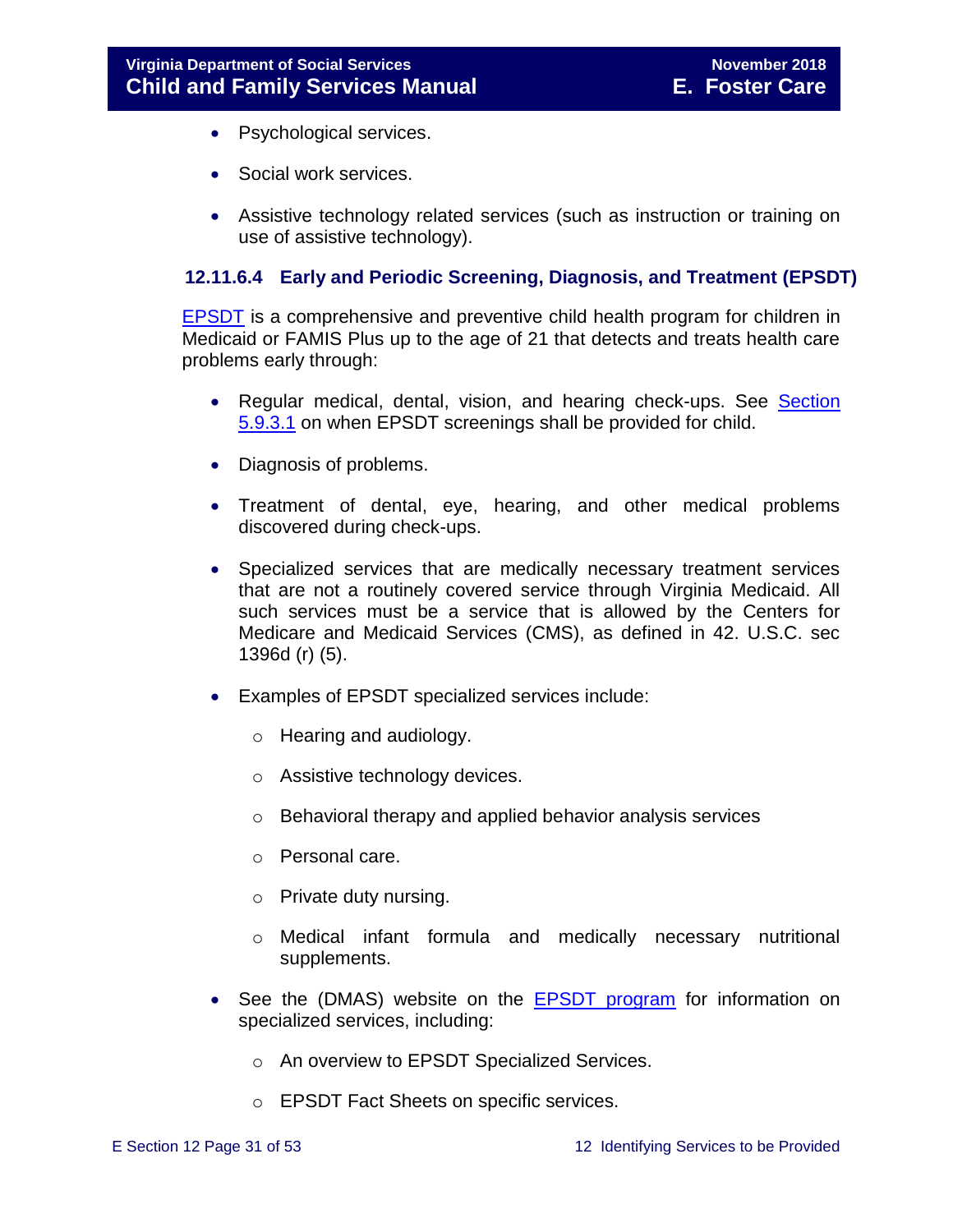$\circ$  Information and forms for service authorization.

All EPSDT treatment services must:

- Be deemed medically necessary to correct or ameliorate a health or mental health condition.
- Be documented by a physician when the need is for specialist referral or treatment.
- Not be services that are considered experimental or investigational.

EPSDT services do not require a local match.

For more information on EPSDT services, see the EPSPT manual under [Provider Manuals](https://www.virginiamedicaid.dmas.virginia.gov/wps/portal/ProviderManual) on the DMAS Web Portal link at [www.virginiamedicaid.dmas.gov.](http://www.virginiamedicaid.dmas.gov/) The following chapters may be most helpful: Chapter 2 - Provider requirements; Chapter 4 - Covered services; and Chapter 6 - Documentation requirements.

#### **12.11.6.5 Dental services**

The Smiles For Children program provides coverage for diagnostic, preventive, and restorative/surgical procedures, as well as orthodontia services for children. DentaQuest is the single dental benefits administrator that will coordinate the delivery of all Smiles For Children dental services. Dental services do not require a local match.

For more information on dental services, see

- [Dental services](http://dmasva.dmas.virginia.gov/Content_pgs/dental-home.aspx)
- [Dentists who accept Medicaid](http://dmasva.dmas.virginia.gov/Content_pgs/dental-home.aspx)
- Dental Services Manual under [Provider Manuals](https://www.virginiamedicaid.dmas.virginia.gov/wps/portal/ProviderManual) on the DMAS Web Portal link at [www.virginiamedicaid.dmas.gov.](http://www.virginiamedicaid.dmas.gov/) The following chapters may be most helpful: Chapter 2 - Provider requirements; Chapter 4 - Covered services; and Chapter 6 - Documentation requirements.

#### **12.11.6.6 Community Mental Health Rehabilitation Services**

Medicaid provides coverage for community mental health rehabilitation services. These services are provided in the child's home or community and provide diagnosis, treatment, or care of children with mental illnesses or intellectual disability. Services shall meet service definitions, eligibility criteria, required activities, and service limitations. Providers of services shall meet qualifications specified under the "Provider Participation Requirements."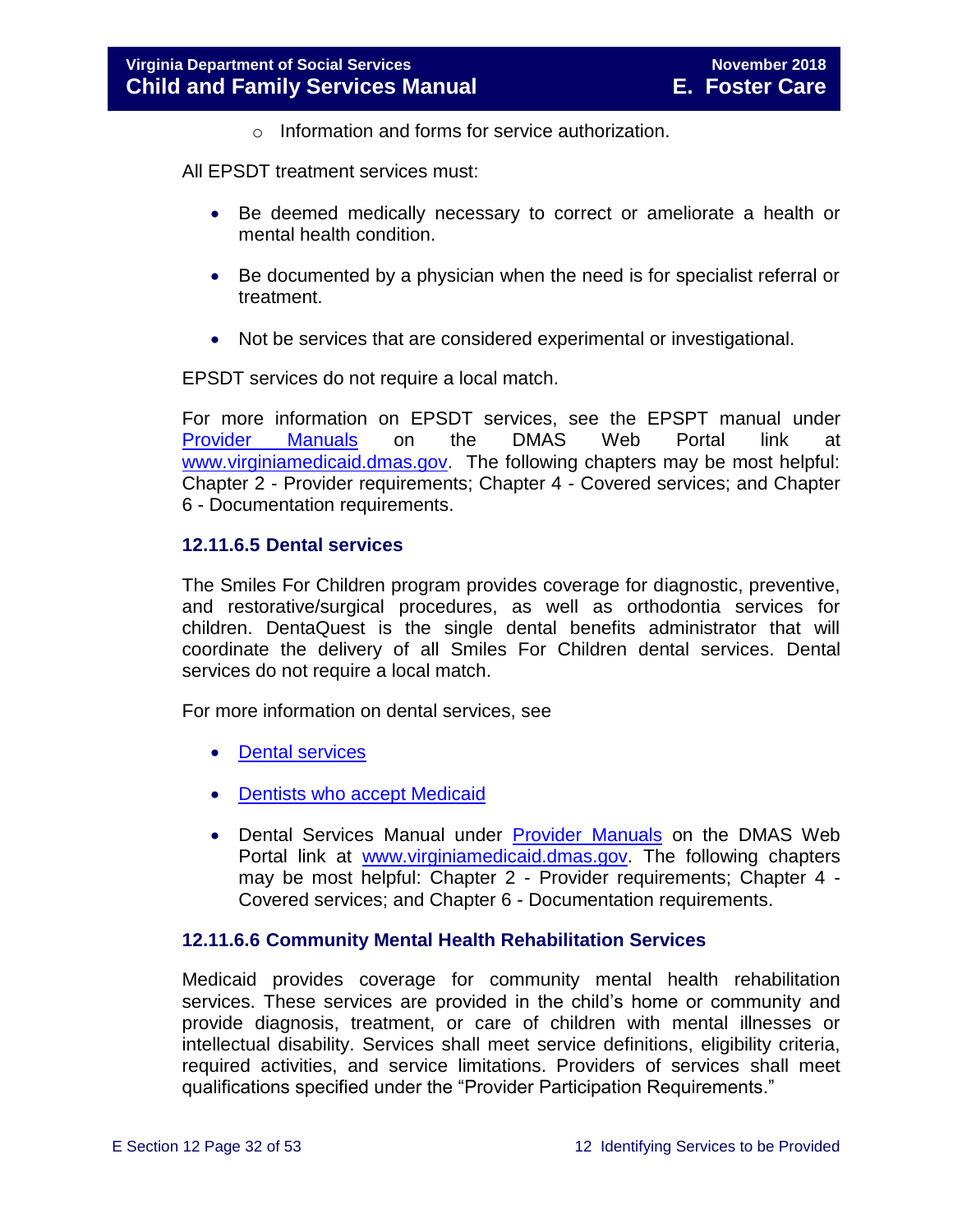Service authorization is the process to approve specific services for an enrolled Medicaid, FAMIS Plus or FAMIS individual by a Medicaid-enrolled provider prior to service delivery and reimbursement. Some services do not require service authorization and some require service registration.

Registering a service with Magellan as the service is being provided ensures that the care coordinator has a complete picture of all the services an individual is receiving. Registration also may assist with identifying gaps in services that may help an individual progress in their recovery.

These services are managed by [Magellan.](http://www.magellanofvirginia.com/) They are provided primarily by Community Services Boards and private providers:

- Crisis Intervention requires registration.
- Crisis Stabilization requires registration.
- Mental Health Support Services requires authorization.
- Intensive In-Home Services for Children and Adolescents requires authorization.
- Therapeutic Day Treatment for Children and Adolescents requires authorization.
- Community-Based Residential Services for Children and Adolescents under 21 - Level A.
- Therapeutic Behavioral Services for Children and Adolescents Level B - requires authorization.
- Services for older youth approved on case by case basis:
	- o Day Treatment/Partial Hospitalization requires authorization.
	- o Psychosocial Rehabilitation requires authorization.
	- o Intensive Community Treatment requires authorization.
	- o Mental Health Targeted Case Management requires registration.

For more information, see the Community Mental Health Rehabilitation Services Manual under [Provider Manuals](https://www.virginiamedicaid.dmas.virginia.gov/wps/portal/ProviderManual) on the DMAS Web Portal link at [http://dmasva.dmas.virginia.gov/.](http://dmasva.dmas.virginia.gov/) The following chapters may be most helpful: Chapter 2 - Provider requirements; Chapter 4 - Covered services; and Chapter 6 - Documentation requirements.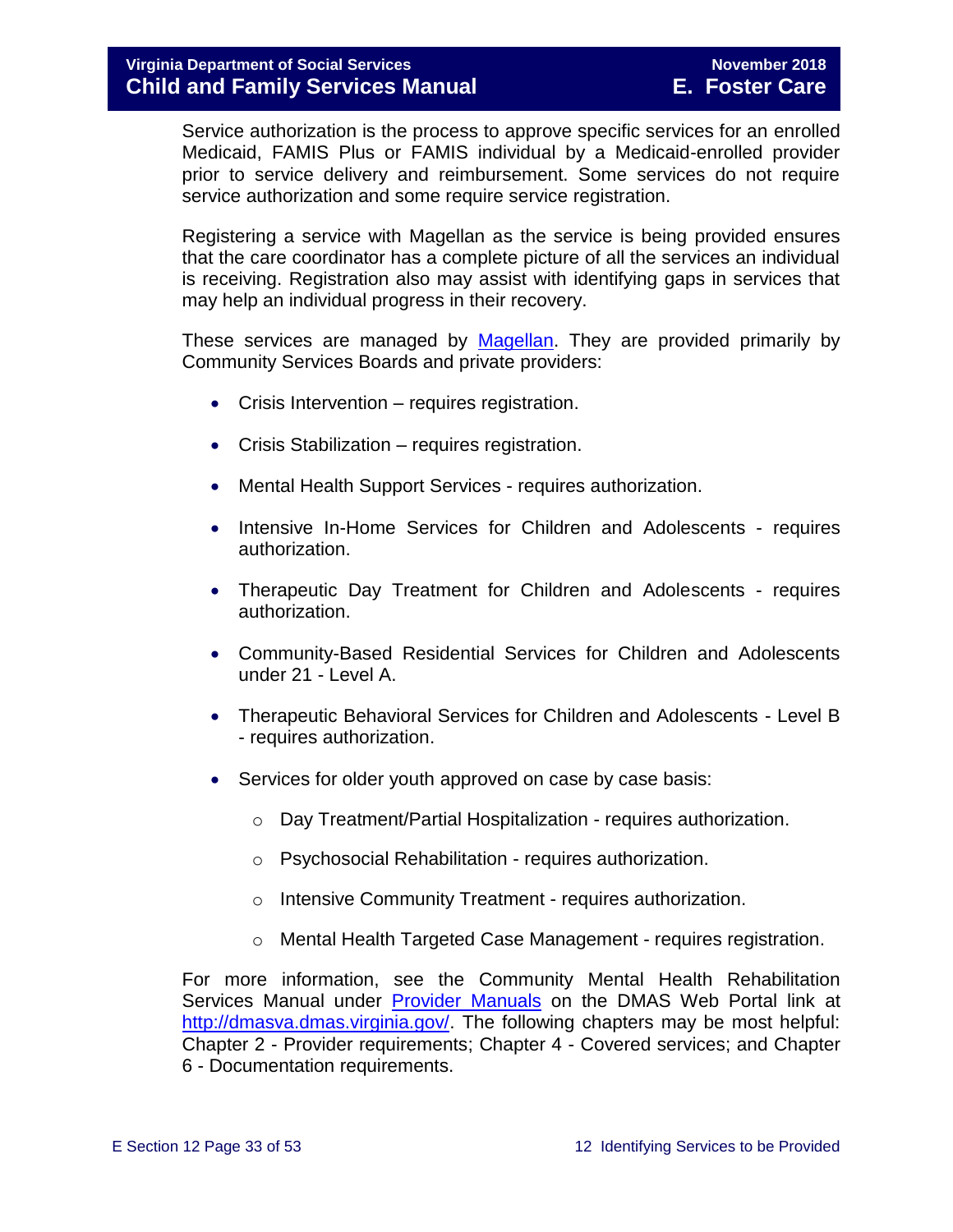#### **12.11.6.7 Medicaid Substance Abuse Treatment Services**

- Substance Abuse Crisis Intervention requires registration.
- Substance Abuse Intensive Outpatient requires registration.
- Substance Abuse Day Treatment requires registration.
- Opioid Treatment requires registration.
- Substance Abuse Targeted Case Management requires registration.
- Substance Abuse Day Treatment for Pregnant Women requires registration.
- Substance Abuse Residential Treatment for Pregnant Women.
- Expanded Prenatal Services (BabyCare) Substance Abuse Treatment Services for Pregnant and Postpartum Women.

For more information, see the Community Mental Health Rehabilitation Services Manual under [Provider Manuals](https://www.virginiamedicaid.dmas.virginia.gov/wps/portal/ProviderManual) on the DMAS Web Portal link at [http://dmasva.dmas.virginia.gov/.](http://dmasva.dmas.virginia.gov/) The following chapters may be most helpful: Chapter 2 - Provider requirements; Chapter 4 - Covered services; and Chapter 6 - Documentation requirements.

#### **12.11.6.8 Medicaid Psychiatric Services**

- Outpatient Psychiatric Services Individual therapy, family therapy, or group therapy.
- Outpatient Psychiatric Substance Abuse Services requires authorization.
- Inpatient Acute Psychiatric Services (Acute Hospital and Acute Freestanding Hospitals – requires authorization.
- Psychiatric Residential Treatment Facility Level C requires authorization.
- Treatment Foster Care Case Management requires authorization

For more information, see the Psychiatric Services Manual under [Provider](https://www.virginiamedicaid.dmas.virginia.gov/wps/portal/ProviderManual)  [Manuals](https://www.virginiamedicaid.dmas.virginia.gov/wps/portal/ProviderManual) on the DMAS Web Portal link at [The Department of Medical](http://dmasva.dmas.virginia.gov/)  [Assistance Services/Medicaid for Virginia.](http://dmasva.dmas.virginia.gov/) The following chapters may be most helpful: Chapter 2 - Provider requirements; Chapter 4 - Covered services; and Chapter 6 - Documentation requirements.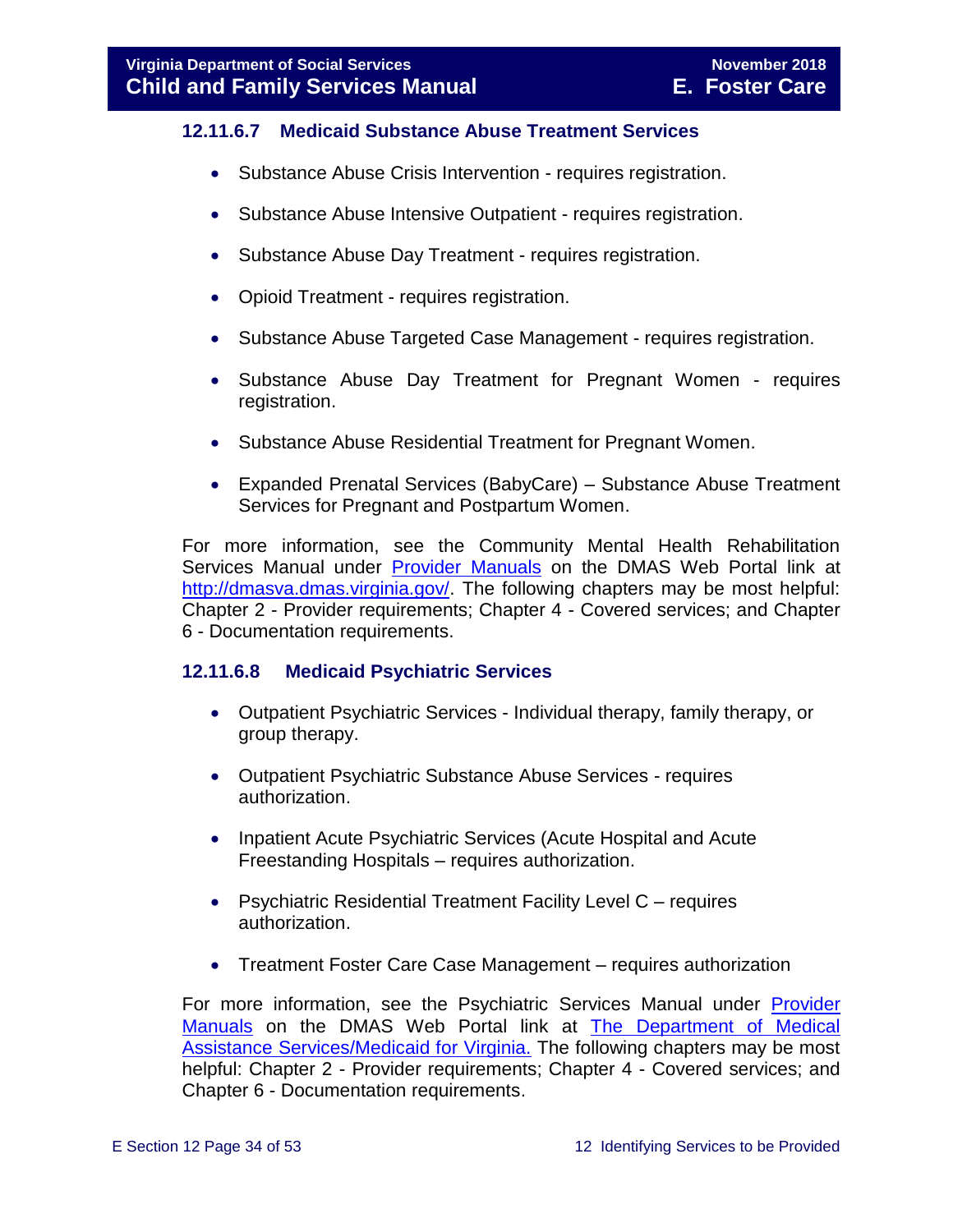#### **12.11.6.9 Medicaid Rehabilitation Services**

- Intensive Rehabilitation Services include:
	- o Physician.
	- o Rehabilitative Nursing
	- o Physical Therapy
	- o Occupational Therapy
	- o Speech-Language Pathology
	- o Cognitive Rehabilitation Therapy
	- o Psychology
	- o Social Work
	- o Therapeutic Recreation
	- o Prosthetic/Orthotic Services
	- o Durable Medical Equipment
- Outpatient Rehabilitation Services

For more information, see the Rehabilitation Services Manual under [Provider](https://www.virginiamedicaid.dmas.virginia.gov/wps/portal/ProviderManual)  [Manuals](https://www.virginiamedicaid.dmas.virginia.gov/wps/portal/ProviderManual) on the DMAS Web Portal link at [The Department of Medical](http://dmasva.dmas.virginia.gov/)  [Assistance Services. Medicaid for Virginia.T](http://dmasva.dmas.virginia.gov/)he following chapters may be most helpful: Chapter 2 - Provider requirements; Chapter 4 - Covered services; and Chapter 6 - Documentation requirements.

#### **12.11.6.10 Medicaid Durable Medical Equipment**

- Listing of covered supplies can be found in the "Appendix B" documents under [Provider Manuals](https://www.virginiamedicaid.dmas.virginia.gov/wps/portal/ProviderManual) on the DMAS Web Portal link at [http://dmasva.dmas.virginia.gov/.](http://dmasva.dmas.virginia.gov/)
- Wheelchairs.
- Communication devices.
- Diabetic supplies.
- Incontinence supplies.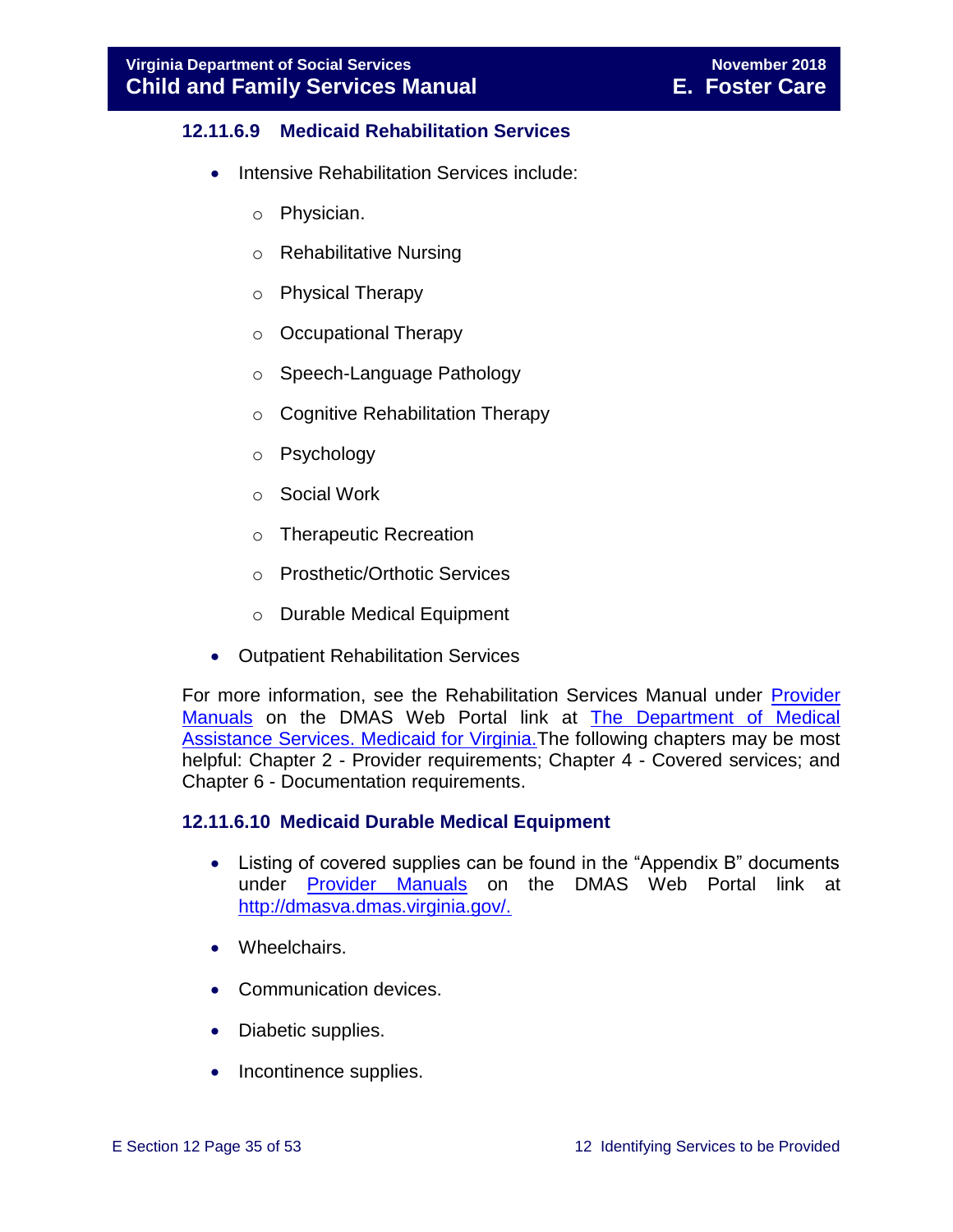#### **12.11.6.11 Medicaid Long-Term Care Services**

Medicaid pays for long-term care services in some institutional settings, such as in nursing facilities and Intermediate Care Facilities, and in communities through Home and Community Based Care Waivers.

Medicaid Waivers provide funds to serve people who are eligible for long-term care in institutions, such as hospitals, nursing facilities, and intermediate care facilities. Through Medicaid Waivers, certain requirements are "waived," including the requirement that individuals live in institutions in order to receive Medicaid funding. Waiver services do not require a local match.

Children may be eligible for the following waivers:

- Intellectual Disabilities (ID) Waiver.
	- o Eligibility: An individual shall be age 6 or older and have a diagnosis of ID or be under age 6 and at developmental risk. The person should be eligible for placement in an intermediate-care facility for persons with intellectual disabilities or other related conditions (ICF-ID).
	- o Services available: Residential support services, day support, supported employment, prevocational services, personal assistance (agency and consumer directed), respite (agency and consumer directed), companion services (agency and consumer directed), assistive technology, environmental modifications, skilled nursing services, therapeutic consultation, crisis stabilization, transitional services, and personal emergency response systems (PERS). Support coordination is also provided.
	- o Visit the [Department of Behavioral Health and Developmental](http://www.dbhds.virginia.gov/)  [Services \(DBHDS\)](http://www.dbhds.virginia.gov/) website for additional information on this waiver.
- Individual and Family Developmental Disabilities Support (IFDDS or DD) Waiver.
	- o Eligibility: The DD Waiver provides services to individuals 6 years of age and older who have a diagnosis of a developmental disability and do not have a diagnosis of intellectual disability. Individuals also should require the level of care provided in an intermediatecare facility for persons with intellectual disability or other related conditions (ICF/MR). Children who do not have a diagnosis of intellectual disability, and have received services through the ID Waiver, become ineligible for the ID Waiver when they reach the age of 6. At that time, they can be screened for eligibility for the DD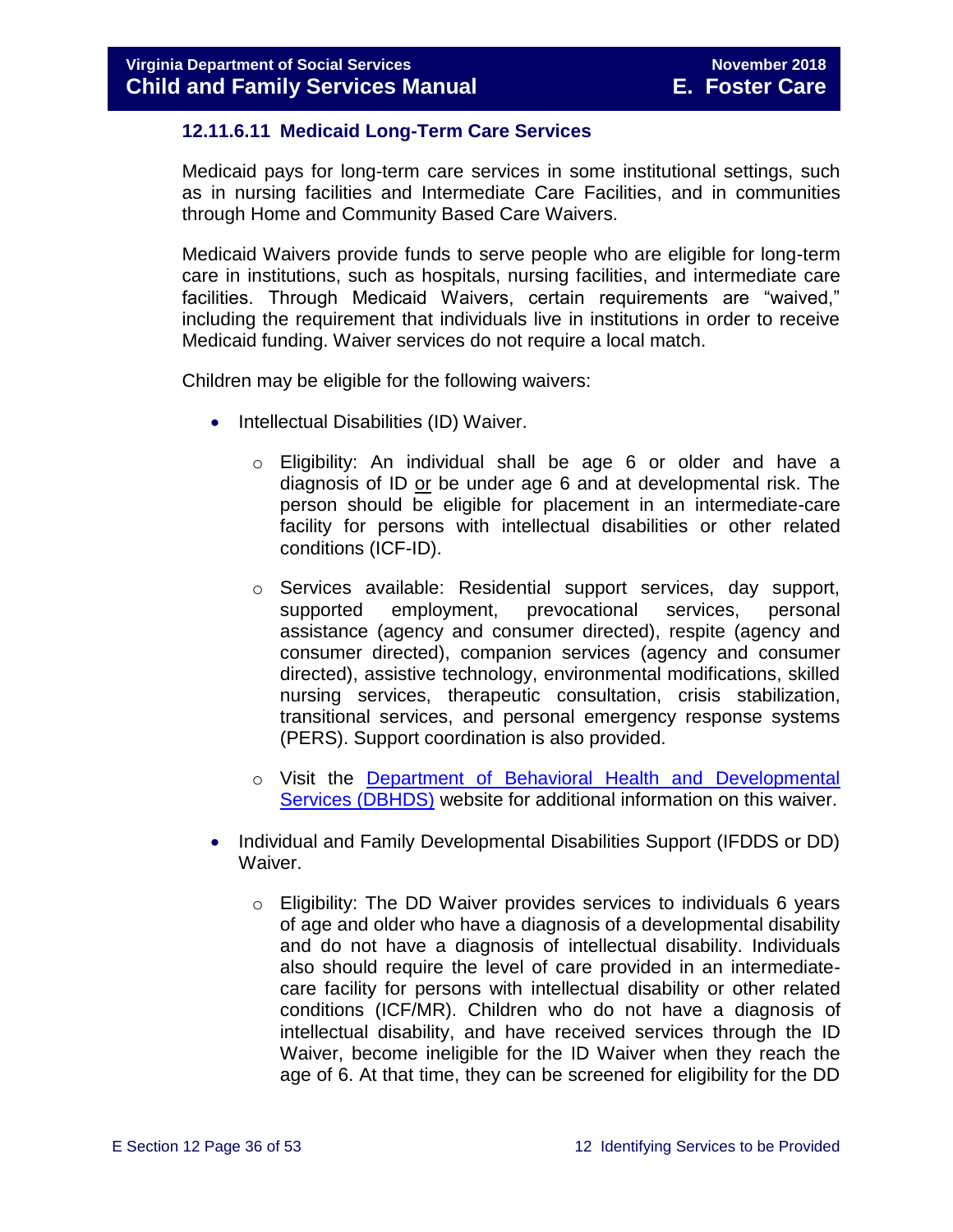Waiver; if found eligible they will receive a DD waiver slot without being placed on the DD waiver waiting list.

- o Services available: Day support, companion services (agency and consumer directed), supported employment, in-home residential support, therapeutic consultation, personal care services (agency and consumer directed), respite care (agency and consumer directed), skilled nursing services, attendant services, family and caregiver training, crisis stabilization, environmental modifications, assistive technology, personal emergency response system (PERS), and prevocational services. Case management is also provided.
- o Contact the Department of Behavioral [Health and Developmental](http://www.dbhds.virginia.gov/)  [Services \(DBHDS\)](http://www.dbhds.virginia.gov/) for additional information on this waiver.
- Elderly or Disabled with Consumer Direction (EDCD) Waiver
	- $\circ$  Eligibility: This waiver serves the elderly and persons of all ages with disabilities. An individual must meet nursing facility eligibility criteria, including both medical needs and functional capacity needs (assistance with activities of daily living). An individual can remain on the waiting list for another waiver while being served by the EDCD Waiver and then transfer to the preferred waiver once a slot becomes available.
	- o Services available: Personal care aide services, adult day health care, respite care, skilled respite care, personal emergency response system (PERS), and medication monitoring.

For more information on these and other waivers, see the DMAS Guide on ["Virginia's Medicaid Waivers for Persons with Disabilities, Their Parents, and](http://www.dmas.virginia.gov/Content_pgs/ltc-home.aspx)  [Caregivers."](http://www.dmas.virginia.gov/Content_pgs/ltc-home.aspx)

Waivers are funded per "slot." A slot is an opening of waiver services available to a single individual. For some waivers, there are waiting lists of persons who have already applied or who have been assessed as eligible and are still waiting to receive a waiver slot. It is important to put the child on the waiting list as early as possible, even if no slots are currently available. Waiting lists also help document the unmet need for services when funding priorities are decided.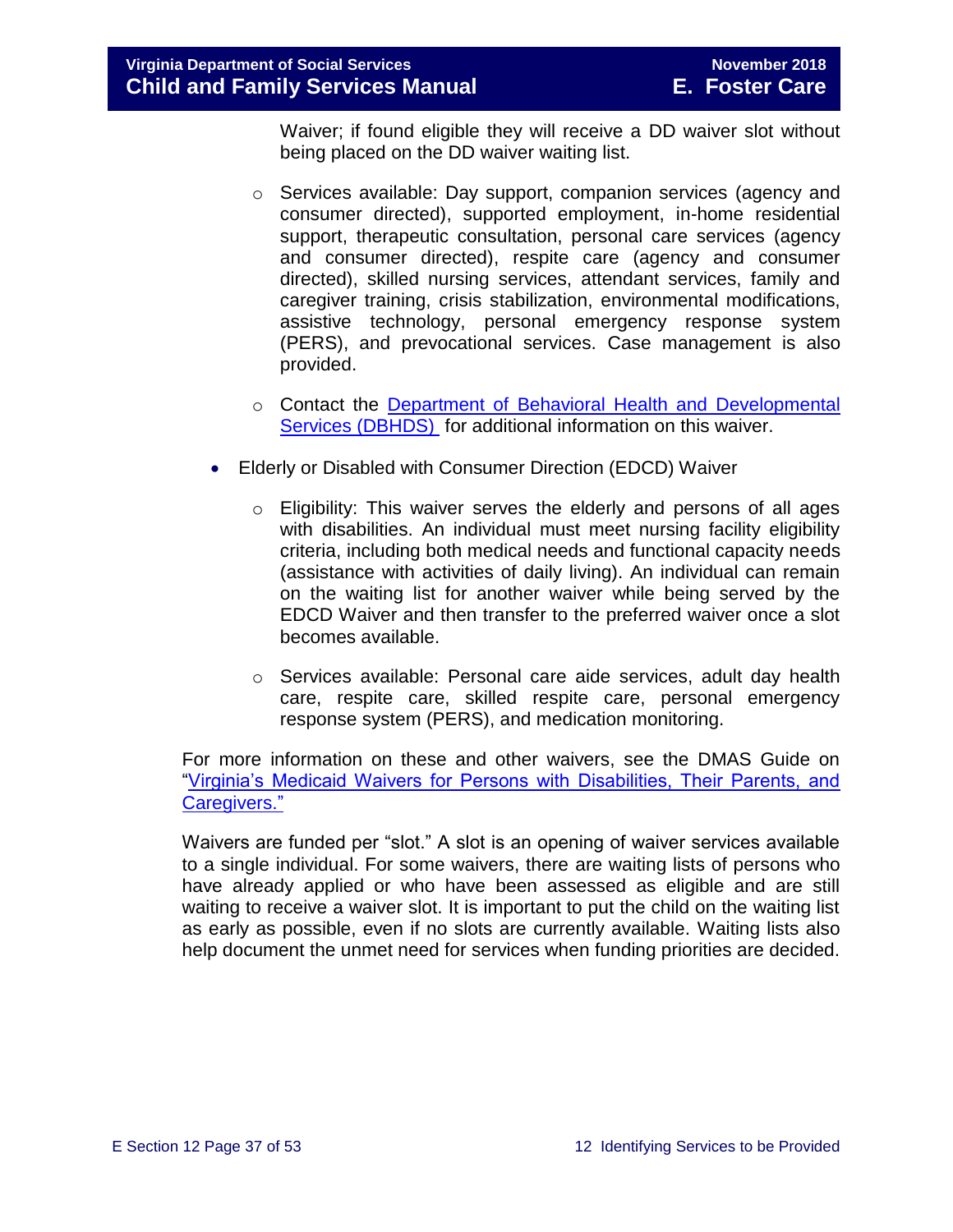Receiving a waiver slot also does not guarantee that a child or youth will be able to access services included in the waiver. Services can be provided only by approved agencies in each locality. There may be a limited number of approved persons or agencies in a particular area.

#### <span id="page-37-0"></span>*12.11.7 Preventing misdiagnosis of children in foster care*

*When children in foster care are given a diagnosis it is important to ensure that the diagnosis is accurate and that any diagnoses made are periodically reviewed for continued accuracy. To ensure accurate diagnosis, the service worker should:*

- *Involve the child, parents or guardians, and caregivers in assessments and appointments with professionals treating the child.*
- *Arrange for the child to have a medical examination prior to the child receiving mental health treatment and/or being given a mental health diagnosis to ensure symptoms are not indicative of a medical problem.*
- *Arrange for a comprehensive child and adolescent mental health evaluation by a licensed mental health professional. Request that the evaluation address:*
	- o *The child's previous diagnosis (if applicable)*
	- o *Psychosocial supports and/or behavioral health services to help meet the child's needs, build on the child's strengths, and help create resiliency in the family, as appropriate.*
	- o *The appropriate sequencing of psychosocial and/or pharmacologic interventions.*
- *Help prepare the child and family members, as appropriate, for doctor visits, including how they might:*
	- o *Share information on the child's emotions, behavior, and symptoms with the doctor.*
	- o *Ask questions about the child's medication and treatment.*
	- o *Seek a second opinion, if necessary.*
- *Ensure that the providers working with the child, including caregivers, are trained to recognize trauma symptoms and are able to provide trauma informed care.*
- *Keep the child's team informed of the child's mood and behaviors as one component of the overall foster care plan for the child and the family.*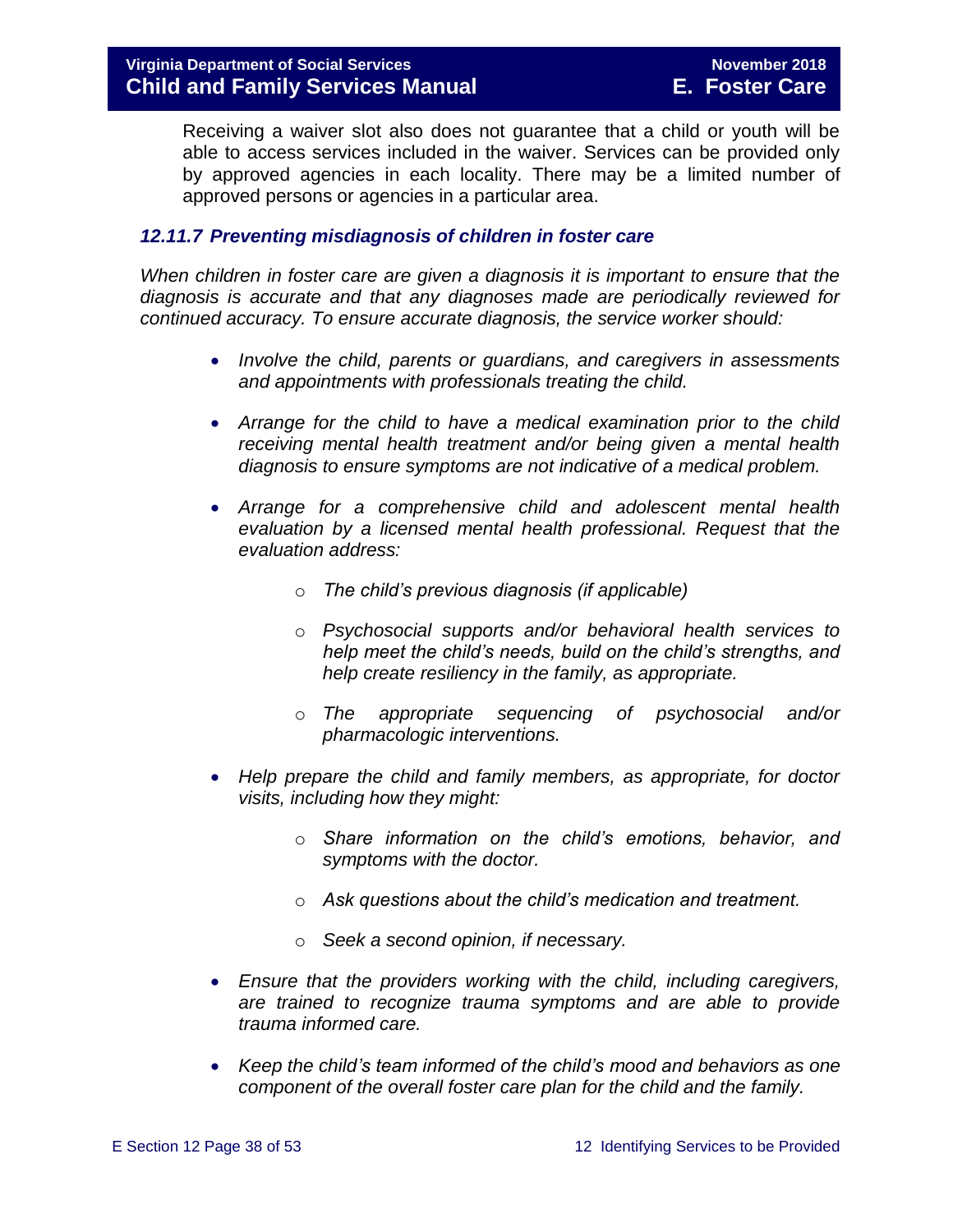*For additional information regarding mental health diagnosis and treatment for children see:*

- *American Academy of Child and Adolescent Psychiatry, Family Resources: [https://www.aacap.org/AACAP/Families\\_and\\_Youth/Family\\_Resour](https://www.aacap.org/AACAP/Families_and_Youth/Family_Resources/Home.aspx) [ces/Home.aspx](https://www.aacap.org/AACAP/Families_and_Youth/Family_Resources/Home.aspx)*
- *Find Youth Info, Youth Mental Health website at: [https://youth.gov/youth](https://youth.gov/youth-topics/youth-mental-health)[topics/youth-mental-health](https://youth.gov/youth-topics/youth-mental-health)*
- *National Institute of Mental Health, Publications about Children and Adolescents website at: [https://www.nimh.nih.gov/health/publications/children](https://www.nimh.nih.gov/health/publications/children-and-adolescents-listing.shtml)[and-adolescents-listing.shtml](https://www.nimh.nih.gov/health/publications/children-and-adolescents-listing.shtml)*

#### <span id="page-38-0"></span>**12.11.8 Psychotropic medications**

For some children in foster care who have complex mental health needs, psychotropic medications can be one important component of comprehensive care. There has been a steady increase nationally in the use of psychotropic medications to address the emotional and behavioral problems of children in foster care over the past decade. Data reported from empirical studies show that children in foster care:

- Have higher rates of psychotropic medication use compared to other children in Medicaid and in the general population.
- Are more likely to be prescribed psychotropic medications as they age.
- Often receive more than one class of psychotropic medications when they take such medications.
- Are most likely to receive psychotropic medications in the most restrictive placements, such as group homes or residential treatment programs.

Children in foster care have disproportionately high rates of emotional, behavioral, and mental health needs that require intervention. They also use disproportionately more behavioral health services. Therefore, the higher use of psychotropic medications may in part reflect the increased emotional and behavioral distress for children in foster care.

However, the dramatic increase and use of psychotropic medications may at times exceed clinical practice standards supported by empirical research. There are concerns when children in foster care are prescribed too many or too much psychotropic medication or prescribed medications when they are too young. There are also significant geographic variations within and across states in the prevalence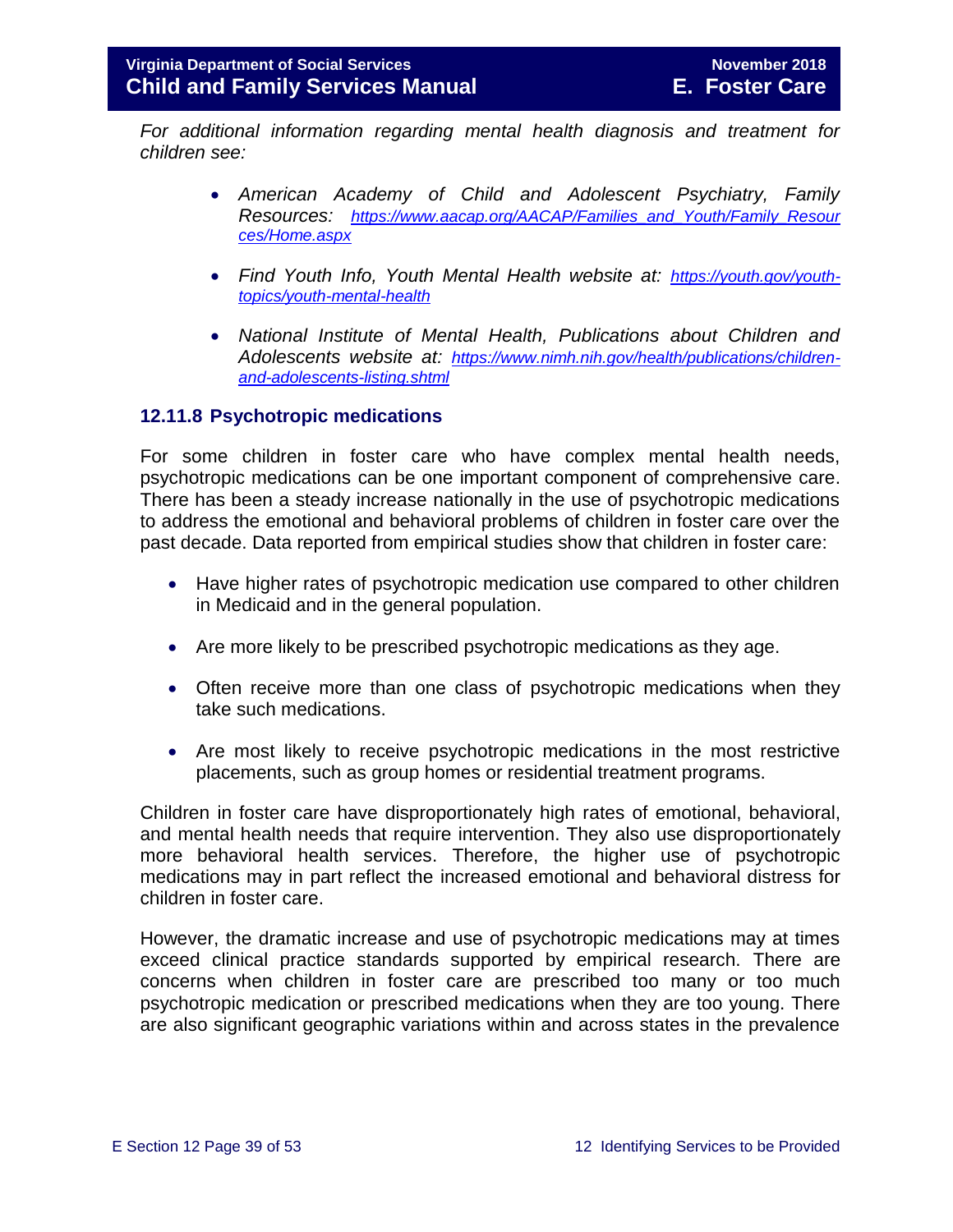of psychotropic use. While some children in foster care may be prescribed too many medications, others may not have access to needed medications. 9

For information on psychotropic medications, see:

- [Promoting the Safe, Appropriate, and Effective Use of Psychotropic](http://www.acf.hhs.gov/sites/default/files/cb/im1203.pdf)  [Medication for Children in Foster Care](http://www.acf.hhs.gov/sites/default/files/cb/im1203.pdf) (ACYF-CB-IM-12-03; April 11, 2012).
- [A Guide for Community Child Serving Agencies on Psychotropic Medications](http://www.aacap.org/App_Themes/AACAP/docs/press/guide_for_community_child_serving_agencies_on_psychotropic_medications_for_children_and_adolescents_2012.pdf)  [for Children and Adolescents](http://www.aacap.org/App_Themes/AACAP/docs/press/guide_for_community_child_serving_agencies_on_psychotropic_medications_for_children_and_adolescents_2012.pdf) (2012) by the American Academy of Child & Adolescent Psychiatry.
- [Mental Health Medications](http://www.nimh.nih.gov/health/publications/mental-health-medications/nimh-mental-health-medications.pdf) by the National Institute of Mental Health.
- **[Facts For Families](https://www.aacap.org/AACAP/Families_and_Youth/Facts_for_Families/Facts_for_families_Pages/Psychiatric_Medication_For_Children_And_Adolescents_Part_I_How_Medications_Are_Used_21.aspx)** by the American Academy of Child and Adolescent **Psychiatry**
- [Making Healthy Choices:](https://www.childwelfare.gov/pubs/mhc-caregivers/) A Guide for Caregivers and Caseworkers on Trauma, Treatment, and Psychotropic Medications.

#### **12.11.8.1 Responsibilities of service worker in managing child's medications**

The service worker is responsible for ensuring that psychotropic medications are documented in OASIS (using the health information screen) and administered and monitored for the child in foster care, including:

- Involving the child, parents or guardians, and caregivers in ongoing decision-making as appropriate, including obtaining appropriate consents (See [Section 12.11.1\)](#page-19-1).
- Keeping the child's team informed of the child's psychotropic medications as one component of the overall foster care plan for the child and family.
- Arranging for the child to have the following examinations prior to the child being placed on a new psychotropic medication. The child should receive:
	- o A pediatric medical examination to ensure symptoms are not indicative of a medical problem, except in the case of an emergency. In an emergency, a physical examination should be conducted as soon as possible.

L,

<sup>9</sup> *Excerpted and adapted from Promoting the Safe, Appropriate, and Effective [Use of Psychotropic Medication for Children in](http://www.acf.hhs.gov/sites/default/files/cb/im1203.pdf)  [Foster Care](http://www.acf.hhs.gov/sites/default/files/cb/im1203.pdf) (ACYF-CB-IM-12-03; April 11, 2012).*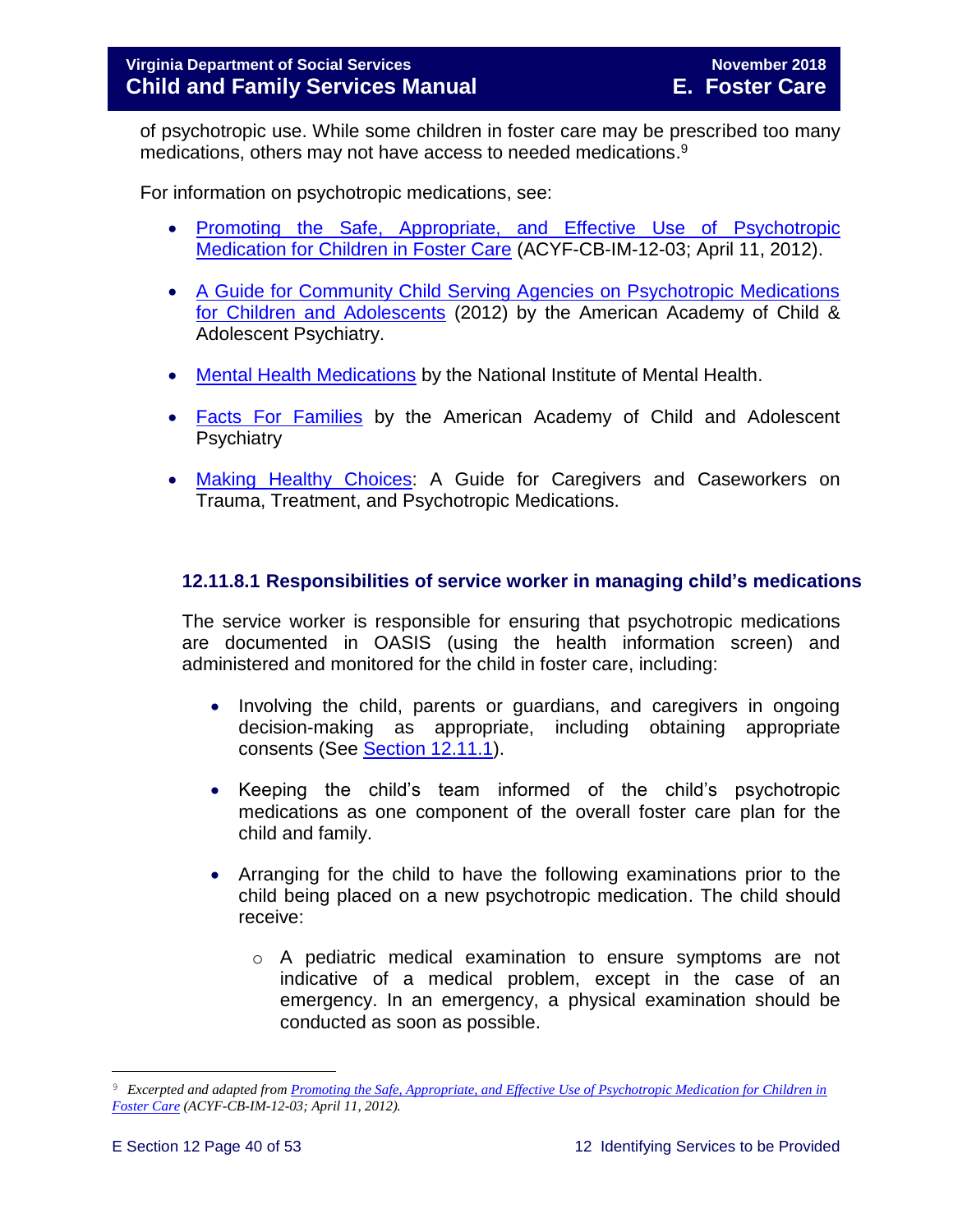- o A comprehensive child and adolescent mental health evaluation by a licensed mental health professional. Information should be requested on:
	- The child's diagnosis.
	- Psychosocial supports and/or behavioral health services to help meet the child's needs, build on the child's strengths, and help create resiliency in the family, as appropriate.
	- The appropriate sequencing of psychosocial and/or pharmacologic interventions.

Note: When the child's condition has already been evaluated and the doctor is changing treatment or psychotropic medication after a treatment or psychotropic medication did not work, these examinations are not necessary.

- Identifying the specific individual where the child is living who is responsible for the management, administration, and monitoring of the child's medications.
- Helping prepare the child and family members, as appropriate, for doctor visits, including:
	- o Sharing information on the child's emotions, behavior, and symptoms with the doctor.
	- o Asking questions about the child's medication and treatment.
- Ensuring caregivers and providers are informed about the child's medication. Sources of information for caregivers and providers include:
	- o The drug information provided by the doctor or pharmacist.
	- o Any black box warning labels with potential adverse effects placed on the prescription medication by the Food and Drug Administration (FDA).
	- $\circ$  The [Medication Guide](http://www.fda.gov/Drugs/DrugSafety/ucm085729.htm) for the specific medication on the FDA website. These guides are the paper handouts included with many prescription medicines. They address issues specific to particular drugs and drug classes, and they contain FDA-approved information that can help patients avoid serious adverse events.
	- o Calling the doctor's office or pharmacist with any questions or concerns.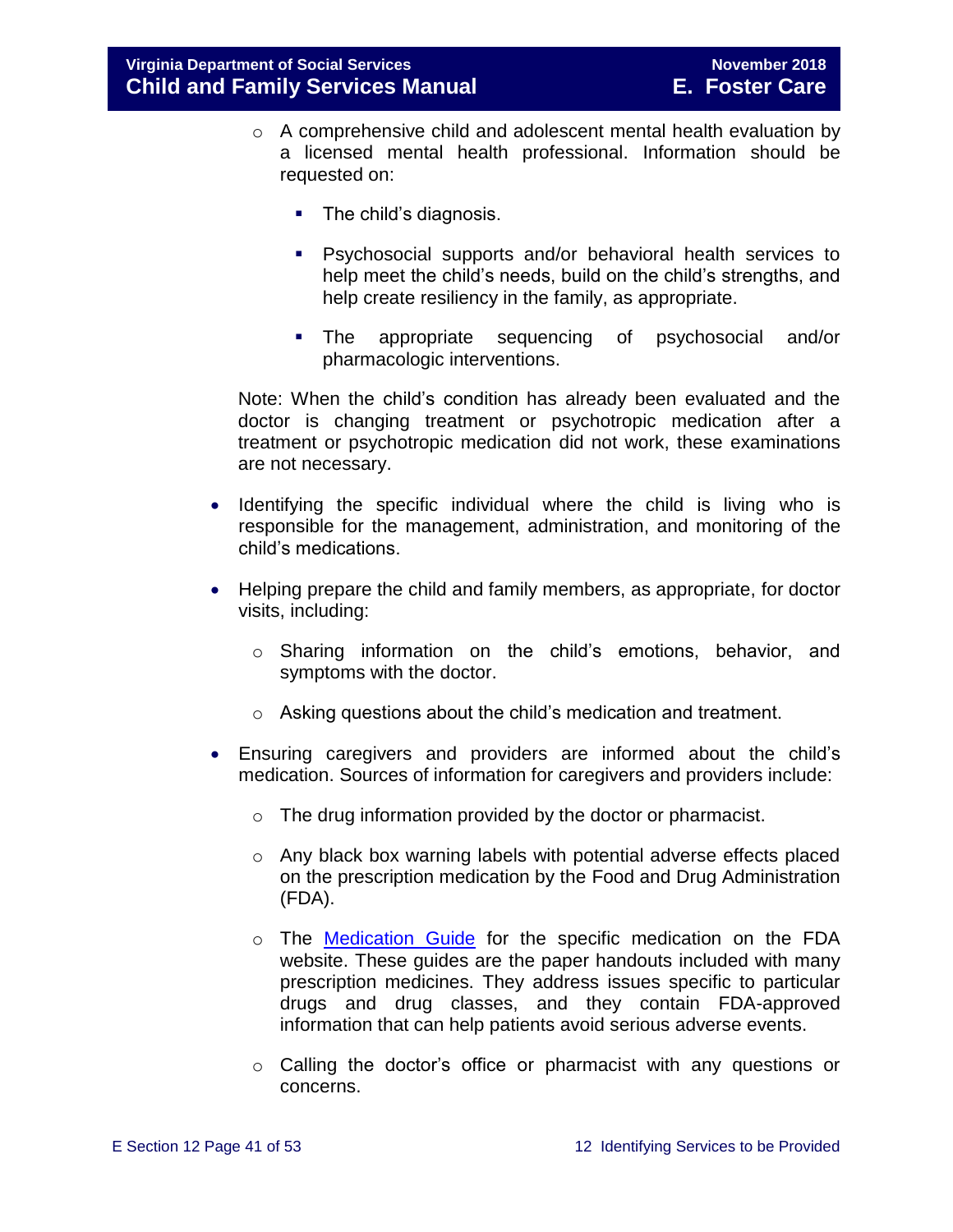- Ensuring that a written plan is developed and implemented for administering and monitoring each of the child's medications. The medication plan should include:
	- o The name, addresses, and contact information of the doctor prescribing the medication.
	- o The name of the medication.
	- $\circ$  The purpose of the medication.
	- o The dose and how often the child should take the medication.
	- o The maximum dose the child should take.
	- $\circ$  Whether the medicine should be taken with food or on an empty stomach.
	- $\circ$  Any foods, medications, or activities the child should avoid while taking the medication.
	- o What to do if the child misses a dose.
	- o When to change the dose, if applicable.
	- o When to stop the medication and how to stop taking it.
	- o Strategies to prevent or minimize side effects.
	- o Dates of follow-up visits for tests and doctor appointments.
	- o When to call the doctor.
	- o The child's adherence to the medication regimen.
	- o All side effects the child experiences.
	- o Information on how the medication is working (e.g., child reports, family reports, teacher reports).
- Communicating to the child, family, foster care provider, other caregivers, and other significant individuals (e.g. teacher), as appropriate, the importance of: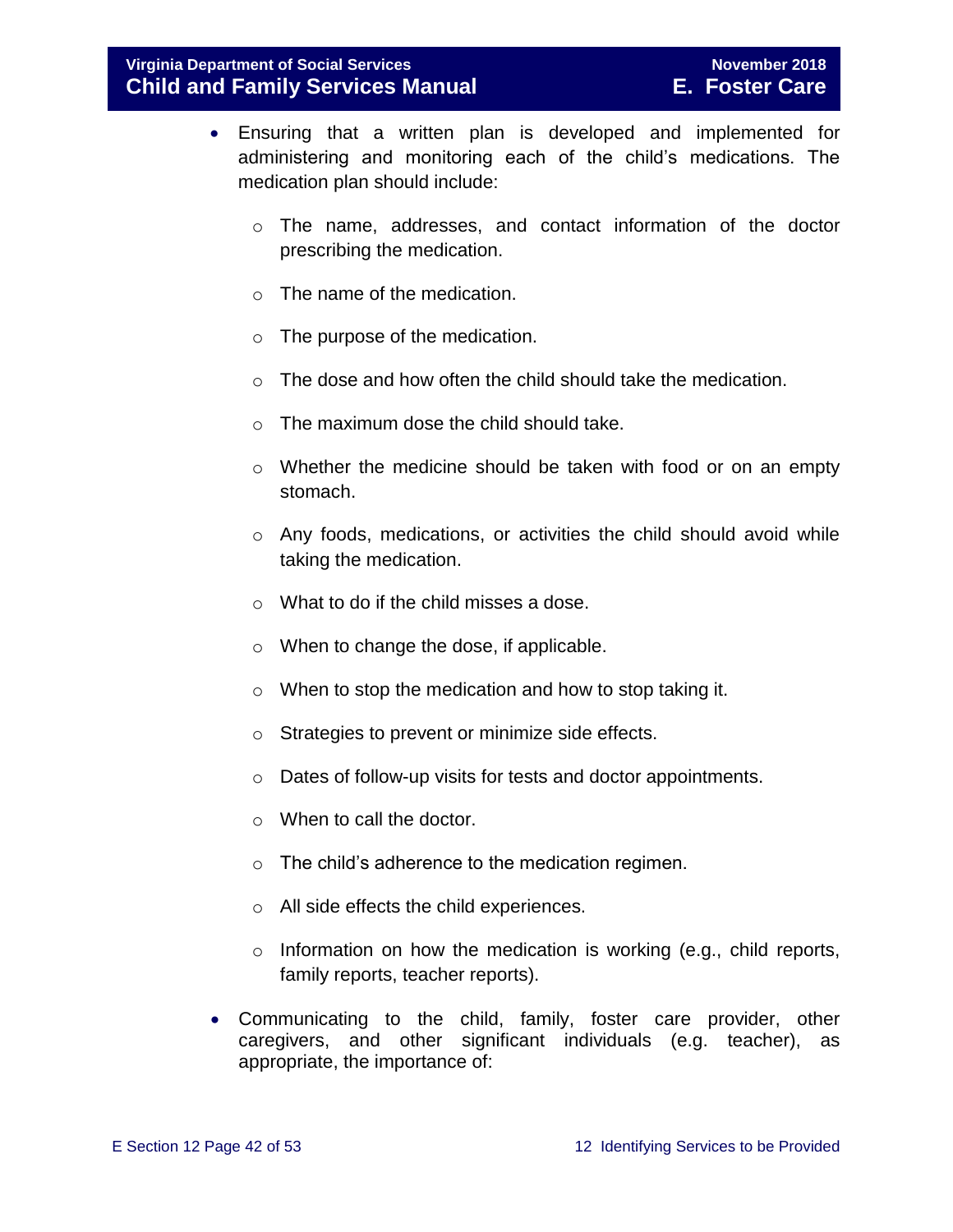- o The child adhering to the medication regimen prescribed by the doctor.
- o Monitoring the child's emotions, behavior, and symptoms.
- o Reporting any side effects and issues related to the medication.
- Discussing the child's medication with the child and caregivers during ongoing monthly visits, including:
	- o How does the child feel about being on the medication?
	- $\circ$  Is the child taking the medication as prescribed? If not, what are the issues and how are they being resolved?
	- $\circ$  Have there been any changes in the child's behavior, mood, appetite, sleep, school performance, and relationship with others?
	- o Is the child having any side effects? How are they being managed? Are these strategies working or not?
	- $\circ$  Has the child attended all medical appointments? What are the dates of upcoming appointments with the doctor?
- Arranging for the child to obtain all necessary tests and attend all medical appointments.
- Contacting the prescribing doctor when there are concerns about the medication. May also contact the pharmacist and the primary care provider. Should contact a child and adolescent psychiatrist when there are significant concerns.

## <span id="page-42-1"></span><span id="page-42-0"></span>**12.12 School placements and education**

For children and youth in foster care, a change in foster care placement has frequently resulted in a change in school placement. The educational impact of every school change is significant. Each time children enter new schools they must adjust to different curricula, different expectations, new friends, and new teachers. These changes may create several negative outcomes for children placed in foster care:

- They may make less academic progress, falling behind their peers.
- They may experience less opportunity for academic achievement, increasing the risk for dropping out of school.
- They may face challenges in developing and sustaining supportive relationships with teachers and peers.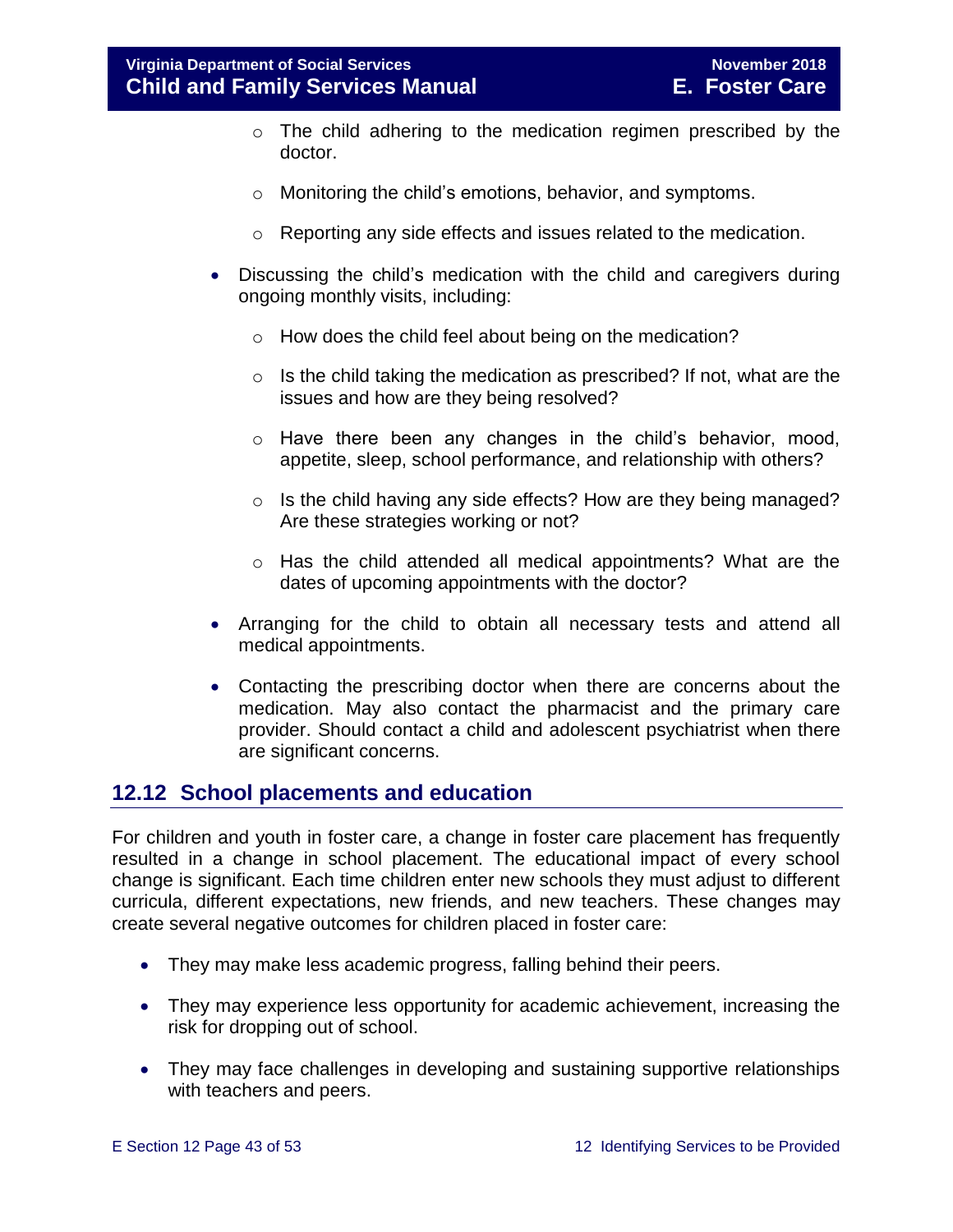Keeping children in the same school:

- Provides continuity in education.
- Maintains important relationships at school.
- Provides stability during a traumatic time for the children.
- Improves educational and life outcomes.

After the LDSS determines the most appropriate home for a school age child (see [Section 6.3](file://///Vaultcelerra.co.dss.state.va.us/Workgroup/Family_Services/DFS%20Child%20and%20Family%20Services%20Manual/E.%20Foster%20Care/Foster%20Care%20June%202017/section_6_placement_to_achieve_permanency.draft.docx) through [Section 6.7\)](file://///Vaultcelerra.co.dss.state.va.us/Workgroup/Family_Services/DFS%20Child%20and%20Family%20Services%20Manual/E.%20Foster%20Care/Foster%20Care%20June%202017/section_6_placement_to_achieve_permanency.draft.docx), the LDSS and the school division shall have a Best Interest Determination (BID) meeting to work together to jointly determine the child's best interest for school placement. The joint guidance document, [Virginia Department of](http://www.dss.virginia.gov/family/fc/index.cgi)  [Education and Virginia Department of Social Services Fostering Connections: Joint](http://www.dss.virginia.gov/family/fc/index.cgi)  [Guidance for School Stability of Children in Foster Care,](http://www.dss.virginia.gov/family/fc/index.cgi) represents collaboration of these two State departments to promote school stability for children in foster care. The joint guidance may also be found on the Virginia Department of Education's website under [Enrollment of Students in Foster Care.](http://www.doe.virginia.gov/support/student_family/foster_care_students/index.shtml)

The joint guidance applies to all school age children in both initial and subsequent foster care placements. The joint guidance requirements also apply when the parent retains custody of the child and has entered into a noncustodial foster care agreement with the LDSS to voluntarily place the child in foster care. The updated Client Education Report from OASIS shall be printed and attached to Part A of the youth's foster care plan or the review document each time there is a court hearing.

#### <span id="page-43-0"></span>**12.12.1 Communicating with school on child's education**

The CPA, in collaboration with the birth parent(s) or prior custodians as appropriate, and the foster and adoptive parent or current placement provider, should:

- Refer the child for an evaluation for determination of eligibility for special education services if he or she is suspected of having a disability.
- Communicate any other special needs or issues the child may have related to school.
- Inform school personnel of foster care requirements, such as regular court dates, the child's permanency plan, and the child's foster care plan, as appropriate.
- Monitor the child's educational progress through attending conferences with school personnel, report cards, performance evidence, and IEP meetings as appropriate, and through maintaining contact with the foster care placement and birth parent(s) or prior custodians.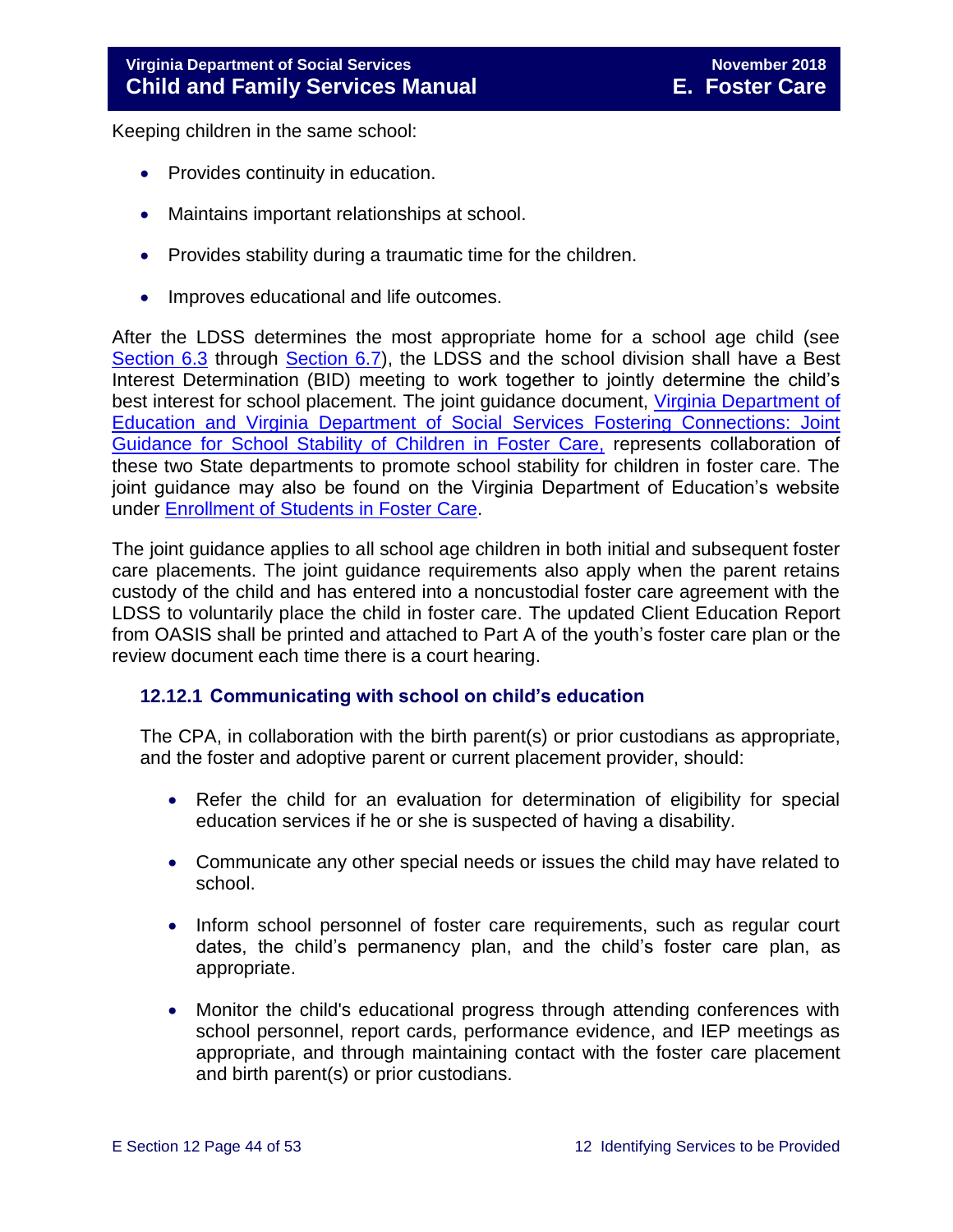• Inform the school at any time the child is a subject of a petition alleging the child committed, or was adjudicated delinquent for, any criminal acts listed in [§ 16.1-260 G](http://law.lis.virginia.gov/vacode/16.1-260/) and provide the nature of the offense.

LDSS may contact the [School Division Foster Care Liaison.](http://www.doe.virginia.gov/support/student_family/foster_care_students/fostering_connection_liaisons.pdf) The Virginia Department of Education's **[Superintendent's Memo #306](http://www.doe.virginia.gov/administrators/superintendents_memos/2010/306-10.shtml)** dated December 10, 2010 recommended that each school division designate a point of contact for students in foster care.

#### <span id="page-44-0"></span>**12.12.2 School nutrition programs**

The Healthy, Hunger Free Kids Act of 2010 provides categorical eligibility for free meals, without further application for foster care children. The school division should obtain documentation indicating the status of the child as a child in foster care in the placement and care responsibility of the state or that the child in foster care has been placed with a caretaker household by a court.

Prior to the Act, a separate application for free and reduced lunch price meals was submitted for a foster child who was considered a household of one. Now, a foster care child is categorically eligible and may be certified without an application with the appropriate documentation.

Households with foster and non-foster children may choose to include the foster child as a household member, as well as any personal income earned by the foster child, on the same household application that includes the non-foster care children. Information should be relayed to the foster family that the presence of a foster child in the home does not convey eligibility for free meals to all children in the household in the same manner as Supplemental Nutrition Assistance Program (SNAP) or Temporary Assistance for Needy Families (TANF).

When the LEA is processing a household application, the foster care child will be certified for free meals and then an eligibility determination will be made on the remainder of the household based on the household's income (including personal income earned by the foster child).

Foster payments received by the family from the placing agency are not considered income and do not need to be reported.

#### <span id="page-44-1"></span>**12.12.3 Regular education services**

The local school division shall provide free textbooks required for courses of instruction for children attending public schools  $(\frac{22.1-243}{2})$ . Other educational services needed by the child and not provided by local school divisions may be purchased using state pool funds. Some educational services may be purchased from independent living funds for youth ages 14 and over.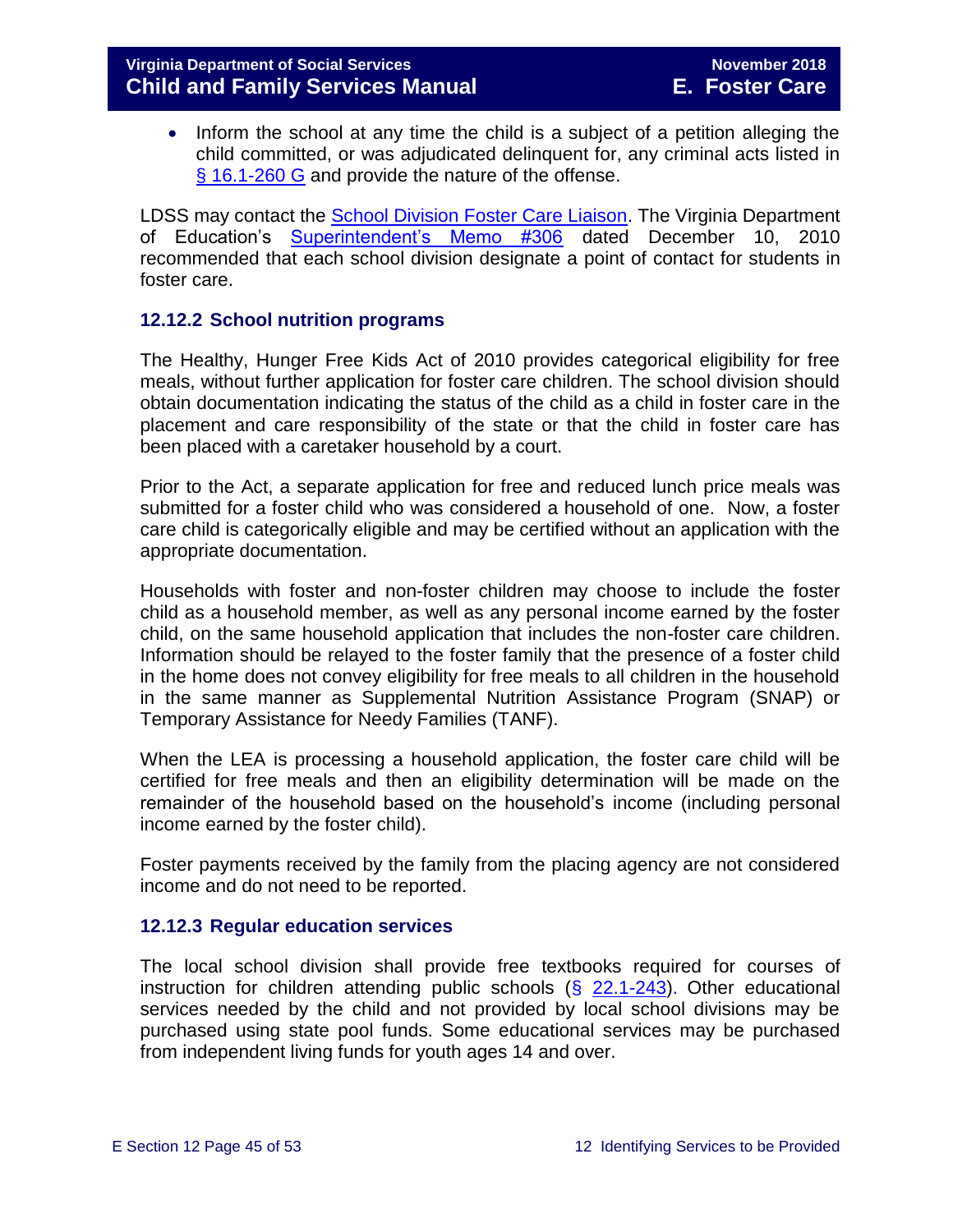#### **12.12.3.1 When regular education services may be purchased**

- To achieve an educational goal;
- They are not the responsibility of state and/or local education agencies;
- Services are not available without cost; or
- Charges for services are the same to all residents regardless of income.

#### **12.12.3.2 Educational services that may be purchased**

- Normal school expenses such as school trips, summer school, gym suits, fees for labs, art classes, etc., and school supplies.
- Tutoring.
- Training for employment if no other resource exists.
- Tuition and fees, school supplies, textbooks required for college degree or vocational education.
- Tuition and fees, etc., for placement in a private school *or private day school* for the child who is not eligible for special education. In this instance, the child's foster care paper case record shall document that:
	- o All other resources to meet the child's specific need have been explored.
	- $\circ$  These resources have been determined to be inadequate to meet the child's needs.

 *Note: Students receiving special education services shall be placed in a school setting in accordance with their IEP.*

#### **12.12.3.3 Other school-related expenditures**

Expenses related to school activities that are not necessary to meet an educational goal such as class rings, club dues, and prom fees may be purchased from Chafee Independent Living Funds for youth ages 14 years and older, private donations, and local only funds. After all other funding sources are pursued and determined not available, state pool funds may be used based on CPMT procedures.

#### **12.12.3.4 Additional education requirements**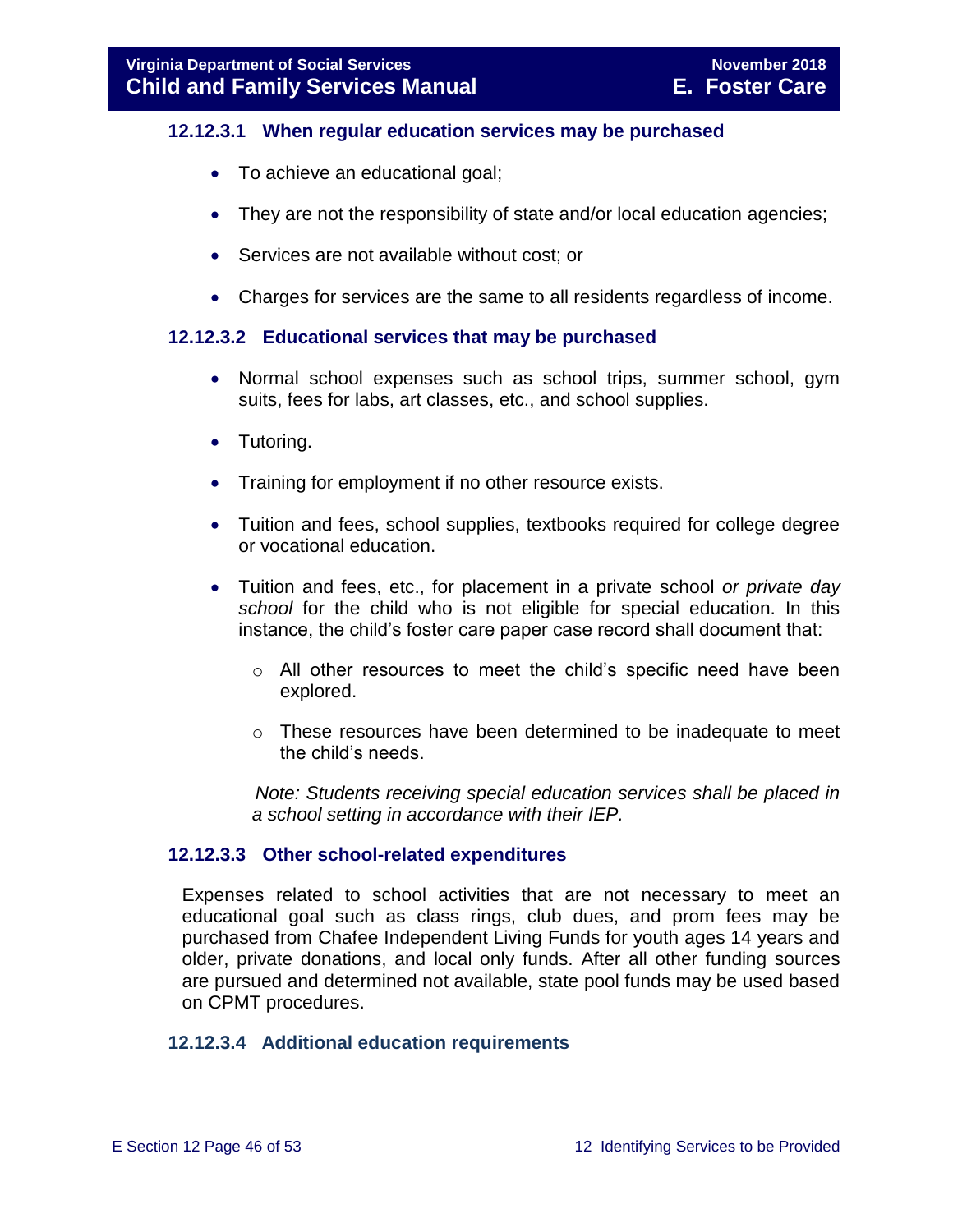The most recent information available regarding the child's educational status, including:

- The child's State Testing Identifier (STI) Number for the child of compulsory age for school attendance, meaning the child was age five (5) on or before September 30 of the school year through his or her  $18<sup>th</sup>$ birthday (§ [22.1-254 A\)](http://law.lis.virginia.gov/vacode/22.1-254/). The sole purpose of documenting the STI number is to allow VDSS to obtain educational outcome information on children in foster care from the Virginia Department of Education.
- If an STI number cannot be entered despite reasonable efforts to obtain the number, document the reasons on the foster care plan. Younger children or older youth may have an STI number which shall be entered.
	- $\circ$  The STI number is confidential by law and shall be protected by LDSS as all confidential child information is maintained (§ [63.2-](http://law.lis.virginia.gov/vacode/63.2-104/) [104\)](http://law.lis.virginia.gov/vacode/63.2-104/). The STI number shall only be entered into OASIS. The STI number will only appear on the OASIS screen; it does not appear on the previewed or printed foster care plan. Do not write the number on the printed foster care plan or include it in the body of the foster care plan.
- How to get the number:
	- $\circ$  The STI number is located on the student's SOL Report or the LDSS may contact the person responsible for student records at the child's school to obtain the number.
	- $\circ$  For the child who entered foster care through a non-custodial foster care agreement, the LDSS shall request the child's parent who has legal custody of the child to obtain the child's STI number from the school.
- A summary of activities demonstrating that during initial and subsequent placements of a child, the LDSS:
	- $\circ$  Took into account the appropriateness of the child's current educational setting and the distance from potential placements to the school in which the child was enrolled (e.g., talked with representative from current school, the conclusions reached on the appropriateness of the educational setting, and the distance from potential placements).
	- $\circ$  Made the placement decisions and immediately coordinated with the child's school to ensure the child remained enrolled in the same school in which he or she was enrolled prior to the placement change, unless contrary to the child's best interests (e.g., met with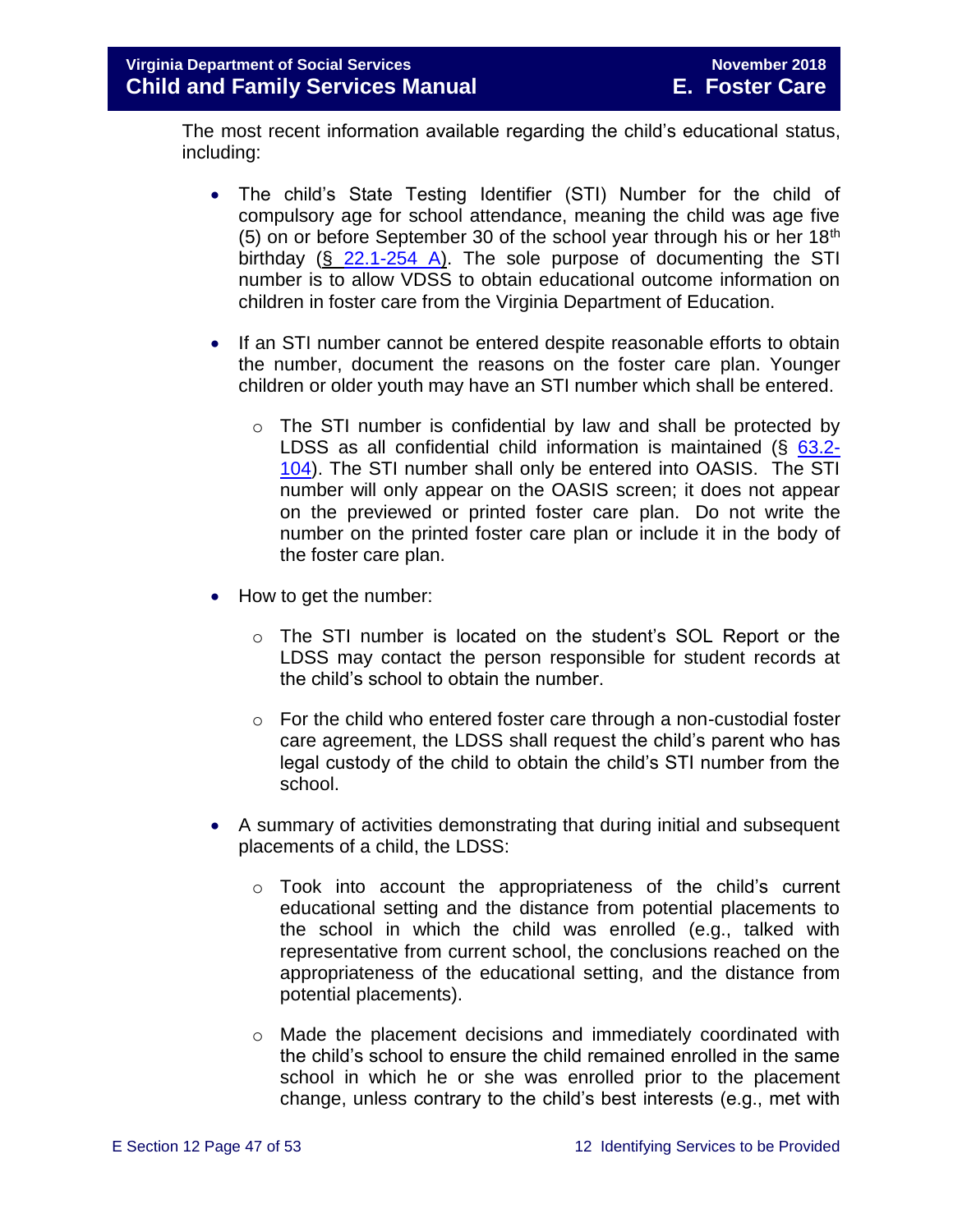key partners to determine child's best interest, the determination made at the meeting, the best interest determination form placed in the child's case record).

- o Immediately and appropriately enrolled the child in his or her new school when it was in the child's best interest to change schools (e.g., child was presented to school with all required documents; immediate enrollment form placed in the child's case record).
- Statement that the school-aged child is either enrolled as a full-time student and is:
	- o Enrolled in elementary, middle, or high school;
	- $\circ$  Instructed at home in elementary or secondary education, in accordance with home schooling laws and requirements;
	- o Instructed in an independent study program for elementary or secondary education that is administered by the local school division, in accordance with education laws; or
	- o Incapable of participating in school full-time due to a medical condition that is documented by a qualified professional and updated quarterly or more frequently based on the child's condition;
	- o Or, the school-aged child has completed secondary school:
	- o Graduated from high school;
	- o Earned a Board of Education-approved career and technical education certification.
- And whether the older youth:
	- o Is enrolled full-time in an institute of higher education, technical college, or community college; or
	- o Has completed two year or four year college/university.
- List of information available in the child's case record, including:
	- o The names and addresses of the child's educational providers.
	- $\circ$  The child's school record, including attendance, and Individualized Education Plans (IEP), 504 plans, or gifted status, as appropriate.
	- o The child's performance in school, including report card and standards of learning tests results.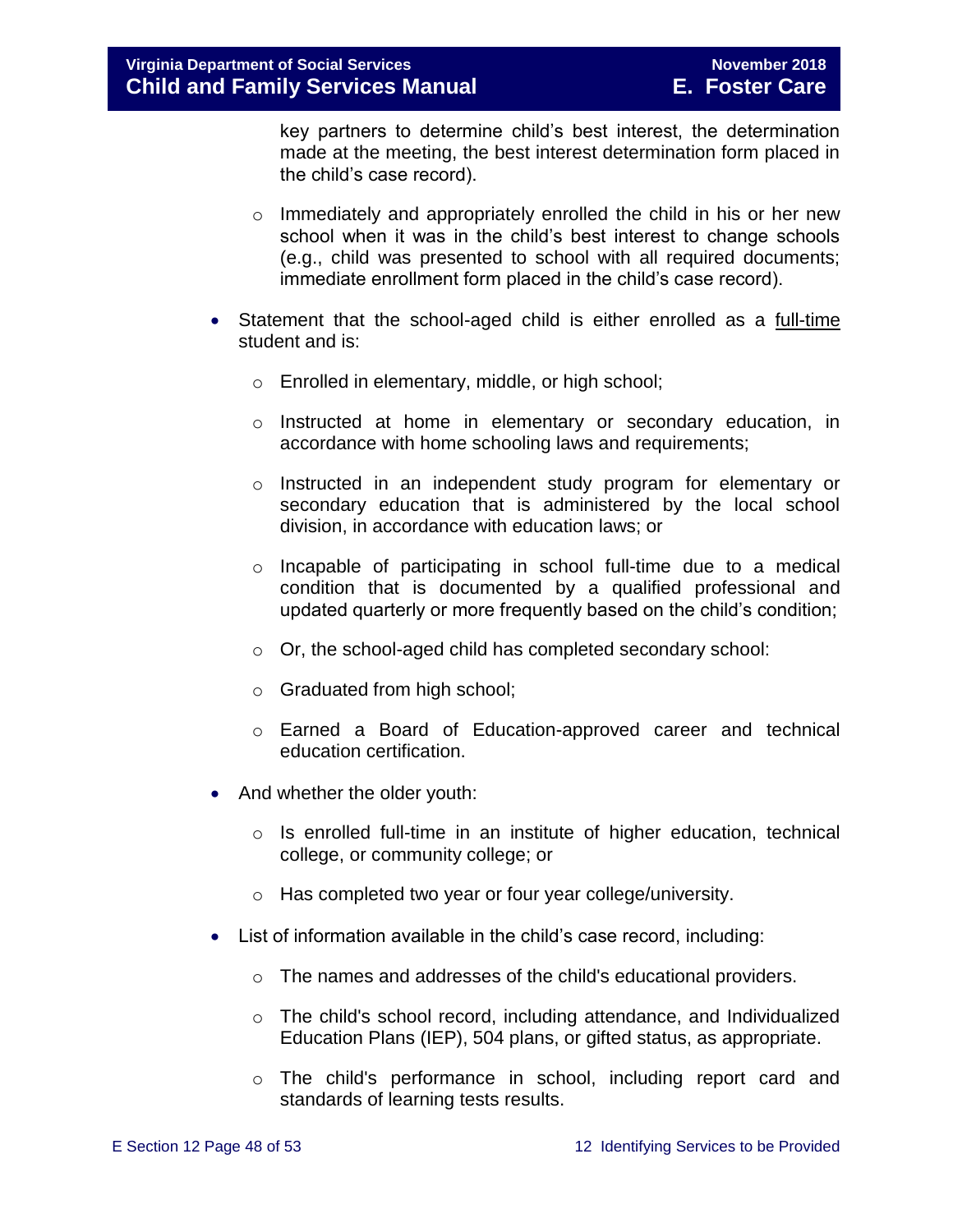Any other relevant educational information concerning the child.

#### <span id="page-48-0"></span>**12.12.4 Special education services**

- School divisions are mandated by law to provide, without cost, instruction specifically designed to meet the unique needs of children with disabilities, ages 2 through 21 (§ [22.1-214\)](http://law.lis.virginia.gov/vacode/22.1-214/).
- A child is determined eligible for special education and related services by an eligibility team at the school. This team uses data gathered through a comprehensive evaluation. The school division may use data provided by the LDSS or other source (e.g., psychological, medical, hearing or vision screenings/evaluation, and sociocultural evaluations). This team makes its decision for such services no later than 65 business days after the referral for the evaluation is received by the division.
- The school division shall develop an individualized education program (IEP) **within 30 calendar days** after eligibility has been determined.

If the child's parent cannot be found or parental rights have been terminated, school divisions are required by law to train and appoint surrogate parents to represent the educational interests of the children, which may include those in the custody of the LDSS. When a surrogate parent is appointed, that individual holds the same rights and responsibilities relative to the child's education as are afforded to parents. Local school divisions may appoint the foster parent as the surrogate parent under certain circumstances. The school division may recognize the foster parent as parent when the child is in permanent foster care. Additionally, the permanent foster care parent shall have an ongoing, long-term relationship with the child, is willing to make the educational decisions required of the parent under the regulations governing special education, and has no interest that would conflict with the child's interests.

- A surrogate parent is not required for a child in a non-custodial placement. The parent or guardian is responsible for requesting services and signing IEPs. The federal Individuals with Disabilities Education Act [\(P.L. 108-446\)](https://www.gpo.gov/fdsys/pkg/PLAW-108publ446) prohibits LDSS staff from serving as parents (or surrogate parents) for children in custody.
- If the child's parents (which includes birth parents, adoptive parents, permanent foster parents in the situation described above, or surrogate parent) disagree with the evaluation conducted by the school division, they may request an independent evaluation at public expense.
- If the LDSS or foster parents have any concerns or disagreements about a foster care child's special education program or implementation of the special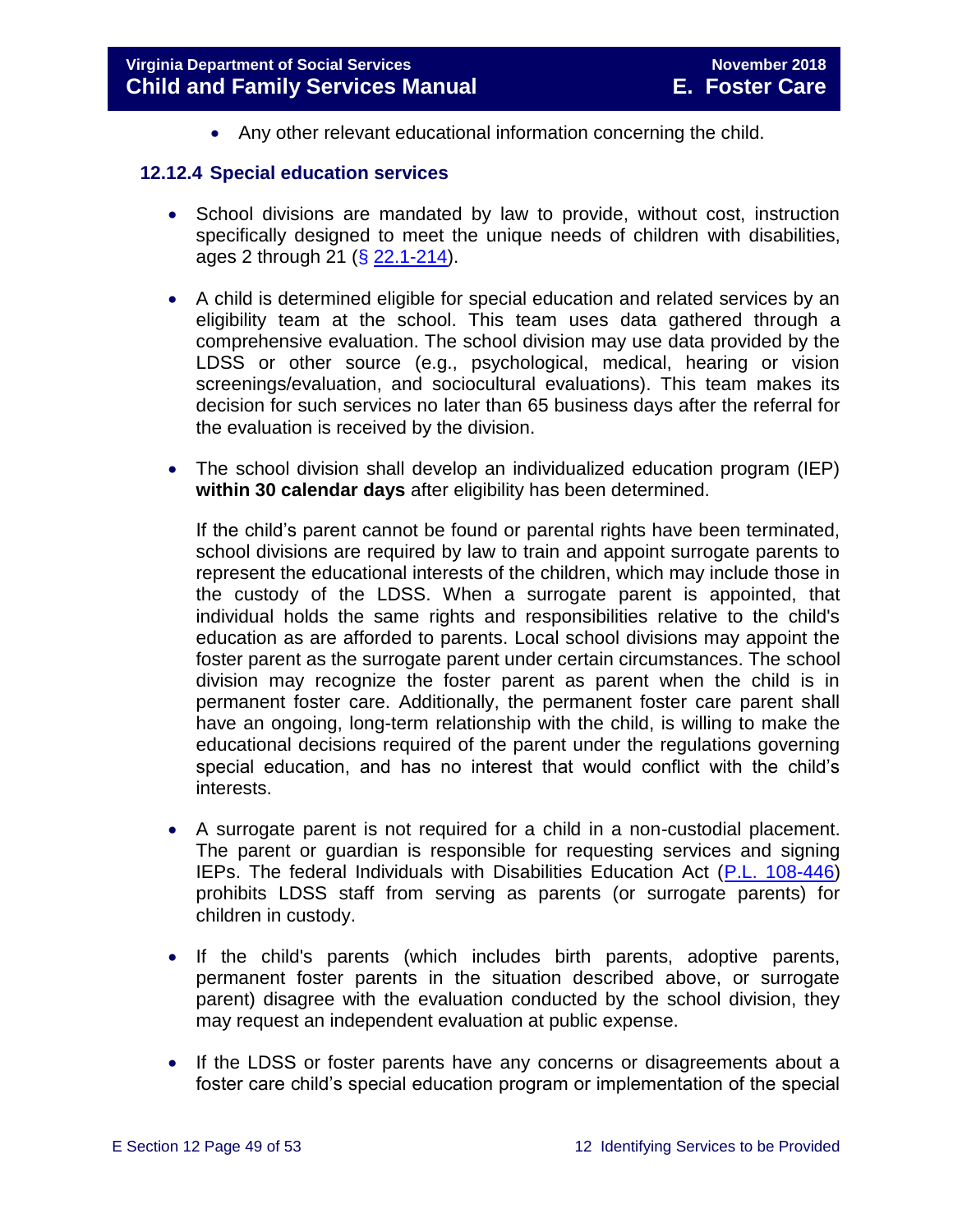education procedures, the service workers should first contact the director of special education in the local school division for resolution. If resolution is not achieved at the local level, the LDSS may contact the Virginia Department of Education's Dispute Resolution and Administrative Services unit in the [Division of Special Education and Related Services](http://www.doe.virginia.gov/special_ed/resolving_disputes/) for more information about mediation, complaints, and due process hearings.

#### **12.12.4.1 Local school responsibility**

Local school divisions are responsible for paying for special education services identified on the child's Individual Education Program (IEP) when the child is placed within the school system or regional special education program.

When a child is placed in another jurisdiction, the receiving local school division should seek reimbursement for education costs from the Virginia Department of Education for any children receiving foster care services. ( $\S$ § [22.1-101.1](http://law.lis.virginia.gov/vacode/22.1-101.1/) and [22.1-215\)](http://law.lis.virginia.gov/vacode/22.1-215/).

#### **12.12.4.2 Length of time child is eligible for special education services**

A child is eligible for special education services until he or she:

- Is found to be no longer eligible by an eligibility team;
- Graduates with a regular or advanced diploma; or
- Reaches age 22 by September 30 of the year.

The local school division where the LDSS is located that has custody of the child is responsible for the child's special education services. In the event that a child is placed in foster care in a different jurisdiction and the child can be educated in the public school or a regional program that includes that jurisdiction, the school division where the child is placed is responsible for the child's education.

#### **12.12.4.3 Use of state pool funds for special education services**

 State pool funds are to be used to purchase special education and related services for a child placed in a residential facility approved for special education or private special education day school in accordance with the child's IEP. Related services include such services as developmental day programs, infant/child stimulation, training to maximize independence, and sheltered workshops. Procedures to access state pool funds for these placements will be based upon CPMT policies. Maintenance for title IV-E eligible children would be paid from title IV-E funds and from state pool funds for non-title IV-E children.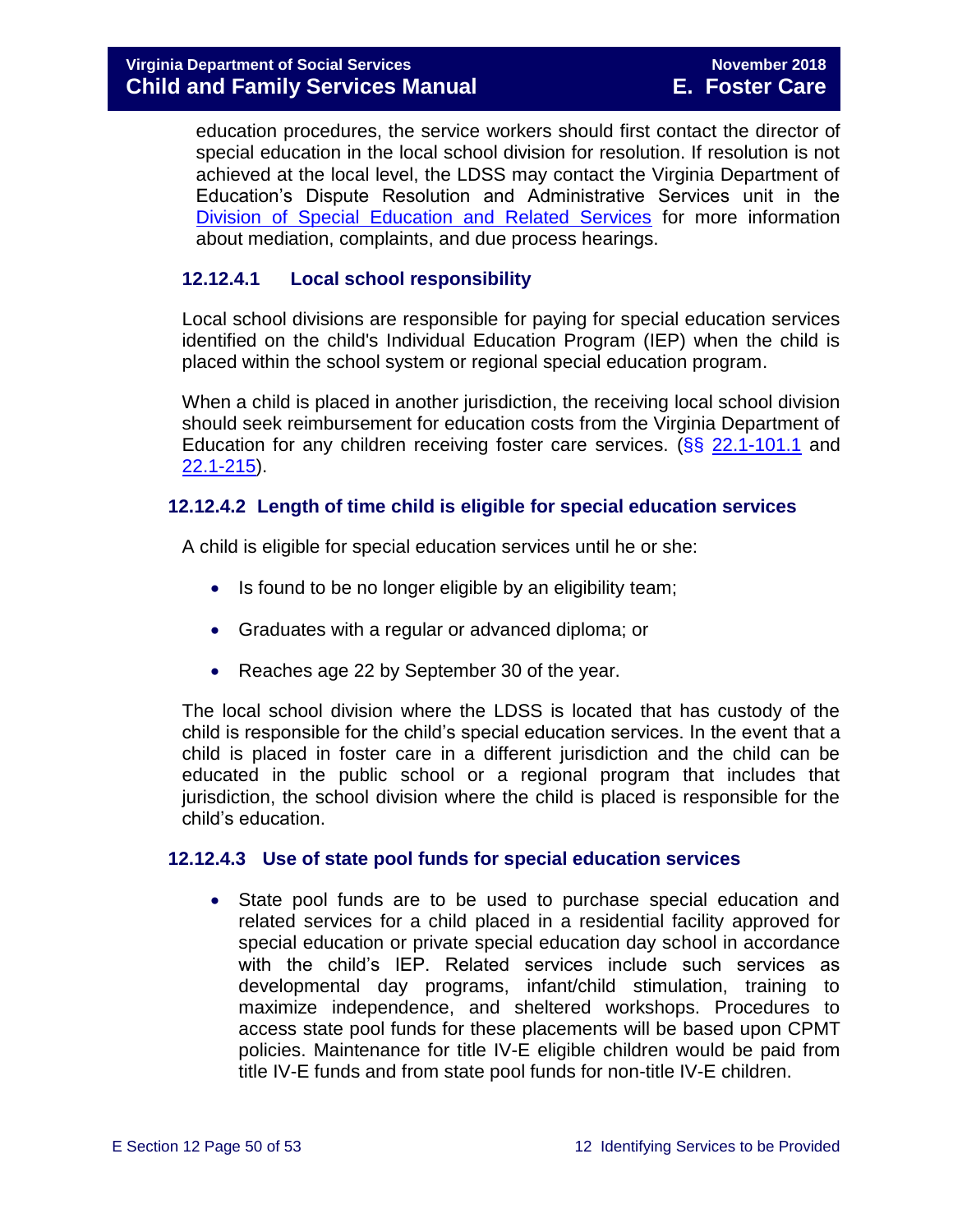- In addition, the [CSA Manual](http://www.csa.state.va.us/html/manual_pubs/csa_manual_publications.cfm) (Section 4.3.3a) specifies how state pool funds may be used to keep a child in a less restrictive special education environment, when the FAPT makes such a determination and includes it on the IFSP.
- If a child is placed in a facility for special education and is subsequently determined ineligible for special education, removal of the child from the facility or continued funding of services for that child in the facility will be based on local CPMT procedures. The LDSS, in coordination with the FAPT, is responsible for ensuring that an appropriate placement is provided for the child.

#### **12.12.4.4 Cross-jurisdictional placements**

The cost of purchasing special education and related services, where applicable, for children in cross-jurisdictional placements will be covered by the placing agency's school division through the policies of the CPMT. This also applies to children in permanent foster care placements or adoptive placements prior to the final order. If a child is served in a public school, the receiving school division pays for the services. All special education needs shall be included on the IEP in accordance with federal law.

## <span id="page-50-0"></span>**12.13 CSA services**

The Children's Services Act (CSA) establishes a collaborative system of services and funding that is child-centered, family-focused and community-based when addressing the needs of troubled and at risk youth and their families. One of the targeted populations is children and youth for whom foster care services, as defined by  $\S$  [63.2-](http://law.lis.virginia.gov/vacode/63.2-905/) [905,](http://law.lis.virginia.gov/vacode/63.2-905/) are being provided.

#### <span id="page-50-1"></span>**12.13.1 CSA foster care services**

Foster care services are the provision of a full range of casework, treatment and community services including but not limited to independent living services, for a planned period of time to a child or youth who has been abused or neglected, or in need of services, or a family who a child or youth has been identified as needing services to prevent or eliminate the need for foster care placement, a youth or child who has been placed through an agreement between the LDSS or the public agency designated by the CPMT and where legal custody remains with the parents or guardians, or has been committed or entrusted to an LDSS or licensed child placing agency. Foster care services also include the provision and restoration of independent living services to a person who is over the age of 18 years but who has not reached the age of 21 years who is in the process of transitioning from foster care to self-sufficiency.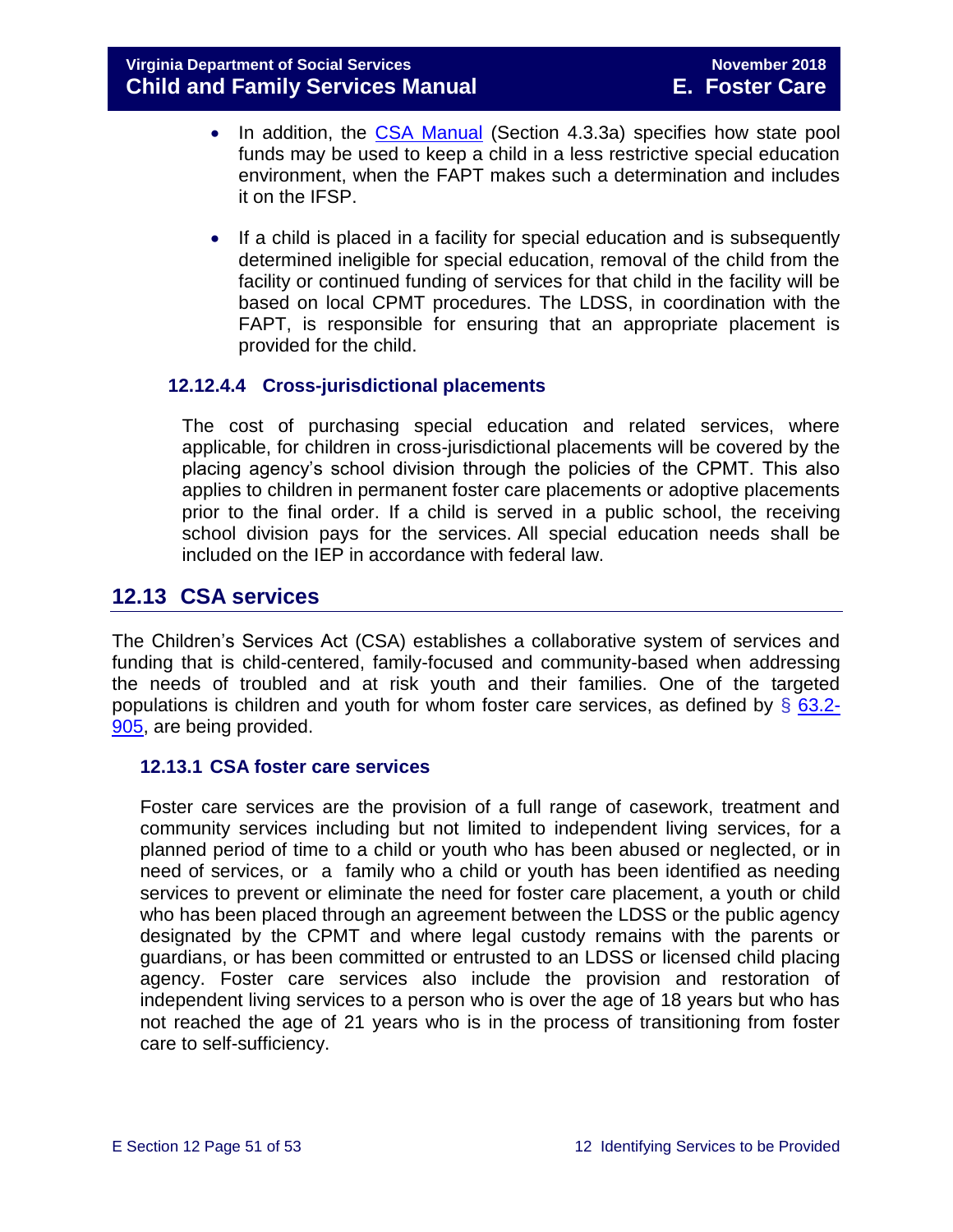Access to CSA funds is governed by state and local policies which require multiagency planning, uniform assessment, utilization review, and authorization of funds. The LDSS service worker should become familiar and comply with policies established by their local Community and Policy Management Team for access to CSA funding.

#### <span id="page-51-0"></span>**12.13.2 Role of LDSS when collaborating with FAPT**

The LDSS shall refer the child and family to the Family Assessment and Planning Team (FAPT) or approved multi-disciplinary team, consistent with CMPT policies. As part of this process, the LDSS shall ensure the child is assessed using the mandatory uniform assessment instrument (§ [2.2-5212\)](http://law.lis.virginia.gov/vacode/2.2-5212/). See [Section 5.9.1](file://///Vaultcelerra.co.dss.state.va.us/Workgroup/Family_Services/DFS%20Child%20and%20Family%20Services%20Manual/E.%20Foster%20Care/Foster%20Care%20June%202017/section_5_conducting_child_and_family_assessment.docx) for information on the Child and Adolescent Needs and Strengths (CANS) tool.

The LDSS shall assist the FAPT, consistent with CPMT policies, in:

- Engaging the family to participate in all aspects of assessment, planning, and implementation of services.
- Assessing the unique strengths and needs of the child and family.
- Identifying and/or creating the services and/or supports to be provided to the child and family. This process involves exploring:
	- o Family and community based services first.
	- $\circ$  Placements with extended family and individuals who can effectively care for the child whenever possible, if family based services are not in the child's best interest.
	- $\circ$  Family like homes when there are no viable placements for the child with extended family and individuals.
	- $\circ$  Short term residential treatment programs when these are the most appropriate, least restrictive, and cost effective services for the child.
- Ensuring all appropriate community services for the child have been explored before placing the child across jurisdictional lines  $(\S 2.2 - 5211.1 2)$ .
- Maximizing and pooling resources across agencies and sectors by helping to explore all available family, private insurance, community, LDSS, and other public resources that may assist in funding the services and supports.
- Developing the individual family services plan (IFSP) or using the foster care plan.